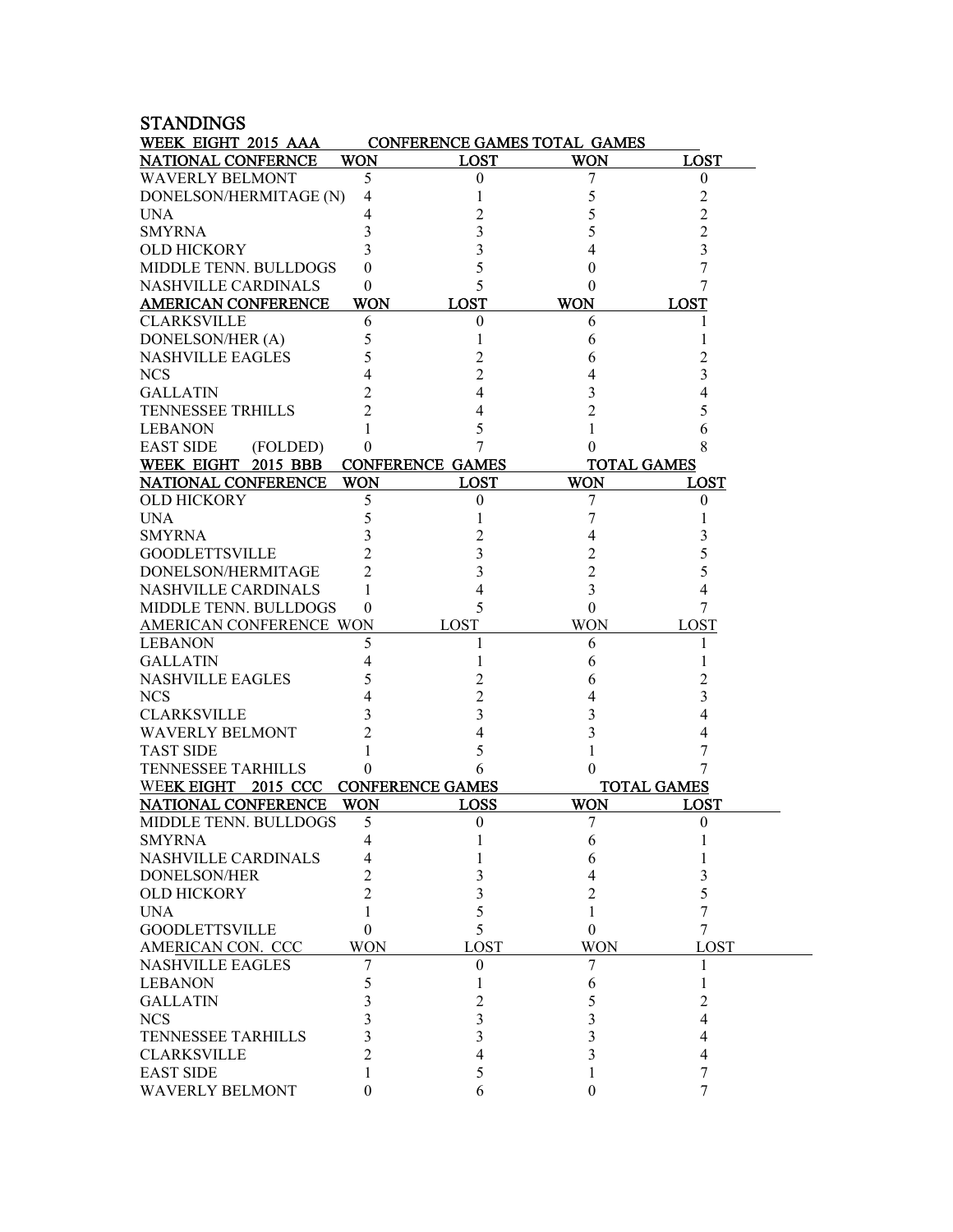| WEEK EIGHT 2015 PW           |                | <b>CONFERENCE GAMES</b> |                  | TOTAL GAMES        |
|------------------------------|----------------|-------------------------|------------------|--------------------|
| NATIONAL CONFERENCE          | <b>WON</b>     | <b>LOST</b>             | WON              | <b>LOST</b>        |
| <b>NASHVILLE CARDINALS</b>   | 5              | 0                       | 7                | $\theta$           |
| DONELSON/HERMITAGE           | 4              | 1                       | 5                | $\overline{c}$     |
| <b>UNA</b>                   | 4              | $\overline{c}$          | 6                | $\overline{2}$     |
| <b>SMYRNA</b>                | $\overline{c}$ | 3                       | 4                | 3                  |
| <b>MIDDLE TENN. BULLDOGS</b> | $\mathfrak{D}$ | 3                       | $\overline{c}$   | 5                  |
| <b>OLD HICKORY</b>           | 1              | 4                       | 1                | 6                  |
| <b>GOODLETTSVILLE</b>        | $\theta$       | 5                       | $\theta$         | 7                  |
| AMERICAN CONFERENCE 2015 PW  |                |                         | <b>WON</b>       | <b>LOST</b>        |
| <b>LEBANON</b>               | 6              | $\boldsymbol{0}$        | 7                | $\theta$           |
| <b>NASHVILLE EAGLES</b>      | 6              | 1                       | 7                | 1                  |
| <b>NCS</b>                   | 4              | $\overline{c}$          | 5                | $\overline{c}$     |
| <b>WAVERLY BELMONT</b>       | 3              | 3                       | 4                | 3                  |
| <b>GALLATIN</b>              | $\overline{c}$ | 4                       | 3                | $\overline{4}$     |
| <b>EAST SIDE</b>             | $\overline{c}$ | 4                       | $\overline{c}$   | 6                  |
| <b>CLARKSVILLE</b>           | 1              | 5                       | 1                | 6                  |
| <b>TENNESSEE TARHILLS</b>    | 0              | 6                       | $\boldsymbol{0}$ | 7                  |
|                              |                |                         |                  |                    |
| WEEK EIGHT 2015 AA           |                | <b>CONFERENCE GAMES</b> | TOTAL GAMES      |                    |
| <b>NATIONAL CONFERENCE</b>   | <b>WON</b>     | LOST                    | WON              | LOST               |
| NASHVILLE CARDINALS          | 6              | 1                       | 6                | 1                  |
| SMYRNA - PURPLE/GOLD         | 5              | 1                       | 5                | 1                  |
| <b>GOODLETTSVILLE</b>        | 4              | 3                       | 4                | 3                  |
| SMYRNA - PURPLE/PURPLE       | 1              | 5                       | 1                | 5                  |
| SMYRNA – GOLD/GOLD           | 0              | 6                       | $\theta$         | 6                  |
|                              |                |                         |                  |                    |
| WEEK EIGHT 2015 BB           |                | <b>CONFERENCE GAMES</b> |                  | TOTAL GAMES        |
| NATIONAL CONFERENCE          | WON            | <b>LOST</b>             | WON              | LOST               |
| <b>OLD HICKORY</b>           | 4              | 0                       | 7                | $\theta$           |
| <b>SMYRNA</b>                | 3              | 1                       | 4                | 3                  |
| <b>GOODLETTSVILLE</b>        | 3              | 1                       | 6                | 1                  |
| <b>UNA</b>                   | $\overline{c}$ | 3                       | 3                | 5                  |
| <b>NASHVILLE CARDINALS</b>   | 1              | 4                       | $\overline{2}$   | 6                  |
| DONELSON/HERMITAGE           | $\theta$       | 4                       | $\theta$         | 7                  |
| WEEK EIGHT 2015              |                | CC CONFERENCE GAMES     |                  | <b>TOTAL GAMES</b> |
| NATIONAL CONFERENCE          | <b>WON</b>     | <b>LOST</b>             | <b>WON</b>       | <b>LOST</b>        |
| <b>SMYRNA</b>                | 5              | 0                       | 7                | $\theta$           |
| <b>GOODLETTSVILLE</b>        | 4              | 1                       | 4                | 3                  |
| <b>NASHVILLE CARDINALS</b>   | 3              | $\overline{c}$          | 5                | $\overline{c}$     |
| MIDDLE TENN BULLDOGS         | 3              | $\overline{c}$          | 3                | $\overline{4}$     |
| DONELSON/HERMITAGE           | $\mathfrak{D}$ | 3                       | 3                | 4                  |
| OLD HICKORY                  | 1              | 4                       | 2                | 5                  |
| <b>UNA</b>                   | $\theta$       | 6                       | 1                | 7                  |
|                              |                |                         |                  |                    |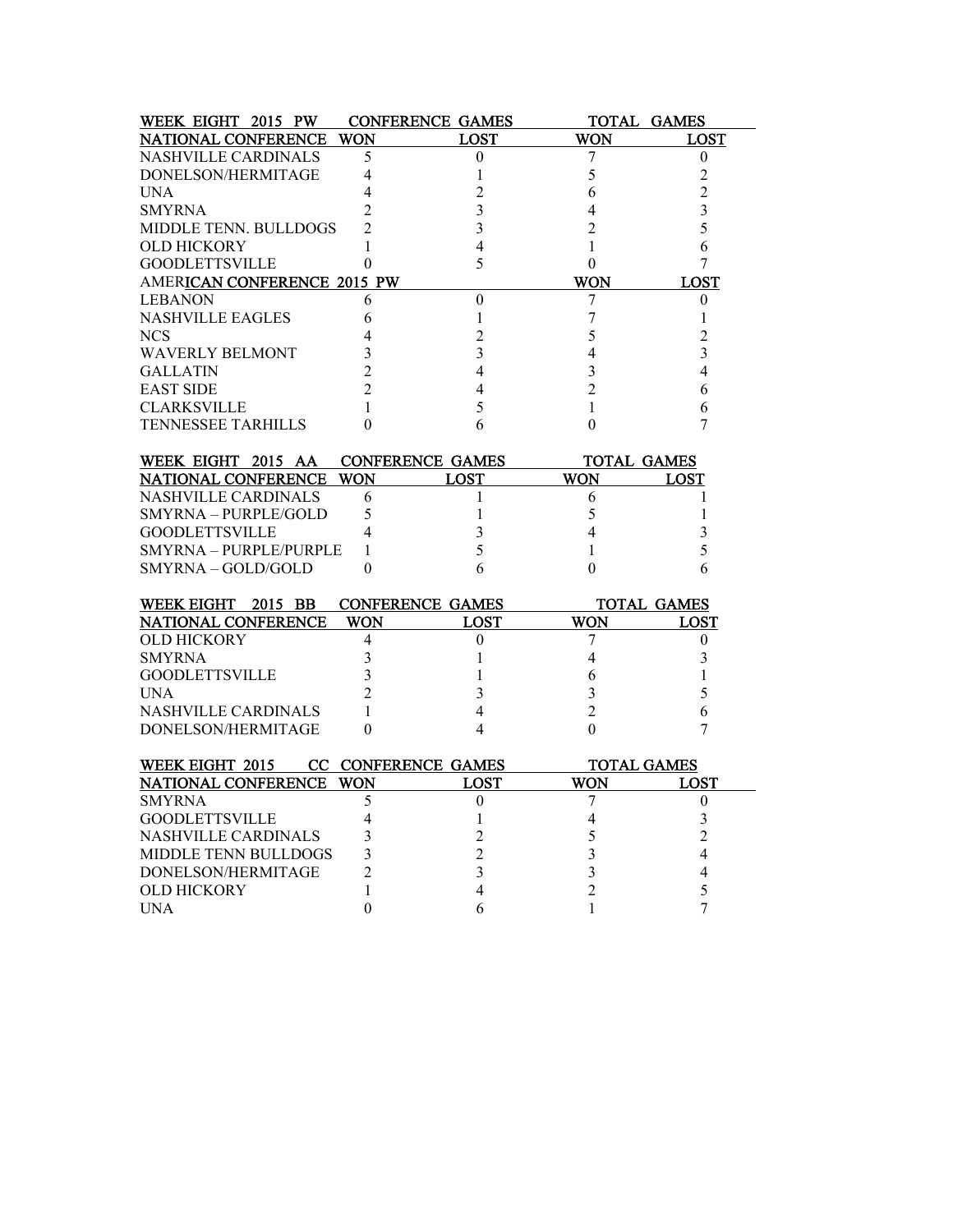| WEEK EIGHT<br>2015<br>в    | <b>CONFERENCE GAMES</b> |                         |                    |             |  |
|----------------------------|-------------------------|-------------------------|--------------------|-------------|--|
| <b>NATIONAL CONFERENCE</b> |                         | <b>CONFERENCE GAMES</b> | <b>TOTAL GAMES</b> |             |  |
|                            | WON                     | <b>LOST</b>             | WON                | <b>LOST</b> |  |
| <b>GALLATIN</b>            | 4                       |                         |                    |             |  |
| <b>LEBANON</b>             |                         |                         |                    |             |  |
| $SMYRNA - PURPLE/GOLD$     |                         |                         |                    |             |  |
| $SMYRNA - GOLD/GOLD$       |                         |                         |                    |             |  |
| SMYRNA – WHITE/PURPLE      |                         |                         |                    |             |  |
| SMYRNA – PURPLE/PURPLE     |                         |                         |                    |             |  |

| WEEK EIGHT 2015<br>$\overline{C}$        | <b>CONFERENCE</b>       |             |     |                    |
|------------------------------------------|-------------------------|-------------|-----|--------------------|
| NATIONAL CONFERENCE                      | <b>CONFERENCE GAMES</b> |             |     | <b>TOTAL GAMES</b> |
|                                          | WON                     | <b>LOST</b> | WON | LOST               |
| NASHVILLE CARDINALS                      |                         |             |     |                    |
| <b>NASHVILLE EAGLES</b>                  |                         |             |     |                    |
| SMYRNA – PURPLE/GOLD                     |                         |             |     |                    |
| $SMYRNA - GOLD/GOLD$                     |                         |             |     |                    |
| <b>GOODLETTSVILLE</b>                    |                         |             |     |                    |
| SMYRNA - PURPLE/PURPLE                   |                         |             |     |                    |
| <b>EIGHT</b><br>2015 JRPW<br><b>WEEK</b> |                         |             |     |                    |

| <b>NATIONAL CONF</b>        |     | <b>CONFERENCE GAMES</b> |     | <b>TOTAL GAMES</b> |  |  |  |
|-----------------------------|-----|-------------------------|-----|--------------------|--|--|--|
|                             | WON | LOST                    | WON | <b>LOST</b>        |  |  |  |
| NASHVILLE CARDINALS-GREY    |     |                         |     |                    |  |  |  |
| DONELSON/HERMITAGE          |     |                         |     |                    |  |  |  |
| $SMYRNA = PIIRPIE$          |     |                         |     |                    |  |  |  |
| NASHVILLE CARDINALS – WHITE |     |                         |     |                    |  |  |  |
| <b>GOODLETTSVILLE</b>       |     |                         |     |                    |  |  |  |
| <b>UNA</b>                  |     |                         |     |                    |  |  |  |
| SMYRNA-GOLD                 |     |                         |     |                    |  |  |  |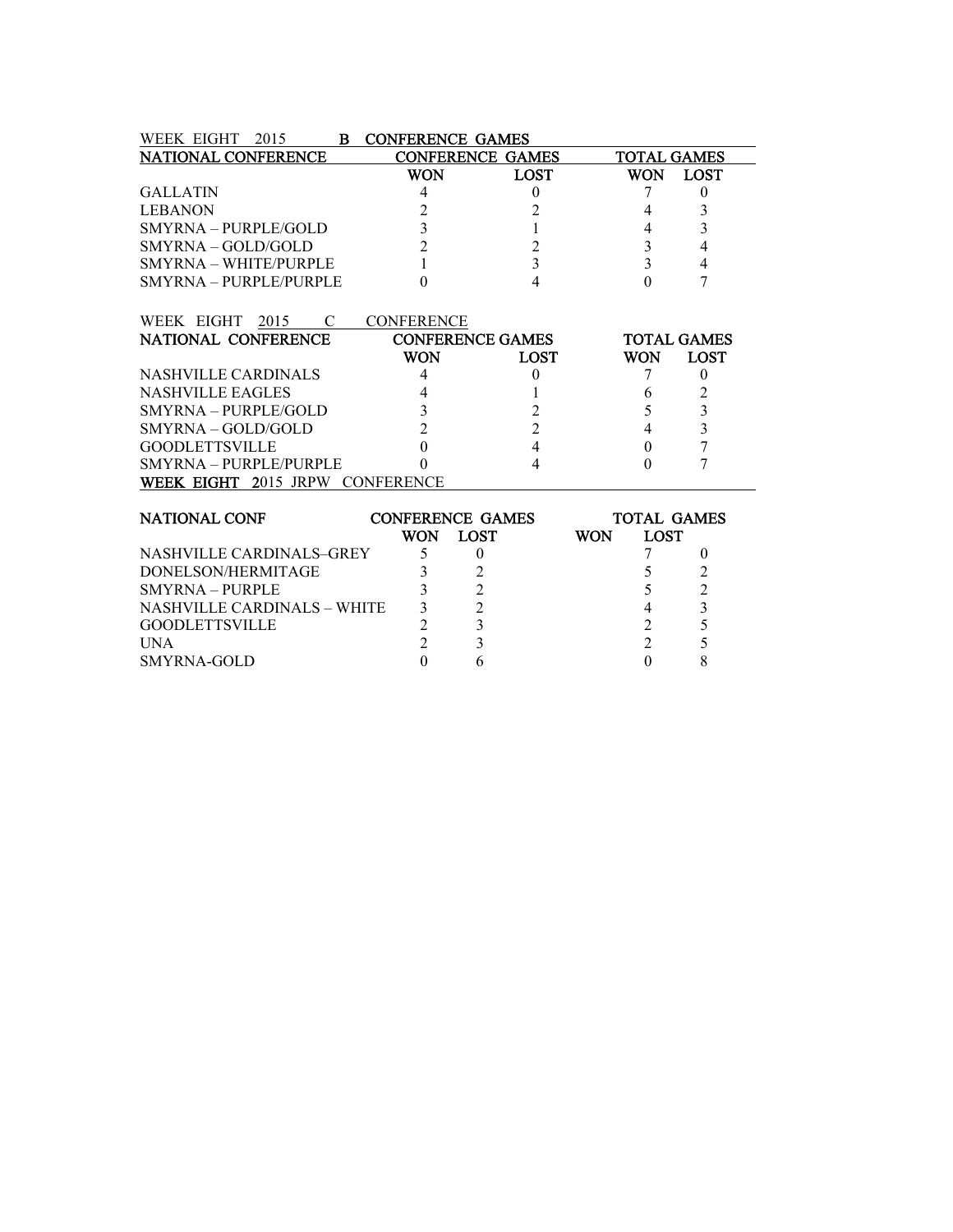# **TENNESSEE YOUTH FOOTBALL ALLIANCE Saturday, August 8, 2015**

## **JAMBOREE** SCORES SCORES

## **ADMISSION FEE \$5.00 PER PERSON**

| AT DONELSON-HERMITAGE |            |                          |                          |              | @ BEN WEST WARRIOR PARK |                           |
|-----------------------|------------|--------------------------|--------------------------|--------------|-------------------------|---------------------------|
| FIELD#1               |            |                          |                          |              |                         |                           |
| 9:00 A.M              | <b>SMY</b> | AA-GLD                   | <b>VS</b>                | <b>SMY</b>   | AA-PRP/GLD              | $0 - 26$                  |
| 10:15 A.M             | D/H        | <b>BB</b>                | <b>VS</b>                | <b>GOOD</b>  | <b>BB</b>               | $-6 - 42$                 |
| 11:30 A.M             | $\rm{D/H}$ | <b>CCC</b>               | <b>VS</b>                | <b>GOOD</b>  | <b>CCC</b>              | $-12$ $-0$                |
| 12:45 P.M             | D/H        | AA                       | <b>VS</b>                | <b>SMY</b>   | AA-PRP/PRP              | $-49$ $-0$                |
| 2:00 P. M             | D/H        | <b>BBB</b>               | <b>VS</b>                | GOOD         | <b>BBB</b>              | $-6 - 0$                  |
| $3:15$ P. M           | D/H        | AAA                      | <b>VS</b>                | <b>GOOD</b>  | <b>AAA</b>              | $-52$ $-0$                |
| FIELD#2               |            |                          |                          |              |                         |                           |
| 9:15 A.M              | D/H        | <b>PW</b>                | <b>VS</b>                | <b>GOOD</b>  | <b>PW</b>               | $-7 - -6$                 |
| 10:30 A.M             | DH         | <b>JrPW</b>              | <b>VS</b>                | <b>NCARD</b> | JrPW-RED                | $-6 - 20$                 |
| 12:00 N               | $\rm{D/H}$ | CC                       | <b>VS</b>                | <b>GOOD</b>  | $\rm CC$                | $-18$ $-6$                |
| 1:30 P. M             | <b>SMY</b> | C-PRP/GLD                | <b>VS</b>                | GOOD         | $\mathsf{C}$            | $-19 - 6$                 |
|                       |            |                          |                          |              |                         |                           |
| AT MIDDLE TENN.       |            |                          |                          |              | @ DAVIDSON ACADEMY      |                           |
| 10:00 A.M             | <b>MTB</b> | PW                       | $\overline{\mathbf{VS}}$ | <b>NEAGL</b> | <b>PW</b>               | $-12$<br>6                |
| 11:15 A.M             | <b>MTB</b> | CC<br>(HALF) VS          |                          | <b>SMY</b>   | $\mbox{C-GLD/GLD}$      | $-12$ $-$<br>$\mathbf{0}$ |
| 11:55 A.M             | <b>MTB</b> | CC<br>(HALF) VS          |                          | <b>NEAGL</b> | CC                      | $-12$ $-12$               |
| 12:35 P.M             | <b>SMY</b> | C-GLD/GLD(HALF) VS NEAGL |                          |              | CC                      | $8 - 8 - 8$               |
| 1:15 P.M              | <b>MTB</b> | <b>CCC</b>               | <b>VS</b>                | <b>NEAGL</b> | <b>CCC</b>              | $21 - 0$                  |
| 2:30 P.M              | <b>MTB</b> | <b>BBB</b>               | <b>VS</b>                | <b>NEAGL</b> | <b>BBB</b>              | $-6 - 6$                  |
| $3:45$ P. M           | <b>MTB</b> | <b>AAA</b>               | <b>VS</b>                | <b>NEAGL</b> | <b>AAA</b>              | $-0$ $-12$                |
|                       |            |                          |                          |              |                         |                           |
| <b>AT OLD HICKORY</b> |            |                          |                          |              | @ DUPOINT MIDDLE SCHOOL |                           |
| 10:00 A.M             | OH         | <b>PW</b>                | <b>VS</b>                | <b>NCARD</b> | <b>PW</b>               | $0 - 20$                  |
| 11:15 A.M             | <b>SMY</b> | JrPW-GLD                 | <b>VS</b>                | <b>NCARD</b> | JrPW-WHI                | $-14$ $-22$               |
| 12:30 P.M             | <b>SMY</b> | C-PRP/PRP                | <b>VS</b>                | <b>NCARD</b> | $\mathsf{C}$            | $-6 - 14$                 |
| $1:45$ P. M           | <b>OH</b>  | CC                       | <b>VS</b>                | <b>NCARD</b> | CC                      | $-7 - 8$                  |
| 3:00 P. M             | <b>OH</b>  | <b>BB</b>                | <b>VS</b>                | <b>SMY</b>   | <b>B-PRP/GLD</b>        | $-27 - 0$                 |
| $4:15$ P. M           | OH         | <b>CCC</b>               | <b>VS</b>                | <b>NCARD</b> | <b>CCC</b>              | $-6 - 13$                 |
| 5:30 P.M              | <b>OH</b>  | <b>BBB</b>               | <b>VS</b>                | <b>NCARD</b> | <b>BBB</b>              | $-14$ $-0$                |
| 6:45 P.M              | <b>OH</b>  | <b>AAA</b>               | <b>VS</b>                | <b>NCARD</b> | AAA                     | $-30$ $-0$                |
|                       |            |                          |                          |              |                         |                           |
| <b>AT UNA</b>         |            |                          |                          |              | @ UNA RECREATION PARK   |                           |
| FIELD #1              |            |                          |                          |              |                         |                           |
| 12:00 N               | <b>UNA</b> | PW                       | <b>VS</b>                | <b>SMY</b>   | <b>PW</b>               | $-12 - 18$                |
| 1:15 P.M              | <b>UNA</b> | <b>CCC</b>               | <b>VS</b>                | <b>SMY</b>   | <b>CCC</b>              | $-0$ $-13$                |
| 2:30 P.M              | <b>UNA</b> | <b>BBB</b>               | <b>VS</b>                | <b>SMY</b>   | <b>BBB</b>              | $-7 - 8$                  |
| 3:45 P.M              | <b>UNA</b> | AAA                      | <b>VS</b>                | <b>SMY</b>   | AAA                     | $-13$ $-0$                |
| FIELD#2               |            |                          |                          |              |                         |                           |
| 12:30 P.M             | <b>UNA</b> | <b>JrPW</b>              | <b>VS</b>                | <b>SMY</b>   | JrPW-PRP                | $-18$ $-7$                |
| 1:45 A.M              | <b>UNA</b> | CC                       | <b>VS</b>                | <b>SMY</b>   | CC                      | $-0$ $-32$                |
| 3:00P. M              | <b>UNA</b> | <b>BB</b>                | <b>VS</b>                | <b>SMY</b>   | <b>BB</b>               | 20<br>$\overline{0}$      |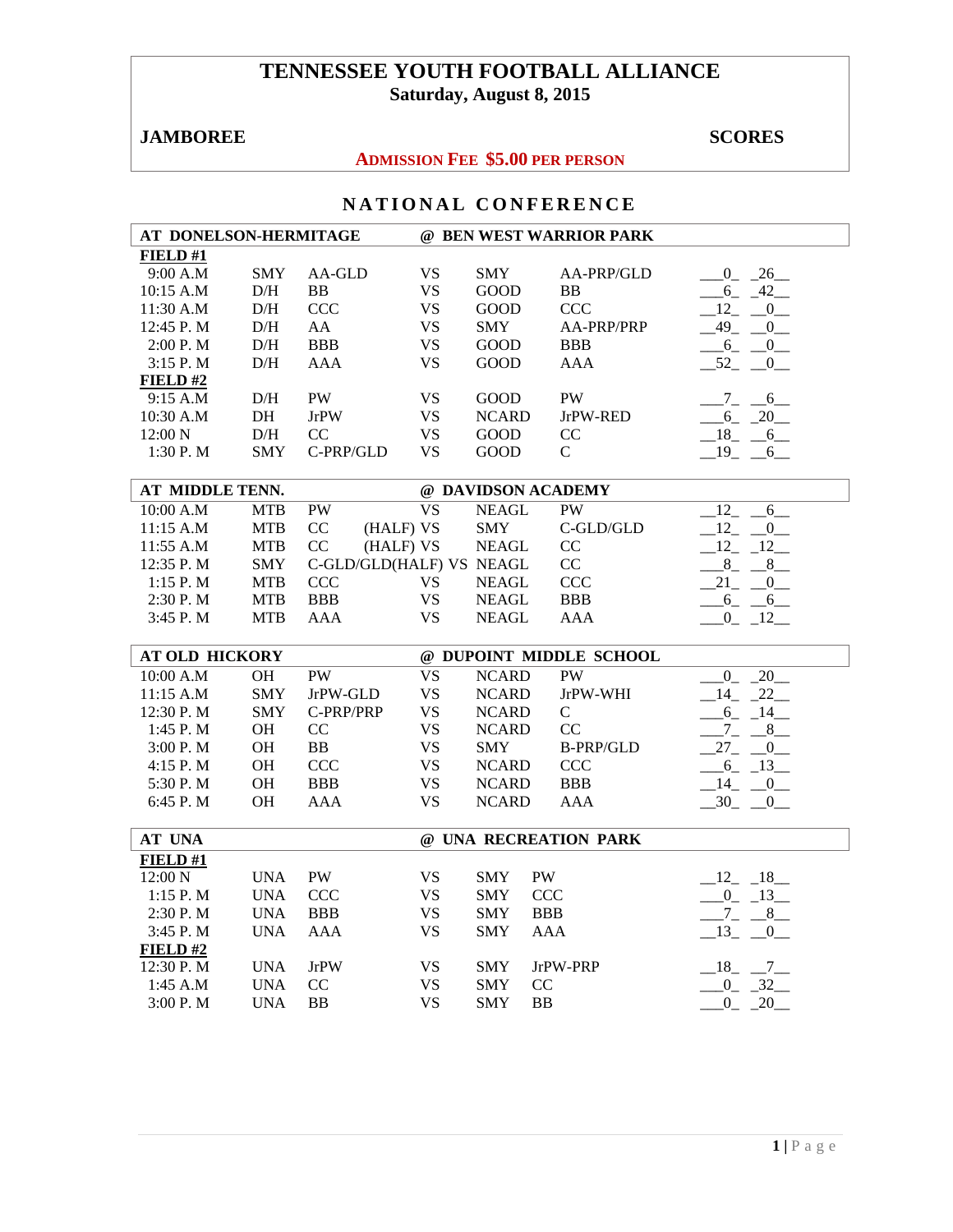## **TENNESSEE YOUTH FOOTBALL ALLIANCE Saturday, August 8, 2015**

## **JAMBOREE** SCORES

#### **ADMISSION FEE \$5.00 PER PERSON**

## **AMERICAN CONFERENCE**

| <b>AT GALLATIN</b> |            |                | $\omega$  |            | <b>TRIPLE CREEK PARK</b> |                                       |
|--------------------|------------|----------------|-----------|------------|--------------------------|---------------------------------------|
| FIELD#1            |            |                |           |            |                          |                                       |
| 10:00 A.M          | GAL        | <b>BBB</b>     | (HALF) VS | <b>WAV</b> | <b>BBB</b>               | $\overline{0}$<br>$\overline{0}$      |
| 10:40 A.M          | <b>GAL</b> | <b>BBB</b>     | (HALF) VS | ES         | <b>BBB</b>               | 13<br>$\overline{0}$                  |
| 11:20 A.M          | <b>WAV</b> | <b>BBB</b>     | (HALF) VS | ES         | <b>BBB</b>               | 20<br>$\overline{0}$                  |
| 12:00 N            | <b>WAV</b> | AAA            | (HALF) VS | ES         | AAA                      | $\begin{array}{c} 0 \end{array}$<br>6 |
| 12:40 P.M          | <b>GAL</b> | AAA            | (HALF) VS | ES         | AAA                      | $\overline{0}$                        |
| 1:20P M            | <b>GAL</b> | AAA            | (HALF) VS | <b>WAV</b> | AAA                      | $\overline{0}$<br>6                   |
| 2:00 P. M          | GAL        | B <sub>B</sub> | VS        | <b>SMY</b> | <b>B-WHI</b>             | 27 0                                  |
| FIELD# $2$         |            |                |           |            |                          |                                       |
| 10:30 A.M          | <b>GAL</b> | <b>PW</b>      | (HALF) VS | <b>WAV</b> | <b>PW</b>                | Forfiet<br>$\left($                   |
| 11:10 A.M          | GAL        | <b>PW</b>      | (HALF) VS | ES         | <b>PW</b>                | 0 Forfeit                             |
| 11:50 A.M          | <b>WAV</b> | <b>PW</b>      | (HALF) VS | ES         | <b>PW</b>                | $\overline{0}$<br>6                   |
| 12:30 P. M         | <b>WAV</b> | <b>CCC</b>     | (HALF) VS | ES         | <b>CCC</b>               | 7<br>$\Omega$                         |
| 1:10P. M           | GAL        | <b>CCC</b>     | (HALF) VS | ES         | <b>CCC</b>               | 20<br>$\overline{0}$                  |
| 1:50P. M           | GAL        | <b>CCC</b>     | (HALF) VS | <b>WAV</b> | <b>CCC</b>               | $\overline{0}$<br>6                   |

| <b>AT LEBANON</b> | @ WALTER J. BAIRD HIGH SCHOOL |            |                         |            |                  |         |  |
|-------------------|-------------------------------|------------|-------------------------|------------|------------------|---------|--|
| $12:15$ P. M      | <b>LEB</b>                    | <b>PW</b>  | VS                      | <b>NCS</b> | <b>PW</b>        |         |  |
| 1:30P. M          | <b>LEB</b>                    | BB         | (HALF) VS               | <b>SMY</b> | <b>B-PRP/PRP</b> |         |  |
| 2:10 P. M         | <b>LEB</b>                    | ΒB         | (HALF) VS               | <b>SMY</b> | <b>B-GLD</b>     |         |  |
| 2:50P. M          | <b>SMY</b>                    |            | B-PRP/PRP (HALF) VS SMY |            | B-GLD            | 16<br>0 |  |
| 3:30P. M          | LEB                           | <b>CCC</b> | VS                      | <b>NCS</b> | <b>CCC</b>       | 19      |  |
| 4:45 P.M          | LEB                           | AAA        | VS                      | <b>NCS</b> | AAA              |         |  |
| 6:00 P. M         | LEB                           | <b>BBB</b> | VS                      | NCS        | <b>BBB</b>       |         |  |

| <b>AT TENNESSEE</b> |      |            |     | @ EAST LITERATURE HIGH SCHOOL |  |  |  |  |
|---------------------|------|------------|-----|-------------------------------|--|--|--|--|
| 11:00 A.M           | TTH  | PW         |     | CLRK PW                       |  |  |  |  |
| 12:15 P. M          | TTH. | CCC.       | VS. | CLRK CCC                      |  |  |  |  |
| 1:30 P. M           | TTH  | <b>BBB</b> | VS  | CLRK BBB                      |  |  |  |  |
| 3:00 P. M           | TTH  | AAA        | VS  | CLRK AAA                      |  |  |  |  |

## **ADMISSION - - \$5.00 PER PERSON**

**13 yrs old and older (football players & cheerleaders free).** 

No more than 6 football coaches (NYSCA certified) and 2 cheerleader coaches per team admitted free.

## **Gate to be collected by Hosting Community and receipts forwarded to TYFA.**

## **PLEASE SEND THE JAMBOREE SCORES TO GENE CARR, carrgene@bellsouth.net. or call 967-4274**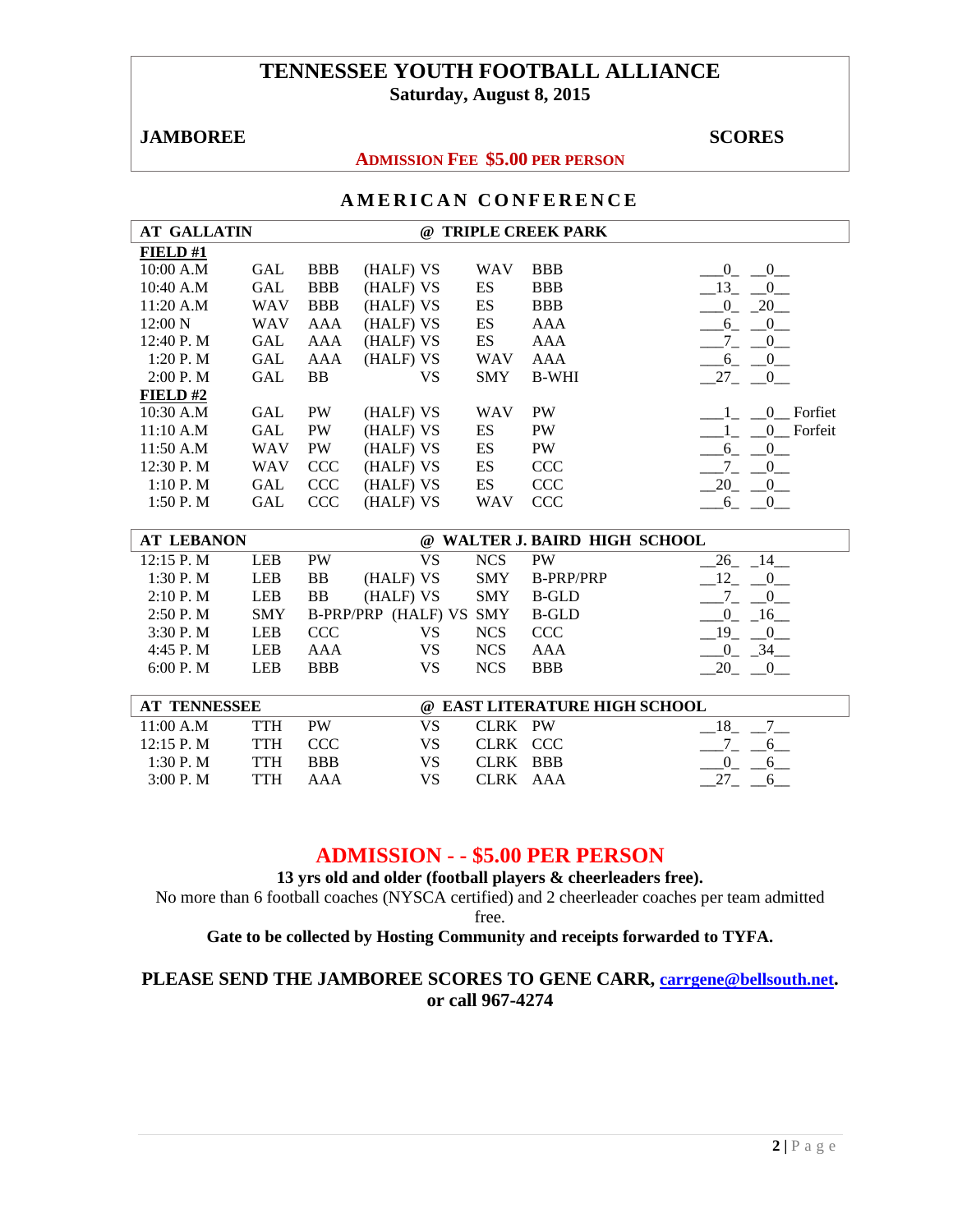# **TENNESSEE YOUTH FOOTBALL ALLIANCE Saturday, August 8, 2015**

# **JAMBOREE** SCORES

## **ADMISSION FEE \$5.00 PER PERSON**

| <b>CLRK</b>  | Clarksville Greyhounds      | <b>NEAGL</b> | <b>Nashville Eagles</b>           |
|--------------|-----------------------------|--------------|-----------------------------------|
| <b>DON</b>   | Donelson-Hermitage Warriors | <b>NCS</b>   | <b>Nashville Community Sports</b> |
| ES.          | East Side Bobcats           | <b>OH</b>    | Old Hickory Bulldogs              |
| GAL          | Gallatin Green Wave         | <b>SMY</b>   | Smyrna Bulldogs                   |
| GOOD         | Goodlettsville Trojans      | TTH          | Tennessee Tar Heels               |
| <b>LEB</b>   | Lebanon Blue Devils         | <b>UNA</b>   | Una Bears                         |
| <b>MTB</b>   | Middle Tenn. Bulldogs       | <b>WAV</b>   | Waverly-Belmont Bulldogs          |
| <b>NCARD</b> | Nashville Cardinals         |              |                                   |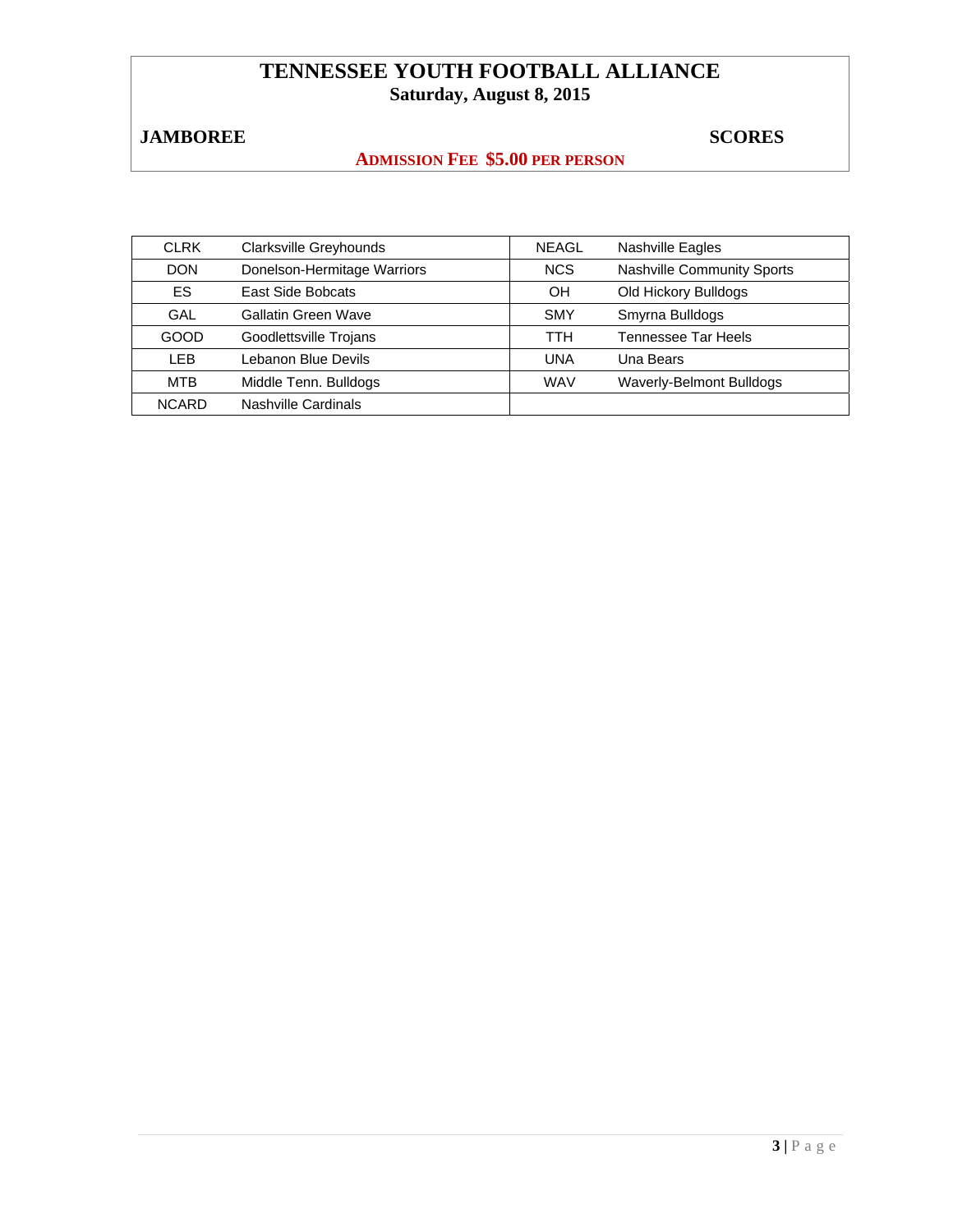# **TENNESSEE YOUTH FOOTBALL ALLIANCE SATURDAY, AUGUST 22, 2015**

## **WEEK ONE** SCORES

| <b>AT GOODLETTSVILLE</b>   |             |                 |                        | @ MOSS WRIGHT PARK            |                         |
|----------------------------|-------------|-----------------|------------------------|-------------------------------|-------------------------|
| FIELD #4                   |             |                 |                        |                               |                         |
| 10:00 A.M                  | GOOD        | BB              | <b>VS</b>              | <b>NCARD</b><br><b>BB</b>     | $-34$ $-0$              |
| 11:30 A.M                  | <b>GOOD</b> | <b>CCC</b>      | <b>VS</b>              | <b>NCARD</b><br><b>CCC</b>    | $-0$ $-36$              |
| 1:00 P.M                   | GOOD        | <b>BBB</b>      | <b>VS</b>              | <b>BBB</b><br><b>NCARD</b>    | $-7 - 13$               |
| 2:30 P.M                   | $GOOD*$     | AA              | <b>VS</b>              | <b>NCARD</b><br>AA            | $-18$ $-26$             |
| FIELD#3                    |             |                 |                        |                               |                         |
| 9:00 A.M.                  |             | NCARDS JrPW-GRY | <b>VS</b>              | NCARDS JrPW-WHI               | $27 - 0$                |
| 10:30 A.M                  | $GOOD^*$    | <b>JrPW</b>     | <b>VS</b>              | JrPW-GLD<br><b>SMY</b>        | $-28$ <sub>-16</sub>    |
| 12:00 N                    | $GOOD^*$    | PW              | <b>VS</b>              | <b>NCARD</b><br><b>PW</b>     | $-6 - 24$               |
| 1:30 P.M                   | <b>GOOD</b> | CC              | <b>VS</b>              | NCARD CC                      | $-14$ $-24$             |
|                            |             |                 |                        |                               |                         |
| <b>AT OLD HICKORY</b>      |             |                 |                        | @ DUPONT MIDDLE SCHOOL        |                         |
| 1:00 P.M                   | OH          | PW              | <b>VS</b>              | <b>PW</b><br><b>SMY</b>       | $6 - 7 - 0T$            |
| 2:30 P.M                   | <b>OH</b>   | CC              | <b>VS</b>              | <b>MTB</b><br>CC              | $-14$ $-13$             |
| 4:00 P.M                   | OH          | <b>CCC</b>      | <b>VS</b>              | SMY<br><b>CCC</b>             | $-0$ $-25$              |
| 5:30 P.M                   | <b>OH</b>   | <b>BBB</b>      | <b>VS</b>              | <b>SMY</b><br><b>BBB</b>      | $20 - 7$                |
| 7:00 P.M                   | $OH*$       | <b>AAA</b>      | <b>VS</b>              | D/H<br>AAA(N)                 | $1_{-}$ $0_{-}$ Forfeit |
|                            |             |                 |                        |                               |                         |
|                            |             |                 |                        |                               |                         |
| <b>AT SMYRNA</b>           |             |                 |                        | @ LEE VICTORY REC. PARK       |                         |
|                            |             |                 |                        |                               |                         |
| <b>GENE CARR FIELD</b>     |             |                 |                        |                               |                         |
| 9:00 A,M                   | <b>SMY</b>  | C-GLD/GLD       | <b>VS</b>              | <b>SMY</b><br>C-PRP/PRD       | $-22 - -6$              |
| 10:30 A.M                  | <b>SMY</b>  | C-PRP/GLD       | <b>VS</b>              | NCARD C                       | $0 - 8$                 |
| <b>DONNIE CARTER FIELD</b> |             |                 |                        |                               |                         |
| 9:30 A.M                   | SMY         | <b>B-WHI</b>    | <b>VS</b>              | SMY<br><b>B-GLD</b>           | $-0$ $-16$              |
| 11:00 A.M                  |             | SMY* AA-PRP/PRP | <b>VS</b>              | AA-PRP/GLD<br><b>SMY</b>      | $-14$ $-27$             |
|                            |             |                 |                        |                               |                         |
| AT UNA                     |             |                 |                        | @ UNA RECREATIONAL PARK       |                         |
| FIELD#1                    |             |                 |                        |                               |                         |
| 12:00 N                    | <b>UNA</b>  | PW              | <b>VS</b>              | D/H<br>PW                     | 20 19                   |
| 1:30 P.M                   | <b>UNA</b>  | <b>CCC</b>      | <b>VS</b>              | <b>CCC</b><br>D/H             | $-0$ $-36$              |
| 3:00 P.M                   | <b>UNA</b>  | <b>BBB</b>      | <b>VS</b>              | <b>BBB</b><br>D/H             | $-38$ $-0$              |
| 4:30 P.M                   | $UNA*$      | AAA             | <b>VS</b>              | <b>WAV</b><br><b>AAA</b>      | $-12$ $-13$             |
| FIELD#2                    |             |                 |                        |                               |                         |
| 12:30 P.M                  | <b>UNA</b>  | <b>JrPW</b>     | <b>VS</b>              | D/H<br><b>JrPW</b>            | $-30 - 36$              |
| 2:00 P.M<br>3:30 P.M       | <b>UNA</b>  | CC<br><b>BB</b> | <b>VS</b><br><b>VS</b> | D/H<br>CC<br><b>SMY</b><br>BB | $0 - 44$                |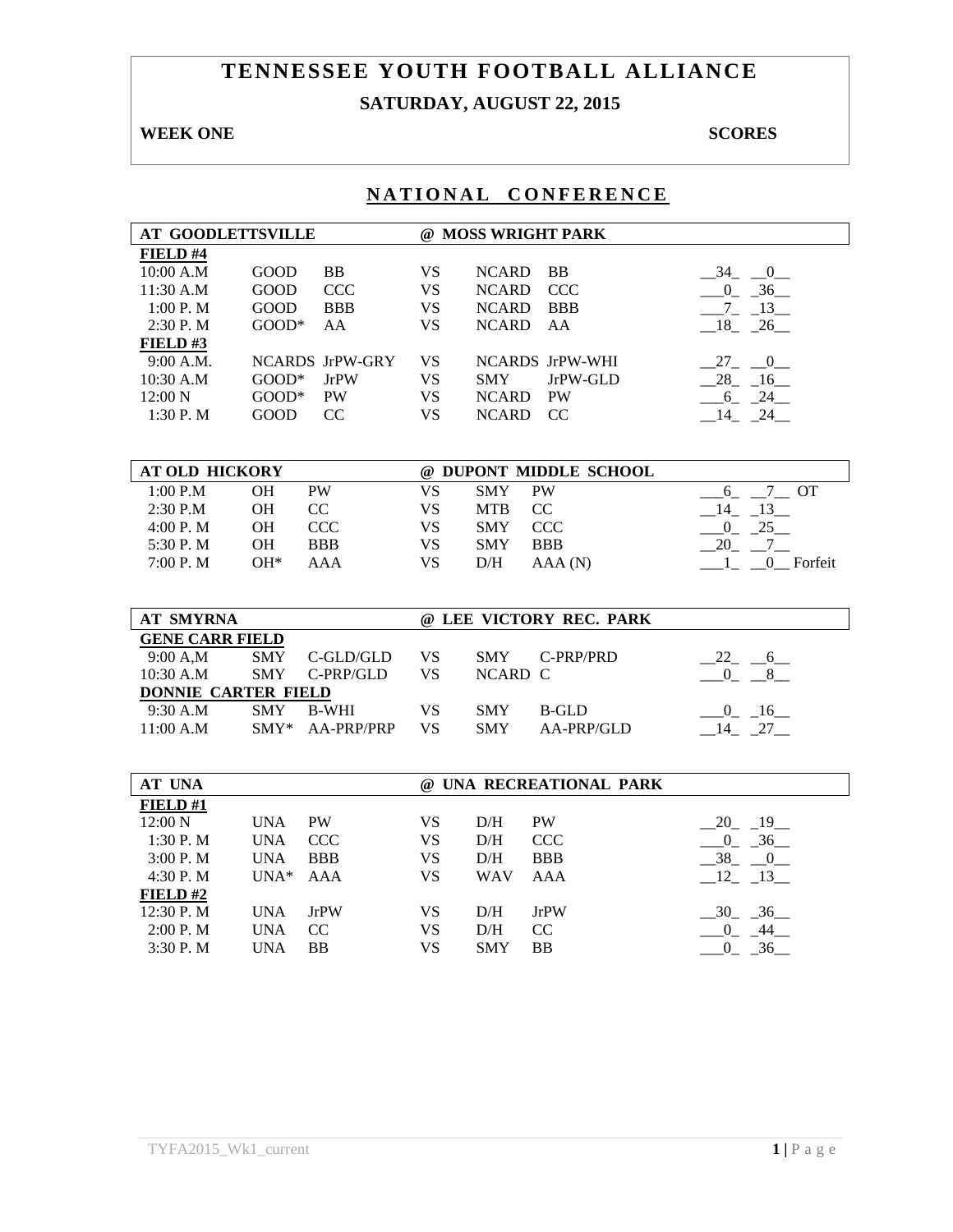# **TENNESSEE YOUTH FOOTBALL ALLIANCE SATURDAY, AUGUST 22, 2015**

## **WEEK ONE** SCORES

## **AMERICAN CONFERENCE**

| <b>AT GALLATIN</b>    |                  |            |           | @ TRIPLE CREEK PARK |                               |                      |
|-----------------------|------------------|------------|-----------|---------------------|-------------------------------|----------------------|
| FIELD#1               |                  |            |           |                     |                               |                      |
| 10:00 A.M             | $GAL*$           | <b>PW</b>  | <b>VS</b> | <b>NCS</b>          | <b>PW</b>                     | $8 - 25$             |
| 11:30 A,M             | GAL              | B          | <b>VS</b> | <b>SMY</b>          | <b>B-PRP/GLD</b>              | $-48$ $-0$           |
| 1:00 P.M              | $GAL*$           | CCC        | VS        | <b>NCS</b>          | <b>CCC</b>                    | $-36$ $-0$           |
| $2:30$ P. M           | $GAL^*$          | <b>BBB</b> | <b>VS</b> | <b>NCS</b>          | <b>BBB</b>                    | $-14$ $-12$          |
| 4:00 P. M             | <b>GAL</b>       | AAA        | <b>VS</b> | <b>ES</b>           | AAA                           | $-28$ $-0$           |
|                       |                  |            |           |                     |                               |                      |
|                       |                  |            |           |                     |                               |                      |
| <b>AT LEBANON</b>     |                  |            | $\omega$  |                     | WALTER I. BAIRD MIDDLE SCHOOL |                      |
| $12:00\text{ N}$      | <b>LEB</b>       | <b>PW</b>  | <b>VS</b> | ES                  | <b>PW</b>                     | $-0$ 3 QTR<br>28     |
| 1:30 P.M              | <b>LEB</b>       | B          | <b>VS</b> | <b>SMY</b>          | <b>B-PRP/PRP</b>              | 25<br>$\overline{0}$ |
| 3:00 P. M             | LEB              | <b>CCC</b> | <b>VS</b> | ES                  | CCC                           | $-48$ $-6$ 3 QTR     |
| 4:30 P.M              | <b>LEB</b>       | AAA        | <b>VS</b> | <b>SMY</b>          | AAA                           | $-0$ $-41$           |
| 6:00 P. M             | <b>LEB</b>       | <b>BBB</b> | <b>VS</b> | ES                  | <b>BBB</b>                    | $-35 - 0$            |
|                       |                  |            |           |                     |                               |                      |
|                       |                  |            |           |                     |                               |                      |
| AT NASHVILLE EAGLES   |                  |            |           |                     | @ NASHVILLE CHRISTIAN ACADEMY |                      |
| <b>PRACTICE FIELD</b> |                  |            |           |                     |                               |                      |
| 10:00 A.M.            | <b>NEAGL BBB</b> |            | VS.       | <b>MTB</b>          | <b>BBB</b>                    | 24 12                |
| 11:30 A.M.            | NEAGL CCC        |            | <b>VS</b> | <b>MTB</b>          | <b>CCC</b>                    | $-6 - 12$            |
| 1:00 P. M             | NEAGL PW         |            | VS.       | <b>MTB</b>          | <b>PW</b>                     | 14<br>$-8$           |
| $2:30$ P. M           | NEAGL AAA        |            | <b>VS</b> | <b>MTB</b>          | AAA                           | 22<br>$\overline{0}$ |
| 4:00 P.M              | NEAGL C          |            | VS        | <b>GOOD</b>         | C                             | 18<br>6              |

# **\* DENOTES DIVISION GAMES**

| <b>CLRK</b>  | Clarksville Greyhounds      | <b>NEAGL</b> | Nashville Eagles           |
|--------------|-----------------------------|--------------|----------------------------|
| D/H          | Donelson-Hermitage Warriors | <b>NCS</b>   | Nashville Community Sports |
| <b>ES</b>    | East Side Bobcats           | OH           | Old Hickory Bulldogs       |
| <b>GAL</b>   | Gallatin Green Wave         | <b>SMY</b>   | Smyrna Bulldogs            |
| <b>GOOD</b>  | Goodlettsville Trojans      | <b>TTH</b>   | Tennessee Tar Heels        |
| <b>LEB</b>   | Lebanon Blue Devils         | <b>UNA</b>   | Una Bears                  |
| <b>MTB</b>   | Middle Tenn. Bulldogs       | <b>WAV</b>   | Waverly-Belmont Bulldogs   |
| <b>NCARD</b> | Nashville Cardinals         |              |                            |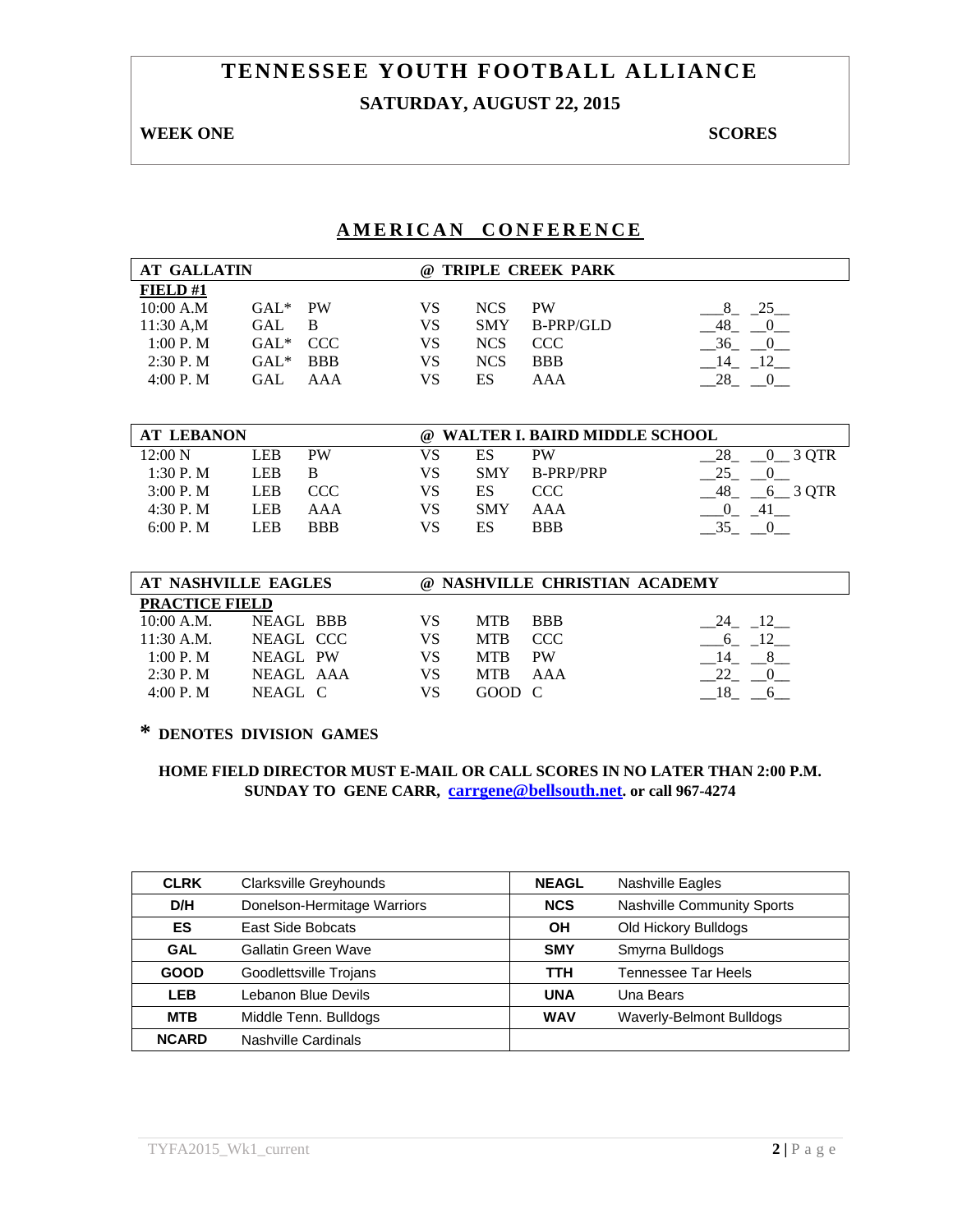# **TENNESSEE YOUTH FOOTBALL ALLIANCE SATURDAY, AUGUST 29, 2015**

# **WEEK TWO SCORES**

| AT DONELSON-HERMITAGE         |              |                  | @ BEN WEST SPORTS COMPLEX |             |                  |                         |
|-------------------------------|--------------|------------------|---------------------------|-------------|------------------|-------------------------|
| FIED#1                        |              |                  |                           |             |                  |                         |
| 10:00 A.M                     | D/H          | <b>CCC</b>       | <b>VS</b>                 | <b>OH</b>   | CCC              | 25<br>6                 |
| 11:30 A.M                     | $\rm{D/H}$   | <b>BBB</b>       | <b>VS</b>                 | <b>OH</b>   | <b>BBB</b>       | $-54$<br>$\overline{0}$ |
| 1:00 P. M                     | D/H          | AAA(A)           | <b>VS</b>                 | <b>CLRK</b> | <b>AAA</b>       | 42<br>6                 |
| 2:30 P.M                      | OН           | AAA              | <b>VS</b>                 | <b>TTH</b>  | AAA              | 14<br>$\mathbf{0}$      |
| FIELD#2                       |              |                  |                           |             |                  |                         |
| 9:30 A.M                      | D/H          | <b>JrPW</b>      | VS                        | GOOD        | <b>JrPW</b>      | 26<br>-14               |
| 11:00 A.M                     | D/H          | <b>PW</b>        | <b>VS</b>                 | OH          | <b>PW</b>        | 27<br>19                |
|                               |              |                  |                           |             |                  |                         |
| AT MIDDLE TENN. BULLDDOGS     |              |                  | @ GOODPASTURE HIGH SCHOOL |             |                  |                         |
| 9:00 A.M                      | <b>MTB</b>   | PW               | <b>VS</b>                 | <b>UNA</b>  | PW               | 12<br>22                |
| 10:30 A.M                     | <b>MTB</b>   | CC               | <b>VS</b>                 | <b>UNA</b>  | CC               | 28<br>$\overline{0}$    |
| $12:00\ N$                    | <b>MTB</b>   | <b>CCC</b>       | <b>VS</b>                 | <b>UNA</b>  | <b>CCC</b>       | 32<br>$\theta$          |
| $1:30$ P. M.                  | <b>MTB</b>   | <b>BBB</b>       | <b>VS</b>                 | <b>UNA</b>  | <b>BBB</b>       | 35<br>$\mathbf{0}$      |
| 3:00 P. M                     | <b>MTB</b>   | AAA              | <b>VS</b>                 | <b>UNA</b>  | AAA              | Rain Out                |
| 4:30 P.M                      | <b>UNA</b>   | <b>BB</b>        | <b>VS</b>                 | D/H         | BB               | Rain Out                |
|                               |              |                  |                           |             |                  |                         |
| <b>AT NASHVILLE CARDINALS</b> |              |                  | @ MAPLEWOOD HIGH SCHOOL   |             |                  |                         |
| 8:00 A.M                      |              | NCARD* JrPW-GRY  | <b>VS</b>                 | <b>SMY</b>  | JrPW-PRP         | 40<br>$\overline{0}$    |
| 9:30 A.M                      | <b>NCARD</b> | JrPW-WHI         | <b>VS</b>                 | <b>SMY</b>  | JrPW-GLD         | 22<br>6                 |
| 11:00 A.M                     | NCARD PW     |                  | <b>VS</b>                 | <b>TTH</b>  | <b>PW</b>        | 30<br>$\boldsymbol{0}$  |
| $12:30$ P. M                  | NCARD C      |                  | <b>VS</b>                 | NEAGL C     |                  | 44<br>20                |
| 2:00 P.M                      | NCARD CC     |                  | <b>VS</b>                 | <b>OH</b>   | CC               | 20<br>$\boldsymbol{0}$  |
| 3:30 P.M                      | NCARD BB     |                  | <b>VS</b>                 | OН          | <b>BB</b>        | $\mathbf{0}$<br>42      |
| 5:00 P.M                      |              | NCARD CCC        | <b>VS</b>                 | TTH         | <b>CCC</b>       | 52<br>$\overline{0}$    |
| 6:30 P.M                      |              | NCARD BBB        | <b>VS</b>                 | <b>TTH</b>  | <b>BBB</b>       | 58<br>$\overline{0}$    |
| 8:00 P.M                      | <b>NCARD</b> | AA               | <b>VS</b>                 | <b>SMY</b>  | AA-PRP/PRP       | 46<br>6                 |
|                               |              |                  |                           |             |                  |                         |
| <b>AT SMYRNA</b>              |              |                  | @ LEE VICTORY REC. PARK   |             |                  |                         |
| <b>GENE CARR FIELD</b>        |              |                  |                           |             |                  |                         |
| 9:00 A.M                      | <b>SMY</b>   | PW               | <b>VS</b>                 | GOOD        | <b>PW</b>        | 19<br>$7\overline{)}$   |
| 10:30 A.M                     | SMY*         | C-GLD/GLD        | <b>VS</b>                 | <b>SMY</b>  | C-PRP/GLD        | $\overline{0}$<br>6     |
| 12:00 N                       | <b>SMY</b>   | <b>CCC</b>       | <b>VS</b>                 | <b>GOOD</b> | <b>CCC</b>       | 30<br>$\overline{0}$    |
| 1:30 P. M                     | <b>SMY</b>   | CC               | <b>VS</b>                 | GOOD        | CC               | 26<br>$\overline{0}$    |
| 3:00 P. M                     | <b>SMY</b>   | BB               | <b>VS</b>                 | GOOD        | <b>BB</b>        | 14<br>$21\,$            |
| 4:30 P.M                      | <b>SMY</b>   | <b>AAA</b>       | <b>VS</b>                 | D/H(N)      | <b>AAA</b>       | 18<br>47                |
| <b>DONNIE CARTER FIELD</b>    |              |                  |                           |             |                  |                         |
| 9:30 A.M                      | <b>SMY</b>   | <b>B-GLD</b>     | <b>VS</b>                 | GAL         | B                | $\overline{0}$<br>42    |
| 11:00 A. M                    | SMY*         | <b>B-WHI</b>     | <b>VS</b>                 | <b>LEB</b>  | $\, {\bf B}$     | $\sqrt{24}$<br>16       |
| $12:30$ P. M                  | $SMY*$       | AA-GLD           | <b>VS</b>                 | <b>GOOD</b> | AA               | $\mathbf{0}$<br>41      |
| 2:00 P. M                     | SMY          | <b>B-PRP/GLD</b> | <b>VS</b>                 | <b>SMY</b>  | <b>B-PRP/PRP</b> | 6<br>$\boldsymbol{0}$   |
| 3:30 P.M                      | <b>SMY</b>   | <b>BBB</b>       | <b>VS</b>                 | GOOD        | <b>BBB</b>       | 29<br>$\overline{0}$    |
|                               |              |                  |                           |             |                  |                         |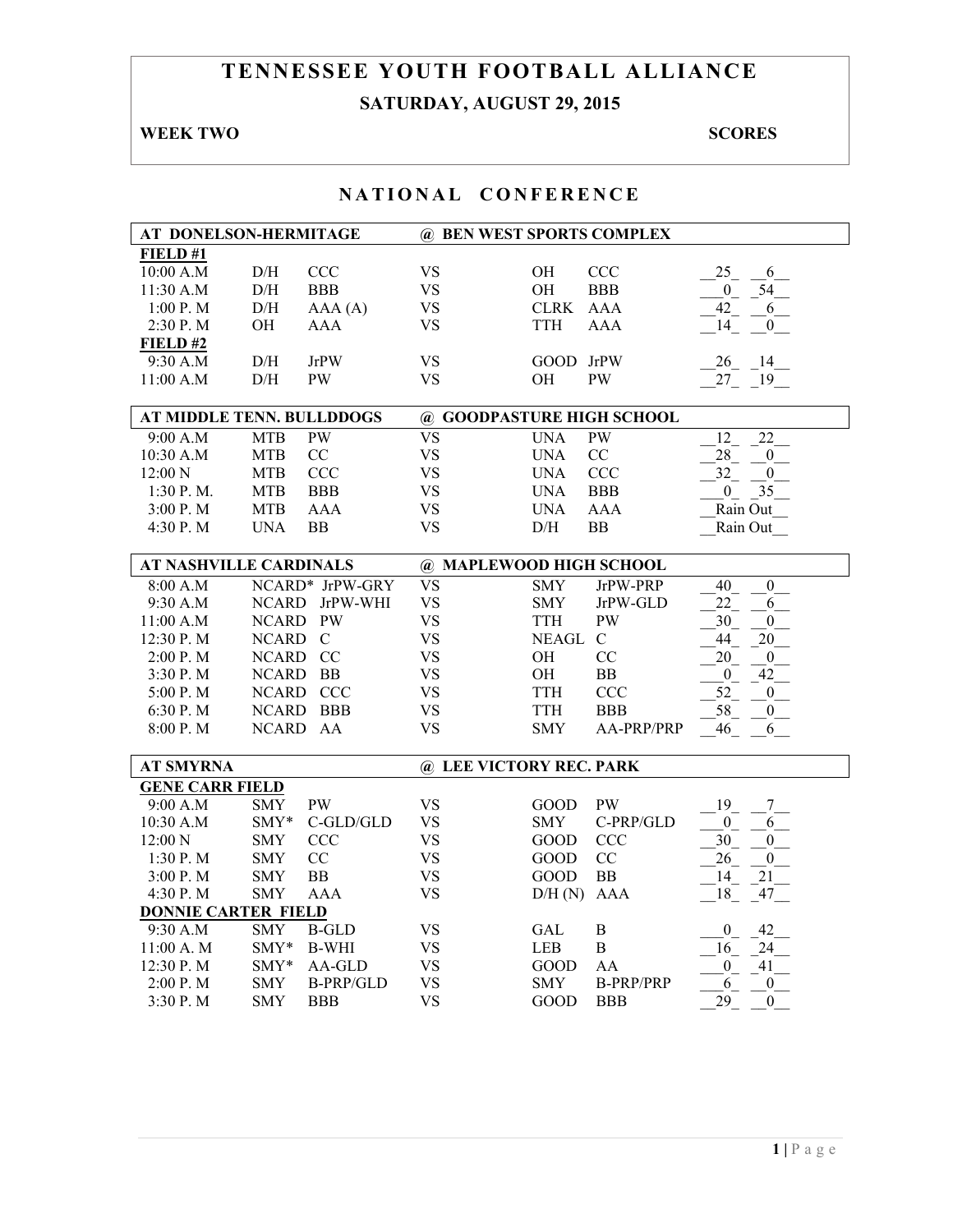# **TENNESSEE YOUTH FOOTBALL ALLIANCE SATURDAY, AUGUST 29, 2015**

#### **WEEK TWO SCORES**

## **AMERICAN CONFERENCE**

| <b>AT EAST SIDE</b><br>@ SALVATION ARMY FIELD |        |     |    |           |    |
|-----------------------------------------------|--------|-----|----|-----------|----|
| 10:00 A.M                                     | $ES^*$ | PW  | VS | NEAGL PW  | 19 |
| 11:30 A.M                                     | $ES*$  | CCC | VS | NEAGL CCC | 44 |
| 1:00 P. M                                     | $ES*$  | BBB | VS | NEAGL BBB |    |
| $2:30$ P. M                                   | $ES*$  | AAA | VS | NEAGL AAA |    |

| AT NASH. COMM. SERVICE (NCS) |         |            | @ WHITES CREEK HIGH SCHOOL |            |  |
|------------------------------|---------|------------|----------------------------|------------|--|
| 11.00 A M                    | $NCS^*$ | PW         | LEB                        | <b>PW</b>  |  |
| 12.30 P M                    | $NCS^*$ | CCC.       | LEB                        | CCC        |  |
| 2:00 P. M                    | $NCS*$  | AAA        | LEB                        | AAA        |  |
| 3.30 P M                     | $NCS*$  | <b>BBB</b> | LER.                       | <b>BBB</b> |  |

| AT WAVERLY BELMONT |     |            |    | @ TENNESSEE SCHOOL OF THE ARTS |            |       |
|--------------------|-----|------------|----|--------------------------------|------------|-------|
| 10:00 A.M          | WAV | <b>PW</b>  | VS | CLRK.                          | <b>PW</b>  |       |
| $11:30$ A.M        | WAV | CCC        | VS | CLRK –                         | <b>CCC</b> |       |
| 1.00 P M           | WAV | <b>BBB</b> | VS | CLRK –                         | <b>BBB</b> |       |
| $2:30$ P. M        | WAV | AAA        | VS | NCARD AAA                      |            | 2 Otr |

# **SUNDAY AUGUST 30, 2015**

| AT DONELSON-HERMITAGE |     | $\omega$ | <b>BEN WEST SPORTS COMPLEX</b> |    |
|-----------------------|-----|----------|--------------------------------|----|
| FIELD #1              |     |          |                                |    |
| $2:30$ P.M            | D/H |          | SMY                            | ١q |

## **\* DENOTES DIVISION GAMES**

| <b>CLRK</b>  | Clarksville Greyhounds      | <b>NEAGL</b> | Nashville Eagles                |
|--------------|-----------------------------|--------------|---------------------------------|
| D/H          | Donelson-Hermitage Warriors | <b>NCS</b>   | Nashville Community Sports      |
| <b>ES</b>    | East Side Bobcats           | OН           | Old Hickory Bulldogs            |
| <b>GAL</b>   | Gallatin Green Wave         | <b>SMY</b>   | Smyrna Bulldogs                 |
| <b>GOOD</b>  | Goodlettsville Trojans      | TTH          | Tennessee Tar Heels             |
| <b>LEB</b>   | Lebanon Blue Devils         | <b>UNA</b>   | Una Bears                       |
| <b>MTB</b>   | Middle Tenn. Bulldogs       | <b>WAV</b>   | <b>Waverly-Belmont Bulldogs</b> |
| <b>NCARD</b> | Nashville Cardinals         |              |                                 |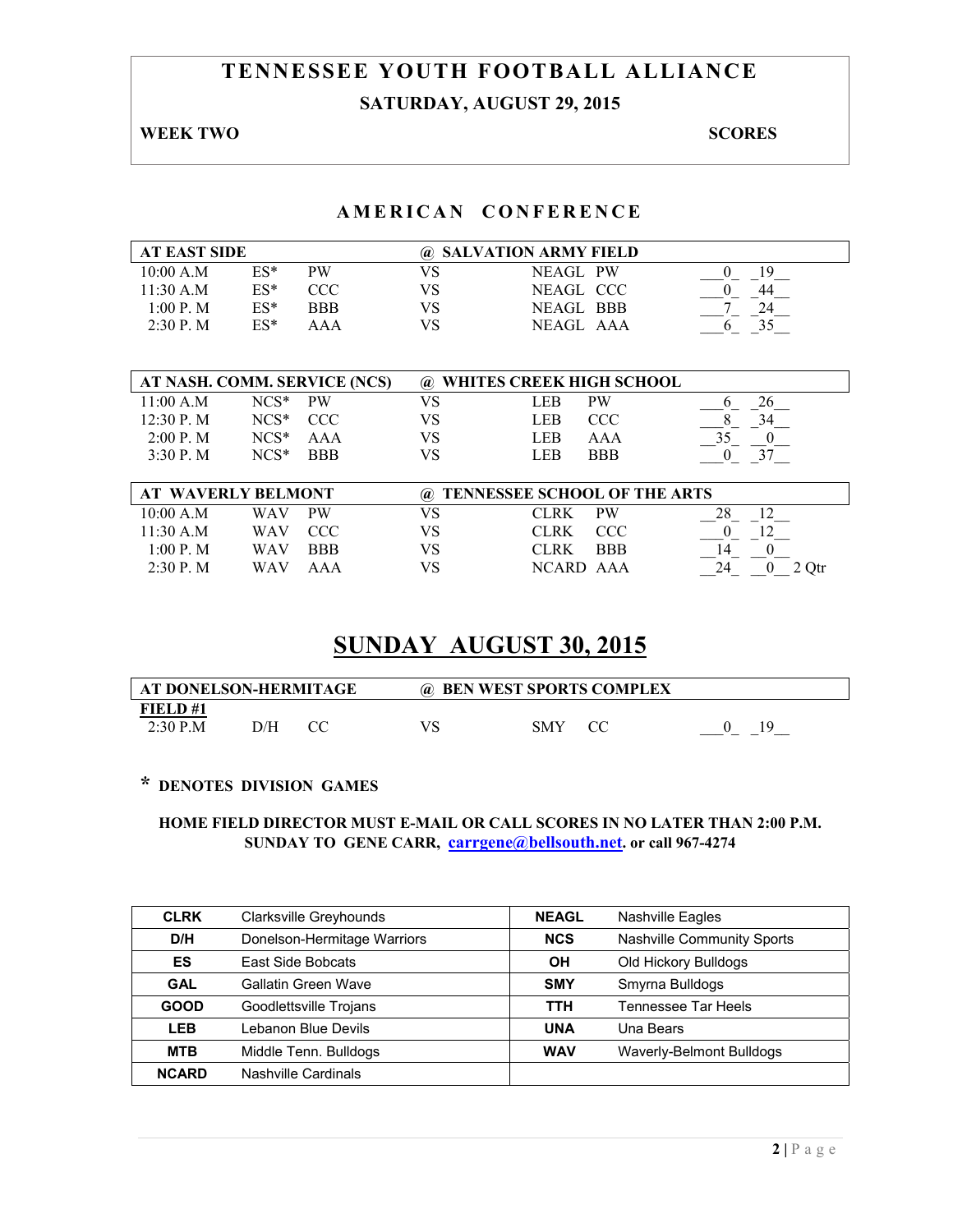# **TENNESSEE YOUTH FOOTBALL ALLIANCE SATURDAY, AUGUST 29, 2015**

# **WEEK TWO SCORES**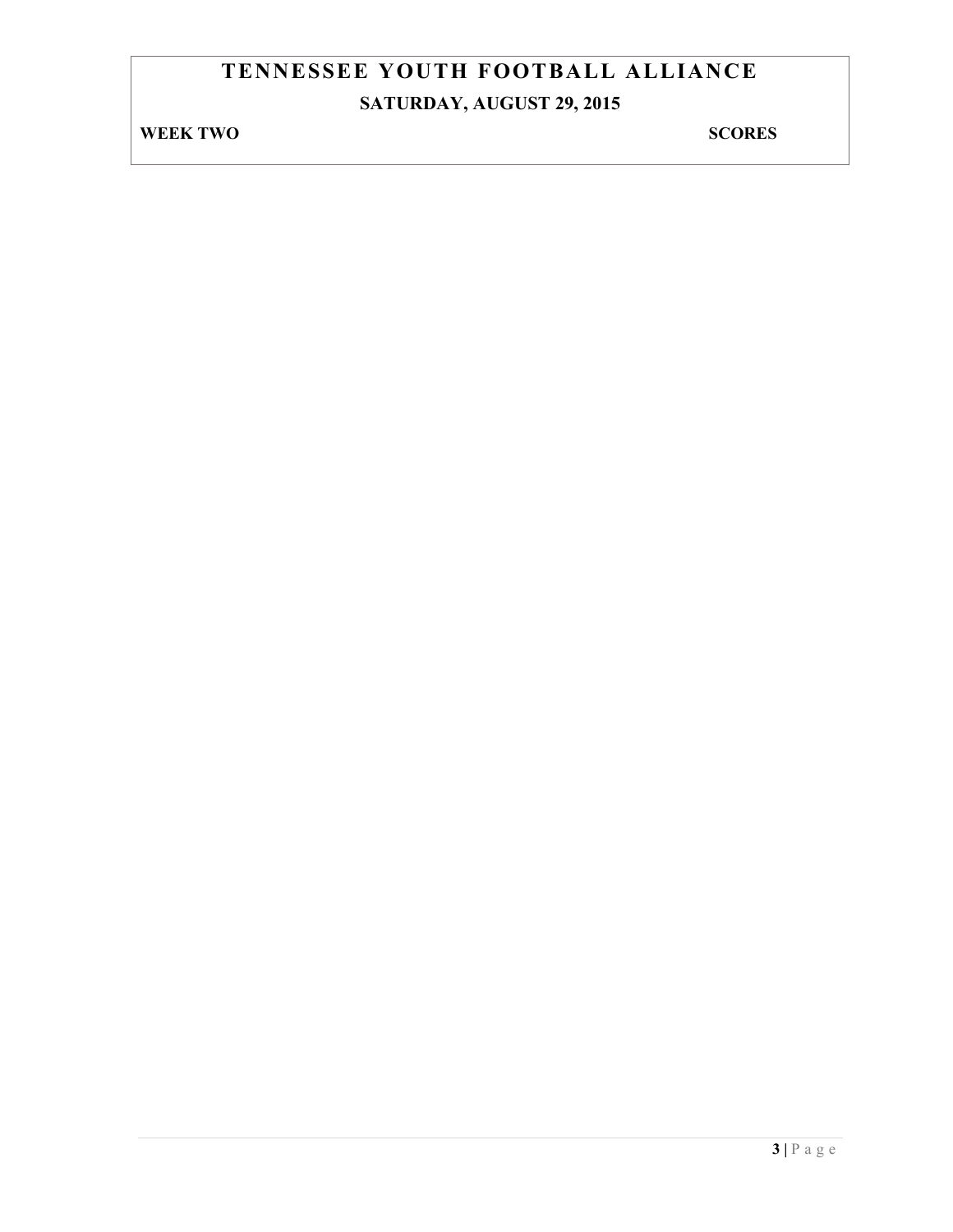# **TENNESSEE YOUTH FOOTBALL ALLIANCE SATURDAY, SEPTEMBER 5, 2015**

## **WEEK THREE** SCORES

|                            | AT DONELSON-HERMITAGE         |           | @BEN WEST SPORTS COMPLEX       |                                       |
|----------------------------|-------------------------------|-----------|--------------------------------|---------------------------------------|
| FIELD#1                    |                               |           |                                |                                       |
| 2:30 P.M                   | D/H<br><b>BB</b>              | <b>VS</b> | GOOD BB                        | $-13$ $-52$                           |
|                            | AT MIDDLE TENN. BULLDOGS      |           | @ GOODPASTURE HIGH SCHOOL      |                                       |
| 10:00 A.M                  | $MTB*$<br><b>PW</b>           | <b>VS</b> | GOOD PW                        | $26 - 19$                             |
| 11:30 A.M                  | $MTB*$<br>CC                  | <b>VS</b> | GOOD CC                        | 14<br>23                              |
| 1:00 P.M                   | $MTB*$<br><b>AAA</b>          | <b>VS</b> | <b>AAA</b><br>WAV              | $\overline{0}$<br>44                  |
| 2:30 P.M                   | $MTB*$<br><b>BBB</b>          | <b>VS</b> | GOOD BBB                       | $0 - 27$                              |
| 4:00 P. M                  | <b>CCC</b><br>$MTB*$          | <b>VS</b> | GOOD CCC                       | $1_{-}$<br>0 Forfeit                  |
|                            |                               |           |                                |                                       |
|                            | <b>AT NASHVILLE CARDINALS</b> |           | @ MAPLEWOOD HIGH SCHOOL        |                                       |
| 8:00 A.M                   | NCARD* JrPW-GRY               | <b>VS</b> | GOOD JrPW                      | 37<br>$6\overline{\phantom{0}}$       |
| 9:30 A.M                   | NCARD* PW                     | <b>VS</b> | <b>PW</b><br><b>SMY</b>        | $26 - 0$                              |
| 11:00 P. M                 | NCARD C                       | <b>VS</b> | C-PRP/PRP<br><b>SMY</b>        | $22 - 7$                              |
| 12:30 P.M                  | NCARD* CC                     | <b>VS</b> | CC<br><b>SMY</b>               | $-6$ $-31$                            |
| 2:00 P.M                   | NCARD* BB                     | <b>VS</b> | <b>SMY</b><br><b>BB</b>        | 8 12                                  |
| 3:30 P.M                   | NCARD* AA                     | <b>VS</b> | <b>SMY</b><br>AA-PRP/GLD       | $-6 - 12$                             |
| 5:00 P.M                   | NCARD* CCC                    | <b>VS</b> | <b>CCC</b><br><b>SMY</b>       | $-6 - 12$                             |
| 6:30 P.M                   | NCARD* BBB                    | <b>VS</b> | <b>BBB</b><br><b>SMY</b>       | $-18$ $-31$                           |
| 8:00 P.M                   | NCARD* AAA                    | <b>VS</b> | <b>AAA</b><br><b>SMY</b>       | $-6 - 32$                             |
|                            |                               |           |                                |                                       |
| <b>AT OLD HICKORY</b>      |                               |           | @ DUPONT MIDDLE SCHOOL         |                                       |
| 11:30 A.M                  | <b>PW</b><br>$OH*$            | <b>VS</b> | <b>UNA</b><br><b>PW</b>        | $-40$ <sup>-</sup><br>$.7\phantom{0}$ |
| 1:00 p. M                  | $OH*$<br>CC                   | <b>VS</b> | CC<br><b>UNA</b>               | 32<br>$\mathbf{0}$                    |
| 2:30 P.M                   | $OH*$<br>BB                   | <b>VS</b> | BB<br><b>UNA</b>               | 36<br>$\mathbf{0}$                    |
| 4:00 P.M                   | <b>CCC</b><br>$OH*$           | <b>VS</b> | <b>UNA</b><br>CCC              | $25 - 16$                             |
| 5:30 P.M                   | $OH*$<br><b>BBB</b>           | <b>VS</b> | <b>UNA</b><br><b>BBB</b>       | $-20 - 13$                            |
| 7:00 P.M                   | $OH*$<br><b>AAA</b>           | <b>VS</b> | <b>UNA</b><br><b>AAA</b>       | $-18$ $-20$                           |
|                            |                               |           |                                |                                       |
| <b>AT SMYRNA</b>           |                               |           | @ LEE VICTORY REC. PARK        |                                       |
| <b>GENE CARR FIELD</b>     |                               |           |                                |                                       |
| 9:00 A.M                   | <b>SMY</b><br>JrPW-PRP        | <b>VS</b> | <b>UNA</b><br><b>JrPW</b>      | $-26$ $-19$ $-$                       |
| 10:30 A.M                  | $SMY*$<br>JrPW-GLD            | <b>VS</b> | NCARD JrPW-WHI                 | $6 - 36$                              |
| 12:00 N                    | SMY<br><b>B-GLD</b>           | <b>VS</b> | <b>LEB</b><br>B                | $\overline{0}$<br>42                  |
| <b>DONNIE CARTER FIELD</b> |                               |           |                                |                                       |
| 9:30 A.M                   | <b>SMY</b><br><b>B-WHI</b>    | <b>VS</b> | <b>SMY</b><br><b>B-PRP/GLD</b> | $-18$ $-0$                            |
| 11:00 A.M                  | $SMY*$<br>AA-PRP/PRP          | <b>VS</b> | <b>SMY</b><br>AA-GLD           | $-45 - 0$                             |
| 12:30 P.M.                 | $SMY*$<br>C-PRP/GLD           | <b>VS</b> | GOOD C                         | $-24$ $-0$                            |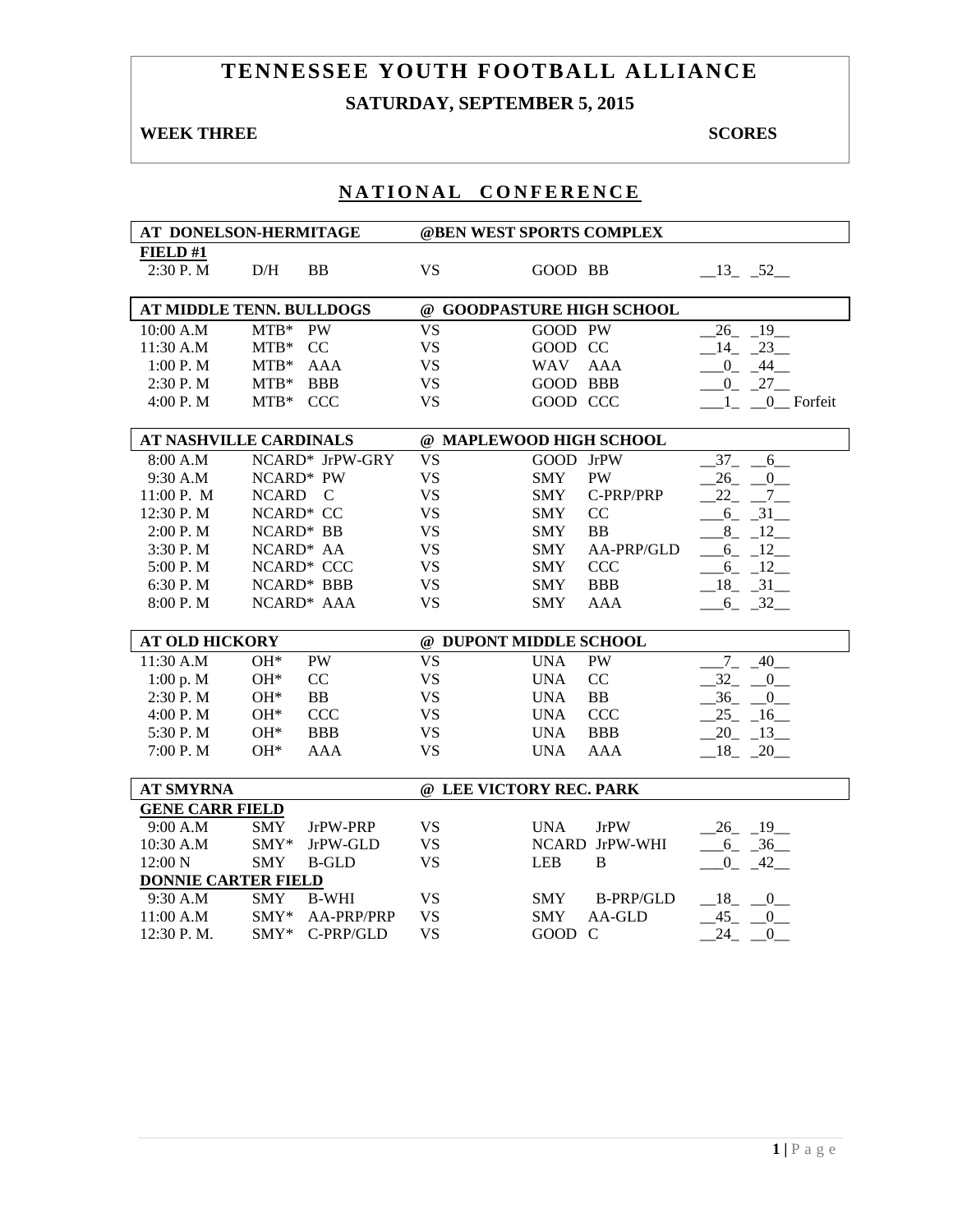## **SATURDAY, SEPTEMBER 5, 2015**

## **WEEK THREE** SCORES

## **AMERICAN CONFERENCE**

| <b>AT CLARKSVILLE</b> |                            |           | @ STOKES FIELD                |            |                               |
|-----------------------|----------------------------|-----------|-------------------------------|------------|-------------------------------|
| 10:00 A.M             | $CLRK*$<br>AAA             | <b>VS</b> | <b>GAL</b>                    | AAA        | 50<br>$\overline{\mathbf{0}}$ |
| 11:30 A.M             | <b>PW</b><br>$CLRK*$       | VS        | GAL                           | PW         | 20<br>$\overline{0}$          |
| 1:00 P. M             | $CLRK*$<br><b>CCC</b>      | <b>VS</b> | <b>GAL</b>                    | <b>CCC</b> | 23<br>6                       |
| 2:30 P. M             | $CLRK*$<br><b>BBB</b>      | <b>VS</b> | GAL                           | <b>BBB</b> | $0_{-}$<br>$-8$               |
|                       |                            |           |                               |            |                               |
| <b>AT EAST SIDE</b>   |                            |           | @ SALVATION ARMY FIELD        |            |                               |
| 10:00 A.M             | $ES^*$<br>PW               | <b>VS</b> | <b>NCS</b>                    | PW         | 0<br>14                       |
| 11:30 A.M             | $ES^*$<br><b>CCC</b>       | <b>VS</b> | <b>NCS</b>                    | <b>CCC</b> | $\overline{0}$<br>$-37$       |
| 1:00 P. M             | $ES^*$<br><b>BBB</b>       | VS.       | <b>NCS</b>                    | <b>BBB</b> | $6 - 24$                      |
| $2:30$ P. M           | $ES^*$<br>AAA              | <b>VS</b> | <b>NCS</b>                    | AAA        | $0 - 32$                      |
|                       |                            |           |                               |            |                               |
|                       |                            |           |                               |            |                               |
|                       | <b>AT NASHVILLE EAGLES</b> |           | @ NASHVILLE CHRISTIAN ACADEMY |            |                               |
| <b>MAIN FIELD</b>     |                            |           |                               |            |                               |
| 9:00 A.M              | NEAGL* BBB                 | <b>VS</b> | <b>WAV</b>                    | <b>BBB</b> | $-12$ $-6$                    |
| 10:30 A.M             | NEAGL* AAA                 | VS        | D/H                           | AAA (A)    | $-14$ $-27$                   |
| PRACTICE FIELD        |                            |           |                               |            |                               |
| 10:30 A.M             | NEAGL* C                   | VS.       | <b>SMY</b>                    | C-GOLD     | $-27$ $-13$ $-$               |
| 12:00 N               | NEAGL PW                   | <b>VS</b> | <b>WAV</b>                    | <b>PW</b>  | $-21 - 17$                    |
| 1:30 P. M             | NEAGL CCC                  | VS        | <b>WAV</b>                    | <b>CCC</b> | $-24$ $-0$ $-$                |
|                       |                            |           |                               |            |                               |
| AT TENN. TARHILLS     |                            |           | @ ISAAC LITON MIDDLE SCHOOL   |            |                               |
| 1:30 P.M              | TTH*<br>PW                 | <b>VS</b> | <b>LEB</b>                    | <b>PW</b>  | 33<br>$\Omega$                |
| 3:00 P.M              | TTH*<br><b>CCC</b>         | <b>VS</b> | <b>LEB</b>                    | <b>CCC</b> | 48<br>$\Omega$                |

# **\* DENOTES DIVISION GAMES**

#### **HOME FIELD DIRECTOR MUST E-MAIL OR CALL SCORES IN NO LATER THAN 2:00 P.M. SUNDAY TO GENE CARR, carrgene@bellsouth.net. or call 967-4274**

6:00 P. M TTH\* AAA  $\overline{V}$  VS LEB AAA  $\overline{35}$   $\overline{0}$ 

| <b>CLRK</b>  | Clarksville Greyhounds      | <b>NEAGL</b>               | Nashville Eagles           |
|--------------|-----------------------------|----------------------------|----------------------------|
| D/H          | Donelson-Hermitage Warriors | <b>NCS</b>                 | Nashville Community Sports |
| ES           | East Side Bobcats           | Old Hickory Bulldogs<br>OН |                            |
| <b>GAL</b>   | Gallatin Green Wave         | <b>SMY</b>                 | Smyrna Bulldogs            |
| <b>GOOD</b>  | Goodlettsville Trojans      | TTH                        | Tennessee Tar Heels        |
| <b>LEB</b>   | Lebanon Blue Devils         | <b>UNA</b>                 | Una Bears                  |
| <b>MTB</b>   | Middle Tenn. Bulldogs       | <b>WAV</b>                 | Waverly-Belmont Bulldogs   |
| <b>NCARD</b> | Nashville Cardinals         |                            |                            |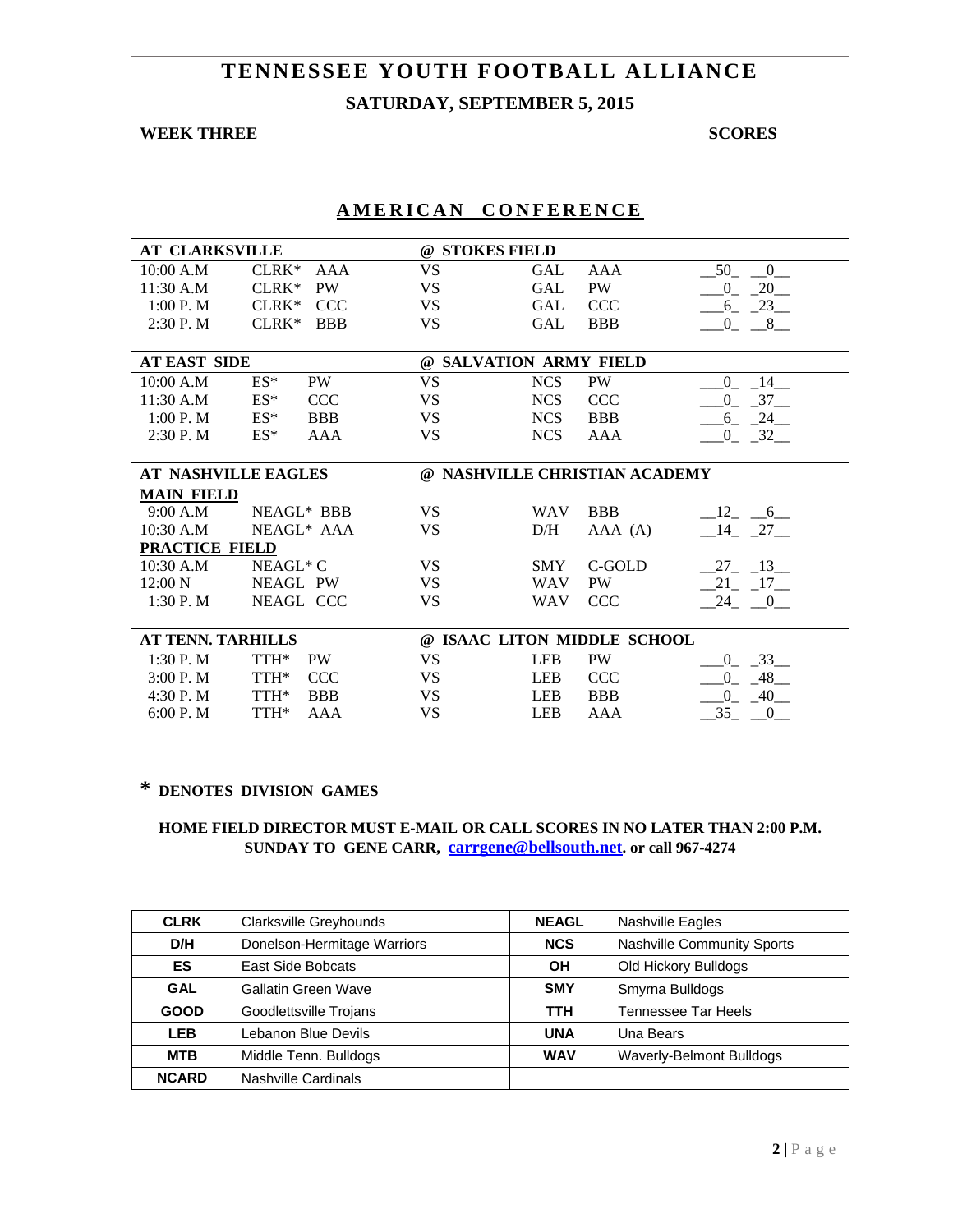# **TENNESSEE YOUTH FOOTBALL ALLIANCE SATURDAY, SEPTEMBER 12, 2015**

## **WEEK FOUR SCORES**

| <b>AT GOODLETTSVILLE</b>   |                             | @ MOSS WRIGHT PARK |                                |                                           |
|----------------------------|-----------------------------|--------------------|--------------------------------|-------------------------------------------|
| FIELD #4                   |                             |                    |                                |                                           |
| 11:00 A.M                  | GOOD* AA                    | <b>VS</b>          | <b>SMY</b><br>AA-PRP/PRP       | $-26$ $-6$                                |
| 12:30 P.M                  | GOOD* CCC                   | <b>VS</b>          | <b>OH</b><br><b>CCC</b>        | $-0$ $-23$                                |
| 2:00 P.M                   | GOOD* BBB                   | <b>VS</b>          | <b>OH</b><br><b>BBB</b>        | $-0$ $-36$                                |
| 3:30 P.M                   | GOOD* C                     | <b>VS</b>          | NEAGL C                        | $-0$ $-18$                                |
| FIELD#3                    |                             |                    |                                |                                           |
| 11:30 A.M                  | GOOD* PW                    | <b>VS</b>          | <b>OH</b><br>PW                | $-12$ $-31$                               |
| 1:00 P. M                  | GOOD* CC                    | <b>VS</b>          | CC<br><b>OH</b>                | $-28$ $-0$                                |
| 2:30 P, M                  | GOOD* BB                    | <b>VS</b>          | OH<br><b>BB</b>                | $-0$ $-25$                                |
|                            |                             |                    |                                |                                           |
| <b>AT SMYRNA</b>           |                             |                    | @ LEE VICTORY REC. PARK        |                                           |
| <b>GENE CARR FIELD</b>     |                             |                    |                                |                                           |
| 9:00 A.M                   | SMY* PW                     | <b>VS</b>          | PW<br>D/H                      | $27 - 33$                                 |
| 10:30 A.M                  | SMY* CCC                    | <b>VS</b>          | CCC<br>D/H                     | $22 - 6$                                  |
| 12:00 N                    | C-PRP/PRP<br>$\text{SMY}^*$ | <b>VS</b>          | C-PRP/GLD<br><b>SMY</b>        | $0 \quad 25$                              |
| 1:30 P.M                   | $SMY*$<br>BB                | <b>VS</b>          | BB<br>D/H                      | 34<br>$-6$                                |
| 3:00 P.M                   | $\text{SMY*}$<br>AAA        | <b>VS</b>          | <b>OH</b><br><b>AAA</b>        | 20<br>8                                   |
| <b>DONNIE CARTER FIELD</b> |                             |                    |                                |                                           |
| 9:30 A.M                   | SMY* JrPW-PRP               | <b>VS</b>          | <b>JrPW</b><br>D/H             | $-26$ $-19$                               |
| 11.00 A.M                  | SMY* CC                     | <b>VS</b>          | D/H<br>CC                      | $21 - 0$                                  |
| 12:30 P.M                  | $\text{SMY*}$<br>AA-PRP/GLD | <b>VS</b>          | AA-GLD<br><b>SMY</b>           | $-46$ $-6$                                |
| 2:00 P.M                   | SMY* B-GOLD                 | <b>VS</b>          | <b>B-PRP/GLD</b><br><b>SMY</b> | $-0$ $-13$                                |
| 3:30 P.M                   | SMY* BBB                    | <b>VS</b>          | D/H<br><b>BBB</b>              | $27 - 12$                                 |
|                            |                             |                    |                                |                                           |
| <b>AT UNA</b>              |                             |                    | @ UNA RECREATIONAL PARK        |                                           |
| FIELD#1                    |                             |                    |                                |                                           |
| 12:00 N                    | UNA* PW                     | <b>VS</b>          | PW<br><b>MTB</b>               | $-52$<br>$-8$                             |
| 1:30 P.M                   | <b>CCC</b><br>$UNA*$        | <b>VS</b>          | CCC<br><b>MTB</b>              | $\mathbf{0}$<br>$-20$                     |
| 3:00 P.M                   | $UNA*$<br><b>BBB</b>        | <b>VS</b>          | <b>MTB</b><br><b>B</b> BB      | $-44$<br>0                                |
| 4:30 P.M                   | $UNA*$<br><b>AAA</b>        | <b>VS</b>          | <b>MTB</b><br><b>AAA</b>       | $-38$<br>$\begin{array}{c} 0 \end{array}$ |
| FIELD #2                   |                             |                    |                                |                                           |
| 12:30 P.M                  | <b>JrPW</b><br>$UNA*$       | <b>VS</b>          | JrPW-GLD<br>SMY                | $-38$ $-6$                                |
| 2:00 P.M                   | CC<br>$UNA*$                | <b>VS</b>          | CC<br><b>MTB</b>               | 12<br>$-20$                               |
| 3:30 P.M.                  | <b>BB</b><br><b>NCARD</b>   | <b>VS</b>          | <b>BB</b><br><b>UNA</b>        | $35 -$<br>$-14$                           |
| 5:00 P.M.                  | <b>NCARD</b><br><b>AAA</b>  | <b>VS</b>          | AAA(N)<br>D/H                  | $\overline{0}$<br>42                      |
| 6:00 P.M.                  | NCARD* JrPW-WHI             | <b>VS</b>          | NCARD JrPW-GRY)                | $\mathbf{0}$<br>18                        |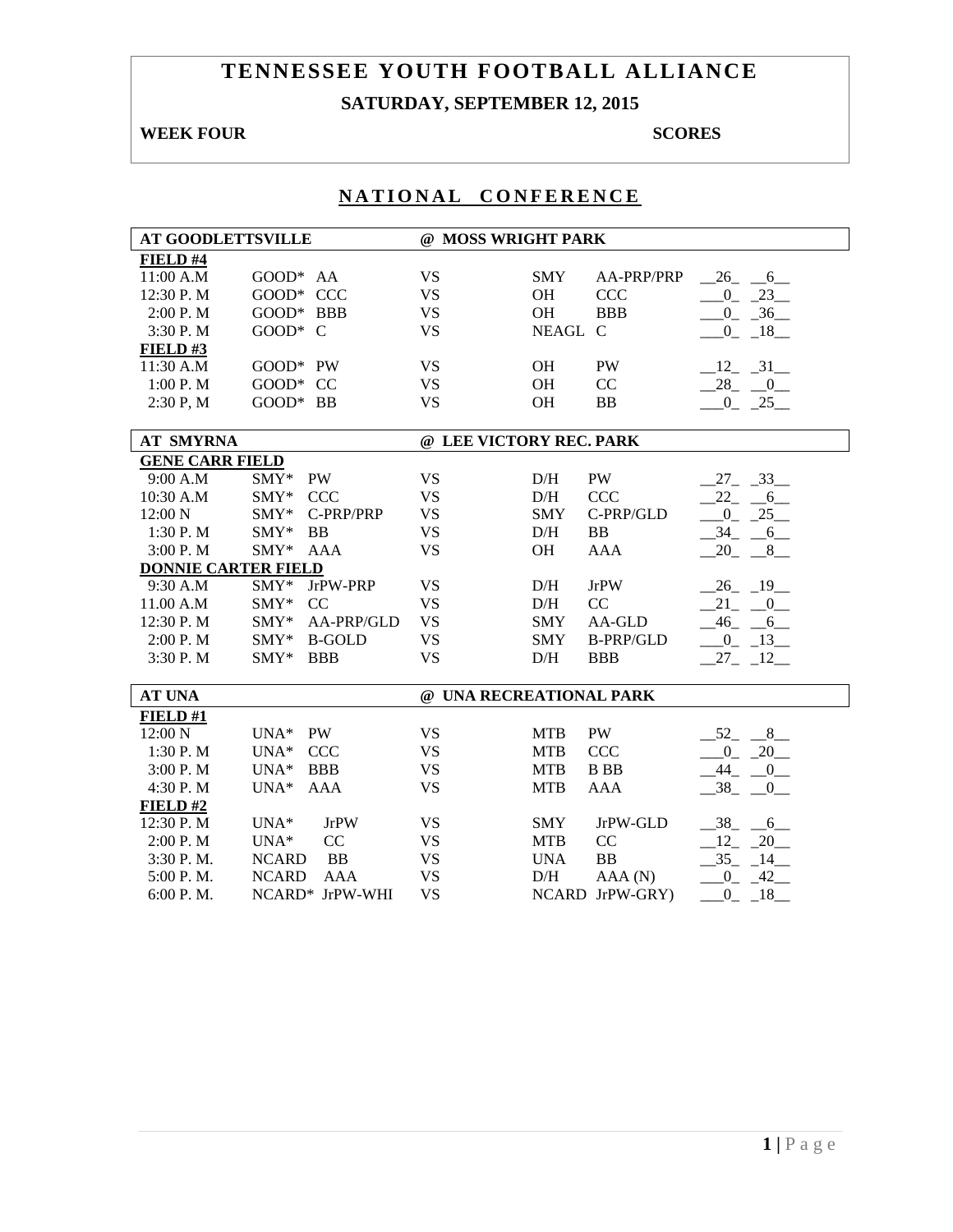# **TENNESSEE YOUTH FOOTBALL ALLIANCE SATURDAY, SEPTEMBER 12, 2015**

#### **WEEK FOUR SCORES**

## **AMERICAN CONFERENCE**

| <b>AT CLARKSVILLE</b> |                  |                              | @ STOKES FIELD |                          |                                  |                                    |
|-----------------------|------------------|------------------------------|----------------|--------------------------|----------------------------------|------------------------------------|
| 10:00 A.M             | <b>CLRK* PW</b>  |                              | <b>VS</b>      | <b>NEAGL PW</b>          |                                  | $-34$<br>$\overline{0}$            |
| 11:30 A.M             | CLRK* CCC        |                              | <b>VS</b>      |                          | NEAGL CCC                        | 53<br>$\overline{0}$               |
| 1:00 P. M             | <b>CLRK* BBB</b> |                              | VS.            |                          | <b>NEAGL BBB</b>                 | $-34$<br>$\Omega$                  |
| 2:30 P. M             | CLRK* AAA        |                              | <b>VS</b>      |                          | NEAGL AAA                        | $-38$ $-20$                        |
|                       |                  |                              |                |                          |                                  |                                    |
| <b>AT GALLATIN</b>    |                  |                              | $\omega$       | <b>TRIPLE CREEK PARK</b> |                                  |                                    |
| 10:00 A.M             | $GAL*$           | <b>PW</b>                    | <b>VS</b>      | <b>WAV</b>               | <b>PW</b>                        | Forfeit<br>$\mathbf{0}$            |
| 11:30 A.M             | <b>GAL</b>       | B                            | <b>VS</b>      | <b>SMY</b>               | <b>B-PRP/PRP</b>                 | 28<br>$\theta$                     |
| 1:00 A.M              | $GAL*$           | <b>CCC</b>                   | <b>VS</b>      | <b>WAV</b>               | <b>CCC</b>                       | 0 Forfeit                          |
| 2:30 P. M             | $GAL^*$          | <b>BBB</b>                   | VS             | <b>WAV</b>               | <b>BBB</b>                       | 6                                  |
| 4:00 P.M              | $GAL^*$          | AAA                          | VS             | D/H                      | AAA(A)                           | $-0$ $-34$ $-$                     |
|                       |                  |                              |                |                          |                                  |                                    |
| <b>AT LEBANON</b>     |                  |                              |                |                          | @ WALTER J. BAIRD MIDDLE SCHOOL  |                                    |
| 12:00 N               | $LEB*$           | <b>PW</b>                    | <b>VS</b>      | ES                       | PW                               | 24<br>6                            |
| 1:30P. M              | LEB              | B                            | <b>VS</b>      | <b>SMY</b>               | <b>B-WHI</b>                     | 25<br>21                           |
| 3:00P. M              | $LEB*$           | CCC                          | <b>VS</b>      | ES                       | <b>CCC</b>                       | 46<br>$\overline{0}$               |
| 4:30 P.M              | $LEB*$           | <b>AAA</b>                   | <b>VS</b>      | ES                       | <b>AAA</b>                       | $\Gamma$ Forfiet<br>$\overline{0}$ |
| 6:00 P.M              | $LEB*$           | <b>BBB</b>                   | <b>VS</b>      | ES                       | <b>BBB</b>                       | $-37 - 0$ 3 Qtrs                   |
|                       |                  |                              |                |                          |                                  |                                    |
|                       |                  | AT NASH. COMM. SERVICE (NCS) | $\omega$       |                          | <b>WHITE'S CREEK HIGH SCHOOL</b> |                                    |
| 11:00 A.M             | $NCS*$           | <b>PW</b>                    | <b>VS</b>      | TTH                      | <b>PW</b>                        | 7<br>26                            |
| 12:30 P.M.            | $NCS*$           | <b>CCC</b>                   | VS             | <b>TTH</b>               | <b>CCC</b>                       | $16 - 12$                          |
| 2:00 P.M              | $NCS*$           | <b>BBB</b>                   | VS             | <b>TTH</b>               | <b>BBB</b>                       | 32<br>$\bf{0}$                     |
| 3:30 P.M              | $NCS*$           | AAA                          | VS             | <b>TTH</b>               | AAA                              | 26<br>6                            |

# **SUNDAY, SEPTEMBER 13, 2015**

| <b>AT GOODLETTSVILLE</b> |           |    | @ MOSS WRIGHT PARK  |  |  |  |  |
|--------------------------|-----------|----|---------------------|--|--|--|--|
| FIELD#4                  |           |    |                     |  |  |  |  |
| $2:30$ P.M.              | GOOD JrPW | VS | NCARD JrPW          |  |  |  |  |
| 4:00 P. M.               | GOOD C    |    | <b>SMY</b><br>C-GLD |  |  |  |  |

## **\* DENOTES DIVISION GAMES**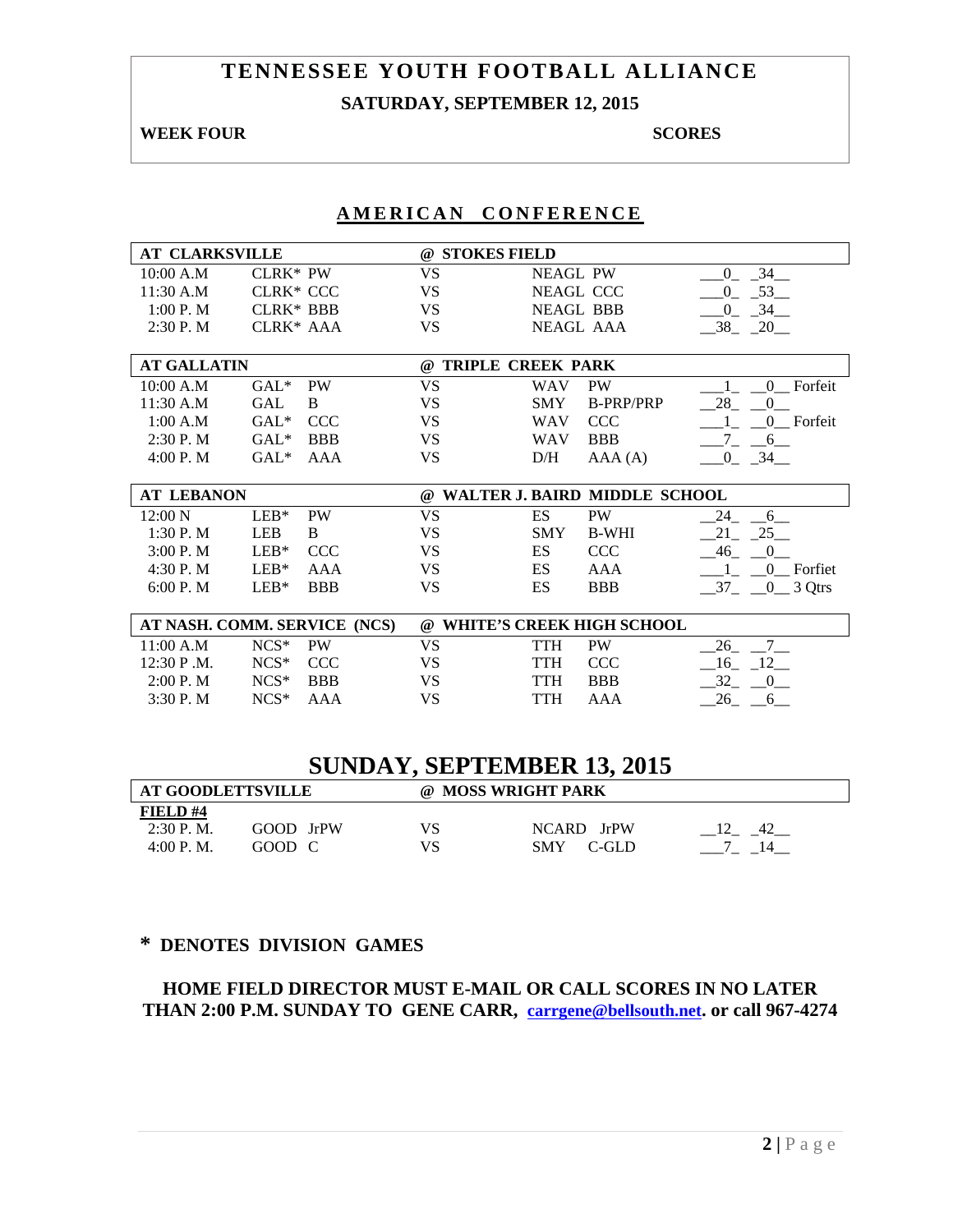# **TENNESSEE YOUTH FOOTBALL ALLIANCE SATURDAY, SEPTEMBER 12, 2015**

**WEEK FOUR SCORES** 

| <b>CLRK</b>  | Clarksville Greyhounds      | <b>NEAGL</b> | <b>Nashville Eagles</b>           |
|--------------|-----------------------------|--------------|-----------------------------------|
| D/H          | Donelson-Hermitage Warriors | <b>NCS</b>   | <b>Nashville Community Sports</b> |
| ES           | East Side Bobcats           | ΟH           | Old Hickory Bulldogs              |
| <b>GAL</b>   | Gallatin Green Wave         | <b>SMY</b>   | Smyrna Bulldogs                   |
| <b>GOOD</b>  | Goodlettsville Trojans      | <b>TTH</b>   | <b>Tennessee Tar Heels</b>        |
| <b>LEB</b>   | Lebanon Blue Devils         | <b>UNA</b>   | Una Bears                         |
| <b>MTB</b>   | Middle Tenn. Bulldogs       | <b>WAV</b>   | Waverly-Belmont Bulldogs          |
| <b>NCARD</b> | Nashville Cardinals         |              |                                   |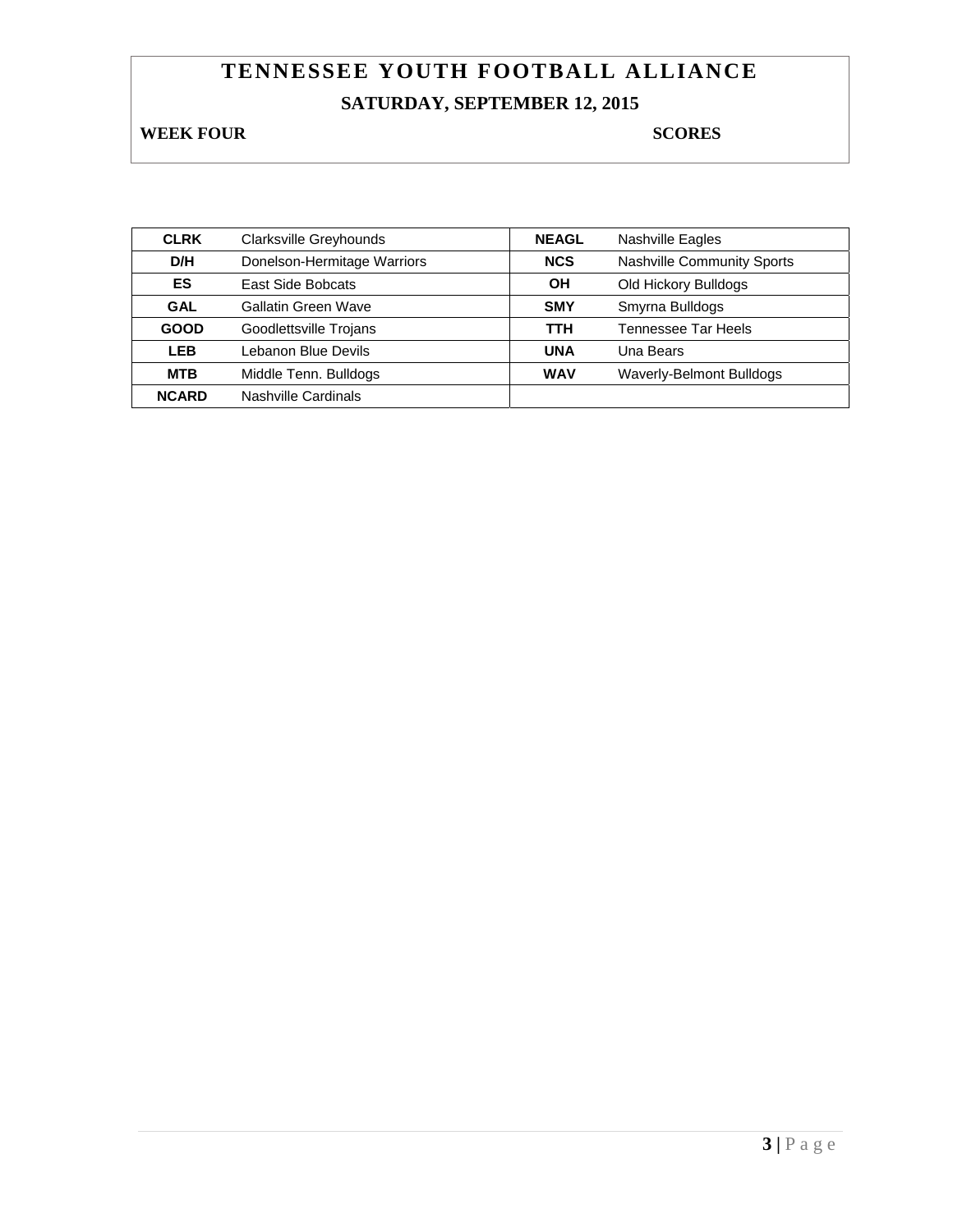# **TENNESSEE YOUTH FOOTBALL ALLIANCE SATURDAY, SEPTEMBER 19, 2015**

## **WEEK FIVE** SCORES

| AT DONELSON-HERMITAGE      |            |                  |           | @ BEN WEST SPORTS COMPLEX  |                         |
|----------------------------|------------|------------------|-----------|----------------------------|-------------------------|
| FIELD#1                    |            |                  |           |                            |                         |
| 10:00 A.M                  | $D/H^*$    | <b>CCC</b>       | <b>VS</b> | NCARD CCC                  | $-6$ <sub>-</sub> $-7$  |
| 11:30 A.M                  | $D/H^*$    | <b>BBB</b>       | <b>VS</b> | <b>NCARD BBB</b>           | $-21$ $-6$              |
| 1:00 P.M                   | $D/H^*$    | <b>AAA</b>       | <b>VS</b> | NCARD AAA                  | $-44$ $-0$              |
| 2:30 P.M                   | $D/H^*$    | <b>AAA</b>       | <b>VS</b> | ES<br><b>AAA</b>           | $0$ Forfeit<br>$\sim$ 1 |
| FIELD#2                    |            |                  |           |                            |                         |
| 10:30 A.M                  | $D/H^*$    | <b>JrPW</b>      | <b>VS</b> | NCARD JrPW-WHI             | $-26$ $-6$              |
| 12:00 N                    | $D/H^*$    | <b>PW</b>        | <b>VS</b> | <b>NCARD PW</b>            | $13 - 27$               |
| 1:30 P.M                   | $D/H^*$    | CC               | <b>VS</b> | <b>NCARD CC</b>            | $-14$ $-12$             |
| 3:00 P.M                   | $D/H^*$    | <b>BB</b>        | <b>VS</b> | <b>NCARD BB</b>            | $21 - 33$               |
|                            |            |                  |           |                            |                         |
| <b>AT SMYRNA</b>           |            |                  |           | @ LEE VICTORY REC. PARK    |                         |
| <b>GENE CARR FIELD</b>     |            |                  |           |                            |                         |
| 9:00 A M                   | $MTB*$     | PW               | <b>VS</b> | PW<br><b>SMY</b>           | $-8$ $-27$              |
| 10:30 A M                  | $MTB*$     | CC               | <b>VS</b> | CC<br><b>SMY</b>           | $-0$ $-36$              |
| 12:00 N                    | $MTB*$     | <b>CCC</b>       | <b>VS</b> | <b>CCC</b><br><b>SMY</b>   | $-19$ $-7$ $-$          |
| 1:30 P M                   | $MTB*$     | <b>BBB</b>       | <b>VS</b> | <b>BBB</b><br>SMY          | $0\quad 47$             |
| 3:00 P.M.                  | $MTB*$     | <b>AAA</b>       | <b>VS</b> | <b>SMY</b><br><b>AAA</b>   | $0 - 39$                |
| 4:30 P.M.                  | SMY*       | AA-GLD           | <b>VS</b> | NCARD AA                   | $0 - 34$                |
| 6:00 P.M.                  | <b>OH</b>  | <b>BB</b>        | <b>VS</b> | <b>SMY</b><br><b>BB</b>    | $-32 - 0$               |
| <b>DONNIE CARTER FIELD</b> |            |                  |           |                            |                         |
| $9:30$ A.M.                | <b>SMY</b> | JrPW-GLD         | <b>VS</b> | <b>SMY</b><br>JrPW-PRP     | $-6 - 26$               |
| 11:00 A.M.                 | SMY*       | C-PRP/GLD        | <b>VS</b> | <b>SMY</b><br>C-PRP/PRP    | $-14$ $-0$              |
| 12:30 P.M.                 | $SMY*$     | <b>B-PRP/PRP</b> | <b>VS</b> | <b>LEB</b><br>B            | $-12 - 20$              |
| 2:00 PM                    | SMY*       | <b>B-GLD</b>     | <b>VS</b> | <b>B-WHI</b><br><b>SMY</b> | $-0$ $-14$              |
| 3:30 PM                    | SMY*       | <b>B-PRP/GLD</b> | <b>VS</b> | <b>GAL</b><br>$\, {\bf B}$ | $-0$ $-27$ $-$          |
| 5:00 P.M.                  | $SMY*$     | AA-PRP/GLD       | <b>VS</b> | GOOD<br>AA                 | $-14$ $-0$              |
|                            |            |                  |           |                            |                         |
| AT UNA                     |            |                  |           | @ UNA RECREATIONAL PARK    |                         |
| FIELD#1                    |            |                  |           |                            |                         |
| 12:00 N                    | UNA* PW    |                  | <b>VS</b> | GOOD PW                    | $-51$ $-0$              |
| 1:30 P.M                   | UNA* CCC   |                  | <b>VS</b> | GOOD CCC                   | $-22$ $-0$              |
| 3:00 P.M                   | $UNA*$     | <b>BBB</b>       | <b>VS</b> | GOOD BBB                   | $-36$ $-0$              |
| FIELD#2                    |            |                  |           |                            |                         |
| 12:30 P.M                  | $UNA*$     | JrPW             | <b>VS</b> | GOOD JrPW                  | $18 - 28$               |
| 2:00 P.M                   | $UNA*$     | CC               | <b>VS</b> | GOOD CC                    | $0 - 40$                |
| 3:30 P.M                   | $UNA*$     | <b>BB</b>        | <b>VS</b> | GOOD BB                    | 12<br>$-39$             |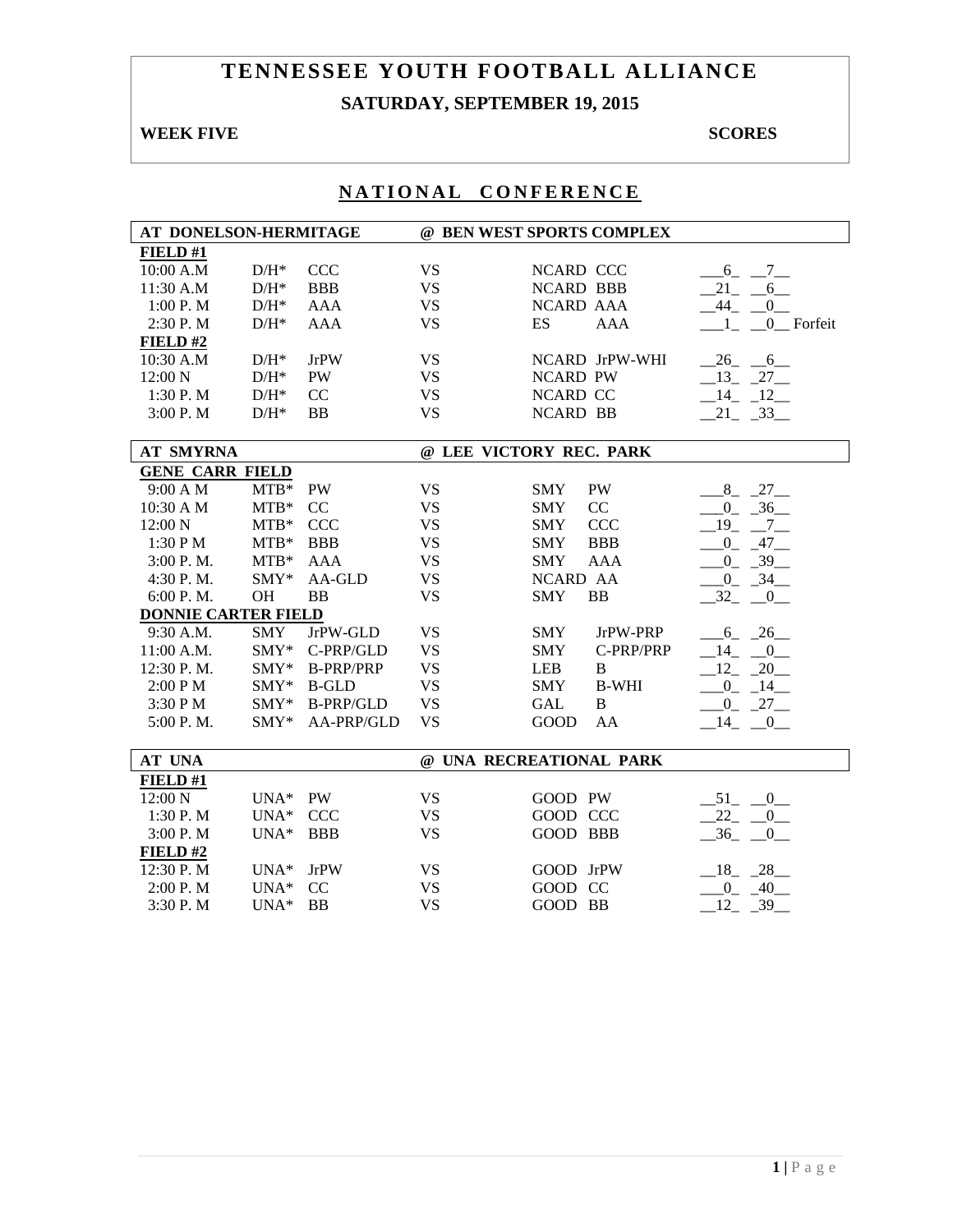# **TENNESSEE YOUTH FOOTBALL ALLIANCE SATURDAY, SEPTEMBER 19, 2015**

#### **WEEK FIVE SCORES**

|                    | AT NASH. COMM. SERVICES (NCS) | $\omega$  | <b>WHITE'S CREEK HIGH SCHOOL</b> |                       |
|--------------------|-------------------------------|-----------|----------------------------------|-----------------------|
| 10:00 A.M          | PW<br><b>NCS</b>              | <b>VS</b> | <b>PW</b><br><b>GAL</b>          | 14 0                  |
| 11:30 A.M          | CCC<br>NCS                    | <b>VS</b> | <b>CCC</b><br><b>GAL</b>         | 20 21 OT              |
| 1:00 P. M          | $NCS*$<br>AAA                 | <b>VS</b> | <b>GAL</b><br>AAA                | $-12$ $-0$            |
| $2:30$ P. M        | <b>NCS</b><br><b>BBB</b>      | <b>VS</b> | <b>GAL</b><br><b>BBB</b>         | $-0$ $-13$            |
|                    |                               |           |                                  |                       |
| AT NATIONAL EAGLES |                               |           | @ NASHVILLE CHRISTIAN ACADEMY    |                       |
| <b>MAIN FIELD</b>  |                               |           |                                  |                       |
| 9:00 A.M           | NEAGL* BBB                    | <b>VS</b> | <b>BBB</b><br><b>LEB</b>         | $27 - 23$             |
| 10:30 A.M          | NEAGL* AAA                    | <b>VS</b> | <b>LEB</b><br><b>AAA</b>         | $-32$ $-0$            |
| PRACTICE FIELD     |                               |           |                                  |                       |
| 8:30 A.M           | NEAGL* PW                     | <b>VS</b> | <b>LEB</b><br><b>PW</b>          | 20 24                 |
| 10:00 A.M          | $NEAGL^*$ C                   | <b>VS</b> | <b>NCARD</b><br>$\mathcal{C}$    | $-30$ $-38$           |
| 11:30 A.M          | NEAGL* CCC                    | <b>VS</b> | <b>LEB</b><br><b>CCC</b>         | $-42$ $-0$            |
|                    |                               |           |                                  |                       |
|                    | <b>AT TENNESSEE TARHILLS</b>  |           | @ ISAAC LITTON MIDDLE SCHOOL     |                       |
| 10:00 A.M          | TTH*<br><b>PW</b>             | <b>VS</b> | CLRK PW                          | $27 - 28$             |
| 11:30 A.M          | TTH*<br><b>CCC</b>            | <b>VS</b> | CLRK CCC                         | $-25$ $-22$           |
| 1:00 P. M          | TTH*<br><b>BBB</b>            | <b>VS</b> | CLRK BBB                         | $-0$ $-34$            |
| 2:30P. M           | TTH*<br>AAA                   | <b>VS</b> | CLRK AAA                         | $-19$ $-56$           |
|                    |                               |           |                                  |                       |
|                    | <b>AT WAVERLY BELMONT</b>     |           | @ TENNESSEE SCHOOL OF THE ARTS   |                       |
| 10:00 A.M          | WAV* PW                       | <b>VS</b> | ES<br>PW                         | 26<br>$6\overline{6}$ |
| 11:30 A.M          | WAV* CCC                      | <b>VS</b> | <b>ES</b><br><b>CCC</b>          | 6 16                  |
| 1:00 P. M          | WAV* BBB                      | VS        | ES<br><b>BBB</b>                 | 36<br>6               |
| 2:30P. M           | WAV* AAA                      | <b>VS</b> | OH<br>AAA                        | 46<br>6               |

# **AMERICAN CONFERENCE**

### **\* DENOTES DIVISION GAMES**

| <b>CLRK</b>  | Clarksville Greyhounds      | <b>NEAGL</b> | Nashville Eagles                  |
|--------------|-----------------------------|--------------|-----------------------------------|
| D/H          | Donelson-Hermitage Warriors | <b>NCS</b>   | <b>Nashville Community Sports</b> |
| ES           | East Side Bobcats           | OН           | Old Hickory Bulldogs              |
| <b>GAL</b>   | Gallatin Green Wave         | <b>SMY</b>   | Smyrna Bulldogs                   |
| <b>GOOD</b>  | Goodlettsville Trojans      | <b>TTH</b>   | Tennessee Tar Heels               |
| <b>LEB</b>   | Lebanon Blue Devils         | <b>UNA</b>   | Una Bears                         |
| <b>MTB</b>   | Middle Tenn. Bulldogs       | <b>WAV</b>   | Waverly-Belmont Bulldogs          |
| <b>NCARD</b> | Nashville Cardinals         |              |                                   |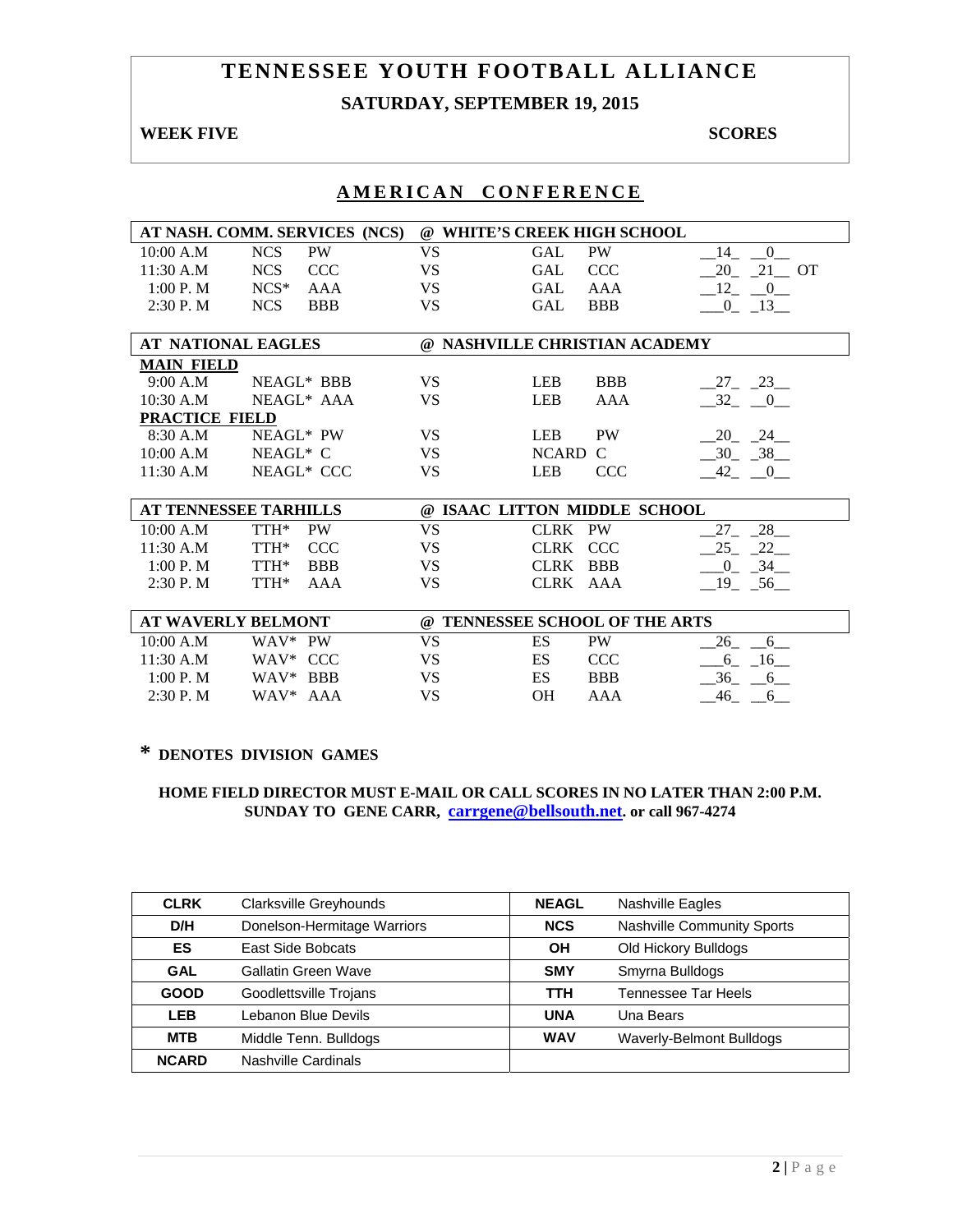# **TENNESSEE YOUTH FOOTBALL ALLIANCE SATURDAY, SEPTEMBER 26, 2015**

## **WEEK SIX** SCORES

| AT DONELSON-HERMITAGE      |              |                   | @ BEN WEST SPORTS COMPLEX |                  |                |                      |
|----------------------------|--------------|-------------------|---------------------------|------------------|----------------|----------------------|
| FIELD#1                    |              |                   |                           |                  |                |                      |
| 10:00 A.M                  | D/H          | AAA(N)            | <b>VS</b>                 | <b>WAV</b>       | AAA            | $-14$ $-33$          |
|                            |              |                   |                           |                  |                |                      |
| <b>AT GOODLETTSVILLE</b>   |              |                   | @ MOSS WRIGHT PARK        |                  |                | <b>HOMECOMING</b>    |
| FIELD #4                   |              |                   |                           |                  |                |                      |
| 1:30 P.M                   | GOOD* PW     |                   | <b>VS</b>                 | D/H              | PW             | $6 - 46$             |
| 3:00 P.M                   | GOOD* CCC    |                   | <b>VS</b>                 | D/H              | <b>CCC</b>     | $-0$ $-38$           |
| 4:30 P.M                   | GOOD* BBB    |                   | <b>VS</b>                 | D/H              | <b>BBB</b>     | $-14$ $-7$ $-$       |
| 6:00 P.M                   | GOOD* AA     |                   | <b>VS</b>                 | <b>SMY</b>       | AA-GLD         | $-41$ $-0$           |
| FIELD#3                    |              |                   |                           |                  |                |                      |
| $11:00$ A.M.               |              | <b>HOMECOMING</b> |                           |                  |                |                      |
| 1:00 P.M                   | $GOOD*$ JrPW |                   | <b>VS</b>                 | D/H              | <b>JPW</b>     | $-14$ $-27$          |
| 2:30 P.M                   | $GOOD*CC$    |                   | <b>VS</b>                 | D/H              | CC             | $27 - 26$            |
| 4:00 P. M                  | GOOD* BB     |                   | <b>VS</b>                 | D/H              | <b>BB</b>      | $-45 - 12$           |
| 5:30 P.M                   | GOOD         | $\mathcal{C}$     | <b>VS</b>                 | <b>SMY</b>       | C-PRP/GLD      | $2 \qquad 6$         |
| <b>AT OLD HICKORY</b>      |              |                   | @ DUPONT/HADLEY SCHOOL    |                  |                | <b>HOMECOMING</b>    |
| 10:00 A.M                  | $OH*$        | CC                | <b>VS</b>                 | NCARD CC         |                | $0 - 21$             |
| 11:30 A.M.                 | $OH*$        | <b>CCC</b>        | <b>VS</b>                 | NCARD CCC        |                | $-6 - 19$            |
| 1:00 P. M                  | $OH*$        | <b>PW</b>         | <b>VS</b>                 | NCARD PW         |                | $0 - 24$             |
| $2:30$ P. M                |              | <b>HOMECOMING</b> |                           |                  |                |                      |
| 4:00 P. M                  | $OH*$        | <b>BB</b>         | <b>VS</b>                 | <b>NCARD BB</b>  |                | $-38$ $-0$           |
| 5:30 P.M                   | $OH*$        | <b>BBB</b>        | <b>VS</b>                 | <b>NCARD BBB</b> |                | $-36 - 6$            |
| 7:00 P.M                   | $OH*$        | AAA               | <b>VS</b>                 | NCARD AAA        |                | $20 - 0$             |
| <b>AT SMYRNA</b>           |              |                   | @ LEE VICTORY REC. PARK   |                  |                |                      |
| <b>GENE CARR FIELD</b>     |              |                   |                           |                  |                |                      |
| 9:00 A.M                   | SMY*         | JrPW-PRP          | <b>VS</b>                 | <b>UNA</b>       | <b>JrPW</b>    | $-30 - 20$           |
| 10:30 A.M                  | SMY*         | <b>PW</b>         | <b>VS</b>                 | <b>UNA</b>       | PW             | $-7 - 28$            |
| 12:00 N                    | $SMY*$       | <b>CCC</b>        | <b>VS</b>                 | <b>UNA</b>       | <b>CCC</b>     | $20 - 0$             |
| 1:30 P.M                   | SMY*         | C-GLD/GLD         | <b>VS</b>                 | NEAGL            | $\mathcal{C}$  | $14 - 26$            |
| 3:00 P.M                   | SMY*         | <b>BB</b>         | <b>VS</b>                 | <b>UNA</b>       | <b>BB</b>      | $-43$ $-13$          |
| 4:30 P.M                   | SMY*         | <b>AAA</b>        | <b>VS</b>                 | <b>UNA</b>       | <b>AAA</b>     | $6 - 25$             |
| <b>DONNIE CARTER FIELD</b> |              |                   |                           |                  |                |                      |
| 9:30 A.M                   | SMY*         | JrPW-GLD          | <b>VS</b>                 |                  | NCARD JrPW-GRY | $0 - 34$             |
| 11:00 A.M                  | SMY*         | C-PRP//PRP        | <b>VS</b>                 | NCARD C          |                | $6 - 16$             |
| 12:30 P.M                  | SMY*         | CC                | <b>VS</b>                 | <b>UNA</b>       | CC             | 34<br>$\overline{0}$ |
| 2:00 P.M                   | SMY*         | <b>B-PRP/PRP</b>  | <b>VS</b>                 | <b>GAL</b>       | $\, {\bf B}$   | $0 - 26$             |
| 3:30 P.M                   | SMY*         | AA-PRP/PRP        | <b>VS</b>                 | NCARD AA         |                | $-0$ $-45$           |
| 5:00 P.M                   | SMY*         | <b>BBB</b>        | <b>VS</b>                 | <b>UNA</b>       | <b>BBB</b>     | $\overline{0}$<br>7  |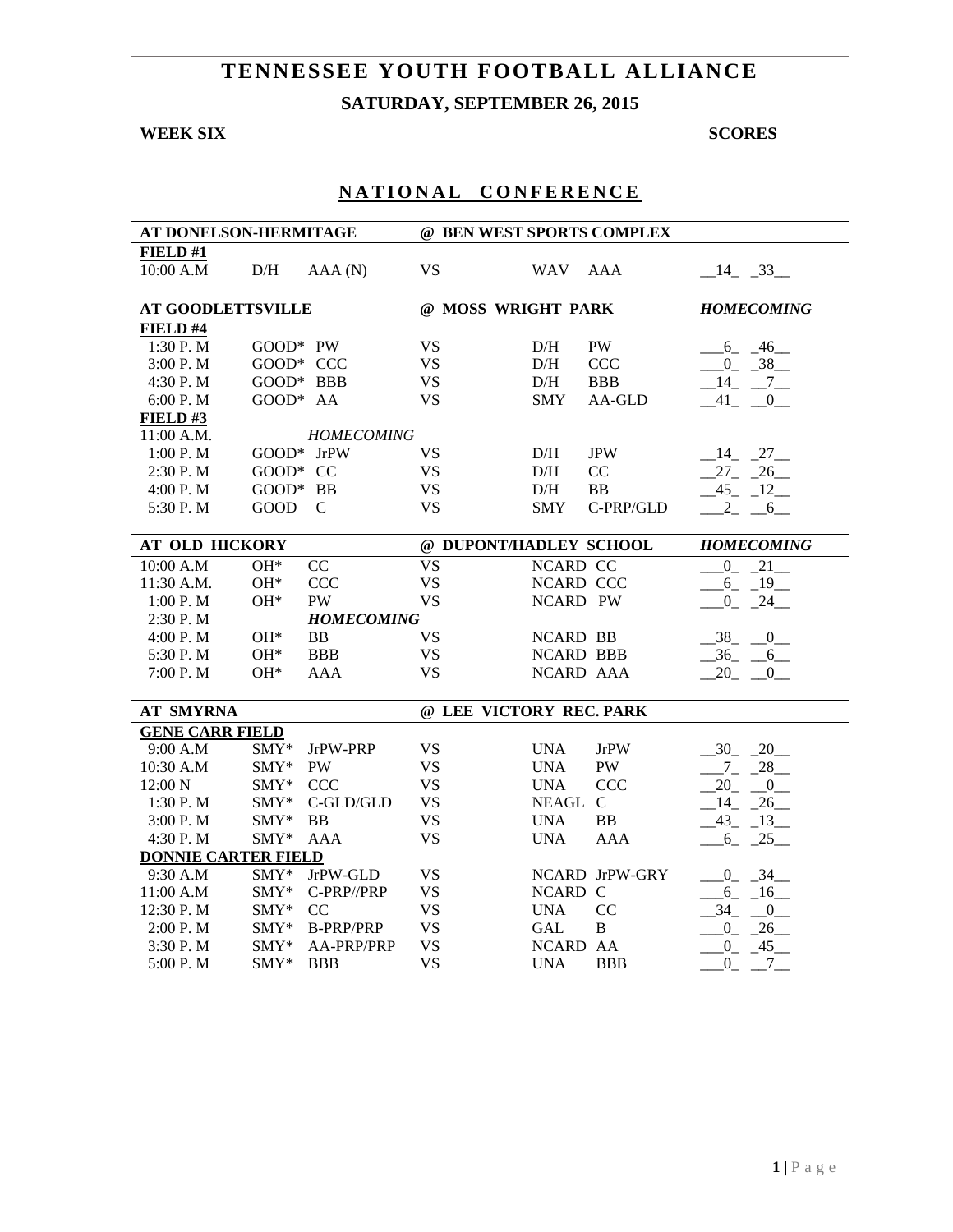# **TENNESSEE YOUTH FOOTBALL ALLIANCE SATURDAY, SEPTEMBER 26, 2015**

### **WEEK SIX** SCORES

## **AMERICAN CONFERENCE**

| @ STOKES FIELD                                     |
|----------------------------------------------------|
| $-7 - 26$<br><b>NCS</b><br>PW                      |
| <b>NCS</b><br><b>CCC</b><br>$6 - 16$               |
| <b>NCS</b><br><b>BBB</b><br>$0 - 6$                |
| <b>NCS</b><br>AAA<br>$-16$ $-0$                    |
|                                                    |
| @ SALVATION ARMY FIELD                             |
| 18<br><b>GAL</b><br><b>BBB</b>                     |
| 35<br><b>GAL</b><br><b>CCC</b><br>$\overline{0}$   |
| $-13$<br><b>GAL</b><br><b>PW</b><br>$\overline{0}$ |
| $0 \quad \_1$ Forfeit<br>GAL<br>AAA                |
|                                                    |
| @ WALTER J. BAIRD MIDLE SCHOOL                     |
| <b>PW</b><br>8<br><b>WAV</b><br>24                 |
| <b>SMY</b><br><b>B-GLD</b><br>6                    |
| 41<br><b>CCC</b><br><b>WAV</b><br>6                |
| D/H<br>$6 - 44$<br>AAA(A)                          |
| $-25 - 14$<br><b>BBB</b><br><b>WAV</b>             |
|                                                    |
| @ ISAAC LITTON MIDDLE SCHOOL<br><b>HOMECOMING</b>  |
|                                                    |
| <b>NEAGL PW</b><br>$0\quad 42$                     |
| 6 52<br>NEAGL CCC                                  |
| <b>NEAGL BBB</b><br>8<br>6                         |
| NEAGL AAA<br>22<br>24                              |
|                                                    |

# **MONDAY, OCTOBER 28, 2015**

| AT UNA                  |      |           | @ UNA RECREATIONAL PARK |            |     |  |  |
|-------------------------|------|-----------|-------------------------|------------|-----|--|--|
| FIELD#1<br>7:00 P. M    | UNA. | AAA       | VS                      | <b>MTB</b> | AAA |  |  |
| FIELD# $2$<br>7:00 P. M | UNA  | <b>BB</b> | VS                      | D/H        | BB  |  |  |

## **\* DENOTES DIVISION GAMES**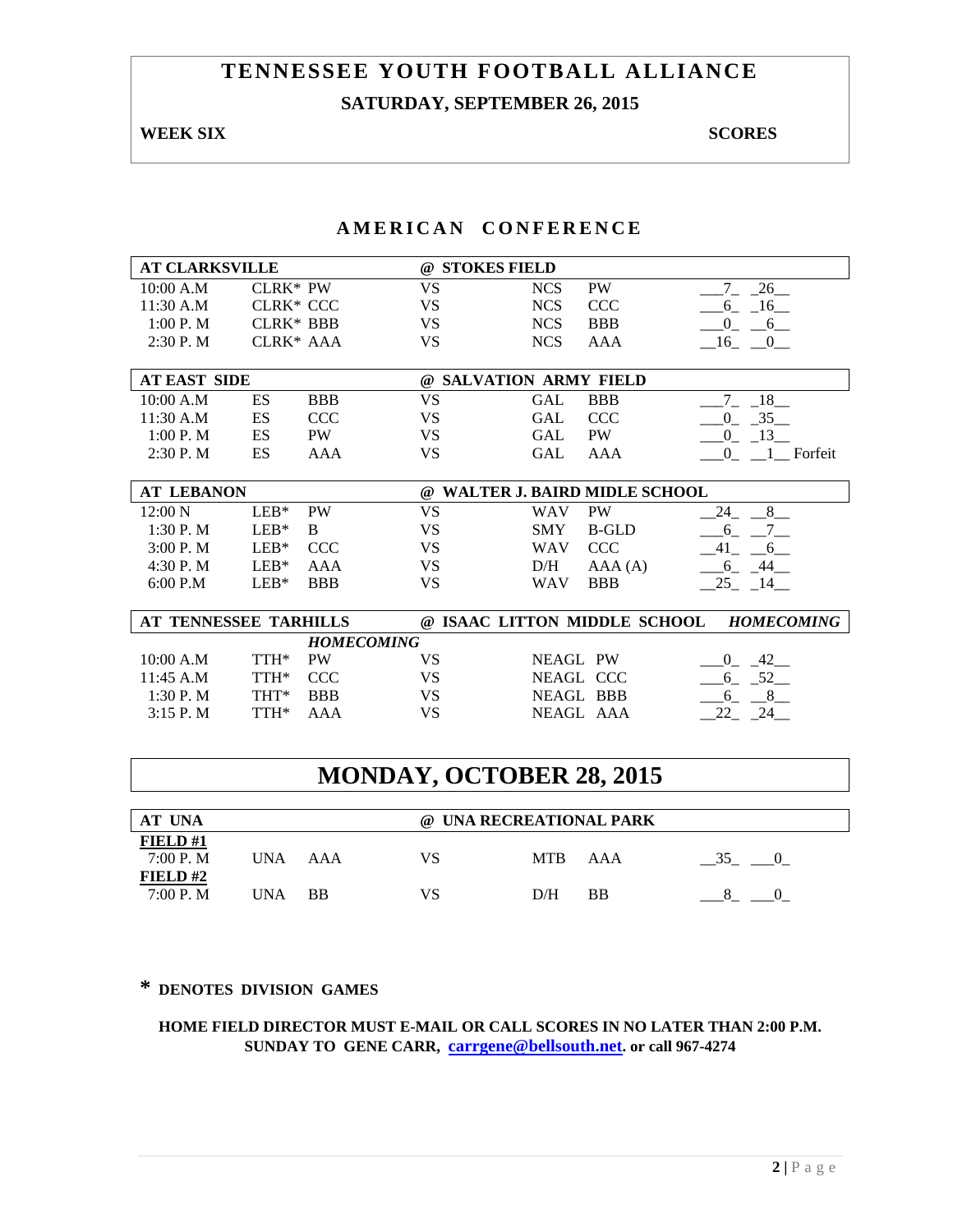# **TENNESSEE YOUTH FOOTBALL ALLIANCE SATURDAY, SEPTEMBER 26, 2015**

## **WEEK SIX** SCORES

| <b>CLRK</b>  | <b>Clarksville Greyhounds</b> | <b>NEAGL</b> | Nashville Eagles                |
|--------------|-------------------------------|--------------|---------------------------------|
| D/H          | Donelson-Hermitage Warriors   | <b>NCS</b>   | Nashville Community Sports      |
| ES           | <b>East Side Bobcats</b>      | ΟH           | Old Hickory Bulldogs            |
| <b>GAL</b>   | Gallatin Green Wave           | <b>SMY</b>   | Smyrna Bulldogs                 |
| <b>GOOD</b>  | Goodlettsville Trojans        | TTH          | <b>Tennessee Tar Heels</b>      |
| <b>LEB</b>   | Lebanon Blue Devils           | <b>UNA</b>   | Una Bears                       |
| <b>MTB</b>   | Middle Tenn. Bulldogs         | <b>WAV</b>   | <b>Waverly-Belmont Bulldogs</b> |
| <b>NCARD</b> | Nashville Cardinals           |              |                                 |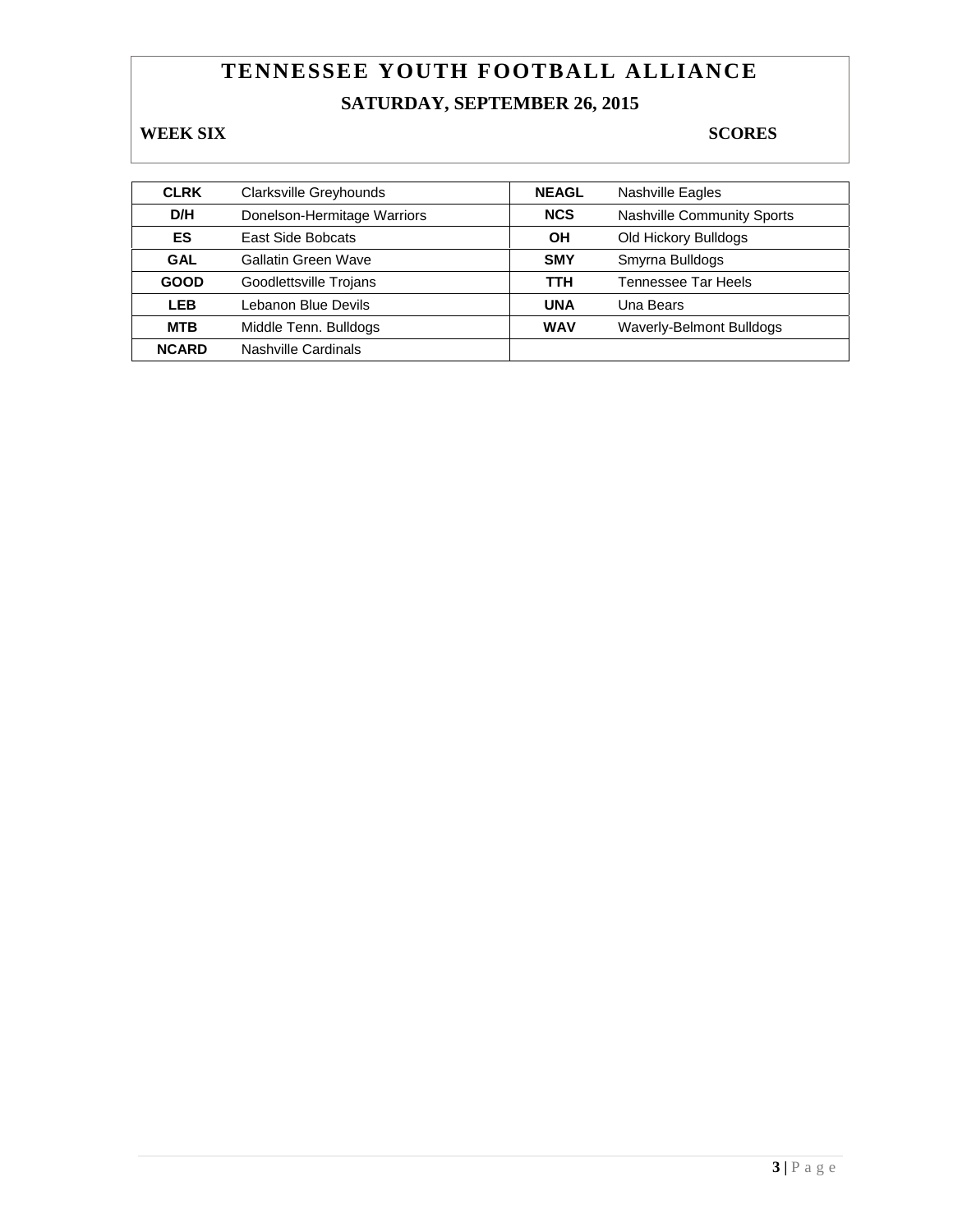# **TENNESSEE YOUTH FOOTBALL ALLIANCE SATURDAY, OCTOBER 3, 2015**

### **WEEK SEVEN** SCORES

| AT DONELSON-HERMITAGE.     |                    |                   | @ BEN WEST WARRIOR PARK |                  |                |                             |
|----------------------------|--------------------|-------------------|-------------------------|------------------|----------------|-----------------------------|
| FIELD#1                    |                    |                   |                         |                  |                |                             |
| 10:00 A.M                  | $\mathrm{D/H^{*}}$ | <b>CCC</b>        | <b>VS</b>               | <b>MTB</b>       | <b>CCC</b>     | $0 - 12$                    |
| 11:30 A.M                  | $D/H^*$            | <b>BBB</b>        | <b>VS</b>               | <b>MTB</b>       | <b>BBB</b>     | 42<br>$^{0}$                |
| 1:00 P.M                   | $D/H^*$            | <b>AAA</b>        | <b>VS</b>               | <b>TTH</b>       | <b>AAA</b>     | 39<br>$\overline{0}$        |
| 2:30 P.M                   | $D/H^*$            | AAA (N)           | <b>VS</b>               | <b>MTB</b>       | <b>AAA</b>     | 40<br>$\overline{0}$        |
| FIELD#2                    |                    |                   |                         |                  |                |                             |
| 10:30 A.M                  | $\mathrm{D/H^{*}}$ | <b>PW</b>         | <b>VS</b>               | <b>MTB</b>       | <b>PW</b>      | $-20$ $-0$                  |
| 12:00 N                    | $D/H^*$            | <b>JrPW</b>       | <b>VS</b>               | <b>SMY</b>       | JrPW-GLD       | $1_{-}$ $0_{-}$ Forfeit     |
| 1:30 P.M                   | $D/H^*$            | CC                | <b>VS</b>               | <b>MTB</b>       | CC             | $-14$ $-21$                 |
| 3:00 P.M                   | D/H                | <b>BB</b>         | <b>VS</b>               | <b>OH</b>        | <b>BB</b>      | $0 - 48$                    |
|                            |                    |                   |                         |                  |                |                             |
| <b>AT SMYRNA</b>           |                    |                   | @ LEE VICTORY REC. PARK |                  |                |                             |
| <b>GENE CARR FIELD</b>     |                    |                   |                         |                  |                |                             |
| 9:00 A.M                   | SMY*               | JrPW-PRP          | <b>VS</b>               |                  | NCARD JrPW-WHI | $-6 - 15$                   |
| 10:30 A.M                  | SMY*               | PW                | <b>VS</b>               | <b>OH</b>        | PW             | $-14$ $-6$                  |
| 12:00 P.M                  | SMY*               | <b>CCC</b>        | <b>VS</b>               | OH               | <b>CCC</b>     | $-14$ $-13$                 |
| 1:30 P.M                   | SMY*               | $C$ -GLD          | <b>VS</b>               | GOOD             | $\mathcal{C}$  | $-7$<br>$\overline{0}$      |
| 3:00 P.M                   | SMY*               | CC                | <b>VS</b>               | OH               | CC             | $-33$<br>$\mathbf{0}$       |
| 4:30 P.M                   | SMY*               | AA-PRP/PRP        | <b>VS</b>               | <b>GOOD</b>      | AA             | $12 - 27$                   |
| <b>DONNIE CARTER FIELD</b> |                    |                   |                         |                  |                |                             |
| 9 30 A.M                   | $SMY*$             | C-PRP/PRP         | <b>VS</b>               | NEAGL C          |                | $0 - 26$                    |
| 11:00 A.M                  | SMY*               | C-PRP/GLD         | <b>VS</b>               | NCARD C          |                | $12 - 20$                   |
| 12:30 P.M                  | SMY*               | <b>B-PRP/GLD</b>  | <b>VS</b>               | <b>SMY</b>       | <b>B-WHI</b>   | $19 - 13$                   |
| 2:00 P.M                   | SMY*               | AA-PRP/GLD        | <b>VS</b>               | NCARD AA         |                | $7 - 31$                    |
| 3:30 P.M                   | $SMY*$             | <b>B-PRP/PRP</b>  | <b>VS</b>               | <b>SMY</b>       | <b>B-GLD</b>   | $0 - 7$                     |
| 5:00 P.M                   | $\text{SMY*}$      | <b>BBB</b>        | <b>VS</b>               | <b>OH</b>        | <b>BBB</b>     | $6 - 26$                    |
|                            |                    |                   |                         |                  |                |                             |
| <b>AT UNA</b>              |                    |                   | @ UNA RECREATION PARK   |                  |                | <b>HOMECOMING</b>           |
| FIELD#1                    |                    |                   |                         |                  |                |                             |
| 10:00 A.M                  | $UNA*$             | PW                | <b>VS</b>               | <b>NCARD PW</b>  |                | $0 - 20$                    |
| 11:30 A.M                  | $UNA*$             | <b>CCC</b>        | <b>VS</b>               | NCARD CCC        |                | $0 - 8$                     |
| 1:00 P.M                   | $UNA*$             | <b>BBB</b>        | <b>VS</b>               | <b>NCARD BBB</b> |                | 34<br>6                     |
| 2:45 P.M                   |                    | <b>HOMECOMING</b> |                         |                  |                |                             |
| 4:30 P.M                   | $UNA*$             | <b>AAA</b>        | <b>VS</b>               | NCARD AAA        |                | $-41$ $-0$ $-$              |
| FIELD#2                    |                    |                   |                         |                  |                |                             |
| 9:30 A.M                   | $UNA*$             | <b>JrPW</b>       | <b>VS</b>               |                  | NCARD JrPW-GRY | $0 - 43$                    |
| 11:00 A.M                  | $UNA*$             | CC                | <b>VS</b>               | NCARD CC         |                | 1 Forfeit<br>$\overline{0}$ |
| 12:30 P.M                  | $UNA*$             | <b>BB</b>         | <b>VS</b>               | <b>NCARD BB</b>  |                | 27<br>6                     |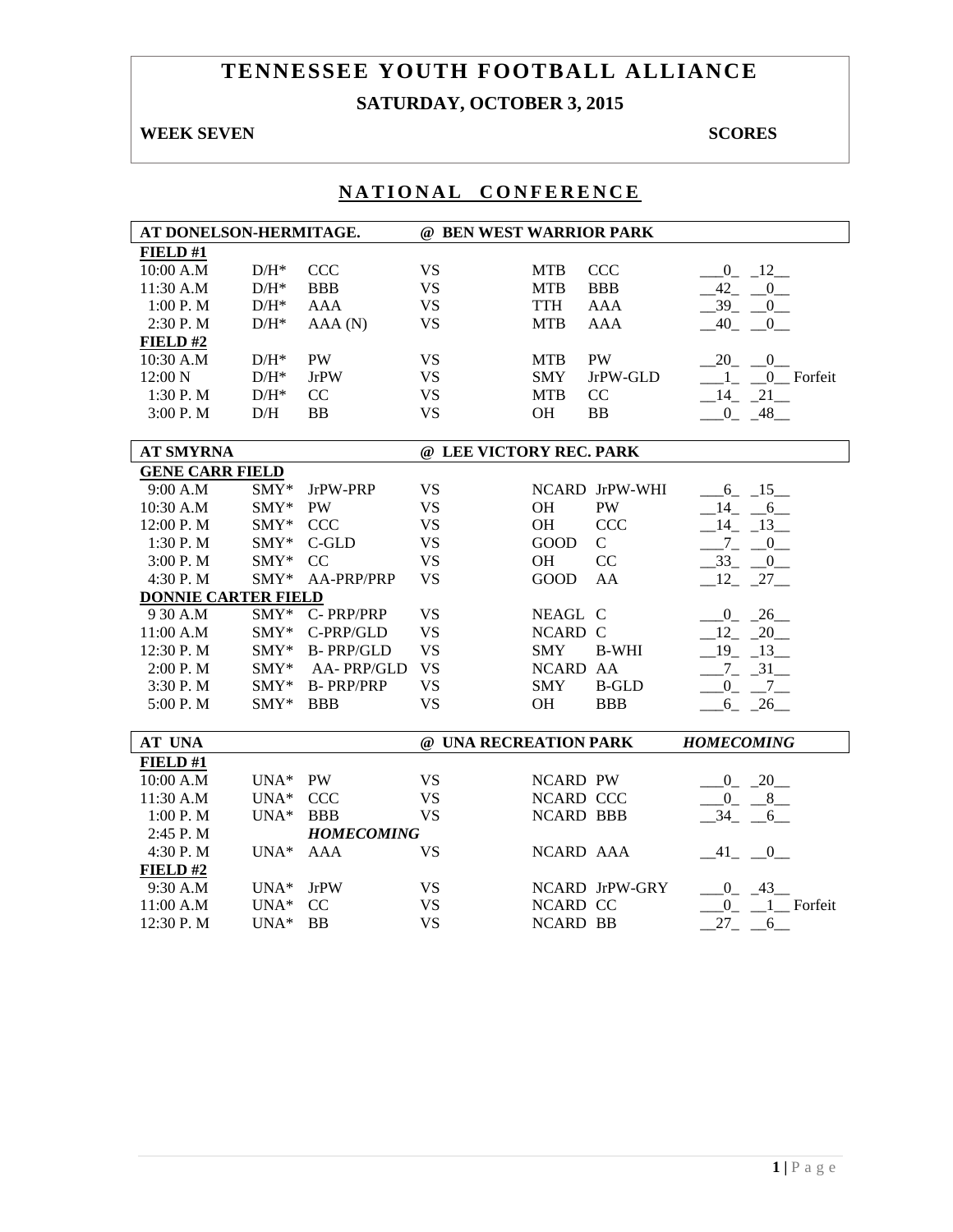# **SATURDAY, OCTOBER 3, 2015**

## **WEEK SEVEN** SCORES

# **AMERICAN CONFERENCE**

| <b>AT EAST SIDE</b> |    |        |    | @ SALVATION ARMY FLD | <b>HOMECOMING</b> |
|---------------------|----|--------|----|----------------------|-------------------|
| 10:00 A.M           | ES | PW*    | VS | CLRK PW              |                   |
| 11:30 A.M           | ES | CCC*   | VS | CLRK CCC             |                   |
| 1:00 P. M           | ES | $BBB*$ | VS | CLRK BBB             | 14                |
| $2:30$ P. M         | ES | $AA*$  | VS | CLRK AAA             | Forfeit           |

| <b>AT GALLATIN</b> |         |            | <b>TRIPLE CREEK PARK</b><br>(a) |            |            | <b>HOMECOMING</b> |
|--------------------|---------|------------|---------------------------------|------------|------------|-------------------|
| 10:00 A.M          | $GAL^*$ | PW         | VS                              | LEB        | <b>PW</b>  |                   |
| 11:30 A.M          | $GAL^*$ | -B         | VS                              | LEB        | B          |                   |
|                    |         |            | <b>HOMECOMING</b>               |            |            |                   |
| 1:00 P. M          | $GAI.*$ | CCC.       | VS                              | LEB        | <b>CCC</b> | 28                |
| $2:30$ P.M         | $GAL^*$ | <b>BBB</b> | VS                              | <b>LEB</b> | <b>BBB</b> |                   |
| 4:00 P. M          | $GAI.*$ | AAA        | VS                              | LEB        | AAA        |                   |

| AT NASH. COMM. SERVICE (NCS) |               |            |                   | @ WHITES CREEK HIGH | <b>HOMECOMING</b> |
|------------------------------|---------------|------------|-------------------|---------------------|-------------------|
| 11:00 A.M                    | $NCS^*$       | <b>PW</b>  | VS                | NEAGL PW            | $\overline{a}$    |
| 12:30 P. M                   | $NCS^*$ $CCC$ |            | VS                | NEAGL CCC           | 47                |
|                              |               |            | <b>HOMECOMING</b> |                     |                   |
| $3:15$ P. M                  | $NCS^*$       | <b>BBB</b> | VS                | NEAGL BBB           | - 12<br>$-14$     |
| $4:45P$ . M                  | $NCS^*$       | AAA        | VS                | NEAGL AAA           |                   |

|                     | AT WAVERLY BELMONT   | $\omega$ | <b>TENN. SCHOOL OF THE ARTS</b> |            |  |
|---------------------|----------------------|----------|---------------------------------|------------|--|
| 10:00 A.M           | WAV* PW              | VS       | TTH                             | <b>PW</b>  |  |
| $11:30 \text{ A.M}$ | WAV <sup>*</sup> CCC | VS       | TTH                             | CCC.       |  |
| 1:00 P. M           | WAV* BBB             | VS       | TTH                             | <b>BBB</b> |  |
| 2:30 P. M           | $WAV^*$ AAA          | VS       | <b>SMY</b>                      | AAA        |  |

#### **\* DENOTES DIVISION GAMES**

| <b>CLRK</b>  | Clarksville Greyhounds      | <b>NEAGL</b> | Nashville Eagles           |
|--------------|-----------------------------|--------------|----------------------------|
| D/H          | Donelson-Hermitage Warriors | <b>NCS</b>   | Nashville Community Sports |
| ES           | East Side Bobcats           | OН           | Old Hickory Bulldogs       |
| <b>GAL</b>   | Gallatin Green Wave         | <b>SMY</b>   | Smyrna Bulldogs            |
| <b>GOOD</b>  | Goodlettsville Trojans      | <b>TTH</b>   | Tennessee Tar Heels        |
| <b>LEB</b>   | Lebanon Blue Devils         | <b>UNA</b>   | Una Bears                  |
| <b>MTB</b>   | Middle Tenn. Bulldogs       | <b>WAV</b>   | Waverly-Belmont Bulldogs   |
| <b>NCARD</b> | Nashville Cardinals         |              |                            |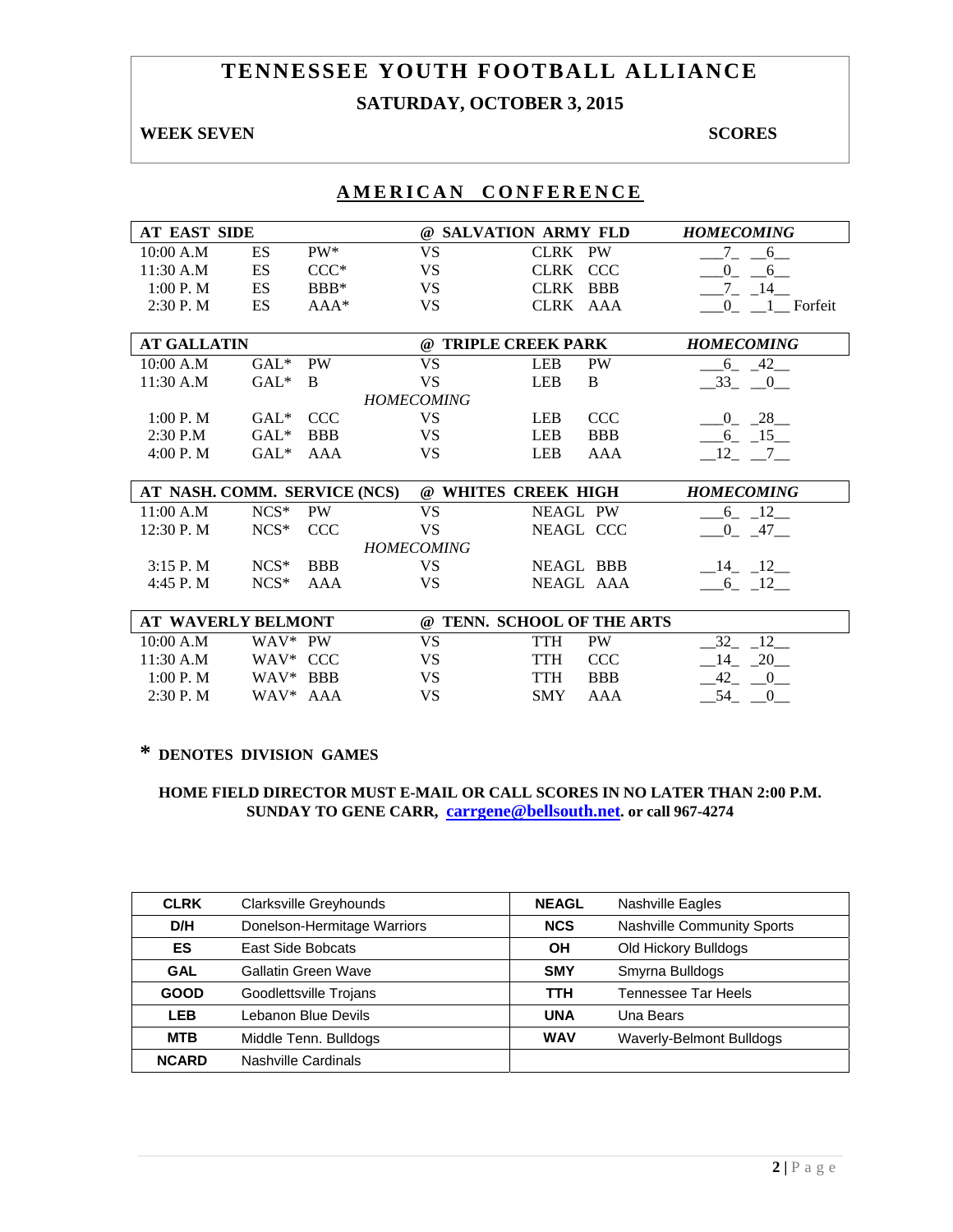# **TENNESSEE YOUTH FOOTBALL ALLIANCE SATURDAY, OCTOBER 10, 2015**

## **WEEK EIGHT SCORES**

| AT DONELSON-HERMITAGE      |                    |                   | @ BEN WEST SPORTS COMPLEX |                 |                  | <b>HOMECOMING</b>                      |
|----------------------------|--------------------|-------------------|---------------------------|-----------------|------------------|----------------------------------------|
| FIELD#1                    |                    |                   |                           |                 |                  |                                        |
| 10:00 A.M                  | $\mathrm{D/H^{*}}$ | <b>BB</b>         | <b>VS</b>                 | <b>UNA</b>      | BB               | $\mathbf{0}$<br>12                     |
| 11:30 A.M                  | $D/H^*$            | <b>CCC</b>        | <b>VS</b>                 | <b>UNA</b>      | <b>CCC</b>       | 16<br>$\overline{0}$                   |
| 1:00 P. M                  | $\rm{D/H^{*}}$     | <b>BBB</b>        | <b>VS</b>                 | <b>UNA</b>      | <b>BBB</b>       | 26<br>$7\overline{ }$                  |
| 2:30 P.M                   | $D/H^*$            | AAA (N)           | <b>VS</b>                 | <b>UNA</b>      | <b>AAA</b>       | 38<br>$\overline{0}$                   |
| FIELD#2                    |                    |                   |                           |                 |                  |                                        |
| 10:30 A.M                  | $D/H^*$            | <b>JrPW</b>       | <b>VS</b>                 | <b>UNA</b>      | <b>JrPW</b>      | 22<br>$\boldsymbol{0}$                 |
| 12:00 N                    | $D/H^*$            | <b>PW</b>         | <b>VS</b>                 | <b>UNA</b>      | PW               | 12<br>8                                |
| 1:30 P.M                   | $D/H^*$            | CC                | <b>VS</b>                 | <b>UNA</b>      | CC               | 39<br>$\overline{0}$                   |
|                            |                    |                   |                           |                 |                  |                                        |
| <b>AT MID TENNESSEE</b>    |                    |                   | @ GOODPASTURE HIGH SCHL   |                 |                  | <b>HOMECOMING</b>                      |
| 10:00 A.M                  | $MTB*$             | <b>PW</b>         | $\overline{\text{VS}}$    | OH              | <b>PW</b>        | $\overline{12}$<br>8                   |
| 11:30 A.M                  | $MTB*$             | CC                | <b>VS</b>                 | OH              | CC               | $27_{-}$<br>$\overline{\phantom{0}20}$ |
| $1:00$ P. M                |                    | <b>HOMECOMING</b> |                           |                 |                  |                                        |
| 1:30 P.M                   | $MTB*$             | <b>CCC</b>        | <b>VS</b>                 | OH              | <b>CCC</b>       | $37_{-}$<br>6                          |
| 3:00 P.M                   | $MTB*$             | <b>BBB</b>        | <b>VS</b>                 | OH              | <b>BBB</b>       | 56<br>$\boldsymbol{0}$                 |
| 4:30 P.M                   | $MTB*$             | <b>AAA</b>        | <b>VS</b>                 | OH              | <b>AAA</b>       | $\overline{0}$<br>50                   |
|                            |                    |                   |                           |                 |                  |                                        |
| AT NASHVILLE CARDINALS     |                    |                   | @ MAPLEWOOD HIGH SCHOOL   |                 |                  | <b>HOMECOMING</b>                      |
| 8:00 A.M                   |                    | NCARD JrPW-WHI    | $\overline{\text{VS}}$    | GOOD JrPW       |                  | $\overline{34}$<br>46                  |
| 9:30 A.M                   | NCARD* PW          |                   | <b>VS</b>                 | GOOD PW         |                  | 40<br>6                                |
| 11:00 A.M                  | NCARD* C           |                   | <b>VS</b>                 | GOOD C          |                  | 34<br>$\boldsymbol{0}$                 |
| 12:30 P.M                  | NCARD* CC          |                   | <b>VS</b>                 | GOOD CC         |                  | 19<br>$\overline{7}$                   |
| 2:00 P.M                   | NCARD* BB          |                   | <b>VS</b>                 | GOOD BB         |                  | $\boldsymbol{0}$<br>26                 |
| 3:30 P.M                   |                    | NCARD* CCC        | <b>VS</b>                 | GOOD CCC        |                  | 30<br>$\mathbf{0}$                     |
| 5:00 P.M                   |                    | NCARD* BBB        | <b>VS</b>                 | <b>GOOD BBB</b> |                  | 24<br>$\overline{0}$                   |
| 6:30 P.M                   |                    | NCARD* AAA        | <b>VS</b>                 | <b>WAV</b>      | <b>AAA</b>       | 44<br>$\overline{0}$                   |
| 8:00 P.M                   | NCARD* AA          |                   | <b>VS</b>                 | GOOD AA         |                  | 45<br>13                               |
|                            |                    |                   |                           |                 |                  |                                        |
| <b>AT SMYRNA</b>           |                    |                   | @ LEE VICTORY REC. PARK   |                 |                  |                                        |
| <b>GENE CARR FIELD</b>     |                    |                   |                           |                 |                  |                                        |
| 9:00 A.M                   | SMY*               | <b>JPW-GLD</b>    | <b>VS</b>                 | <b>SMY</b>      | JrPW-PRP         | 38<br>$\overline{0}$                   |
| 10:30 A.M                  | $SMY*$             | C-PRP/PRP         | <b>VS</b>                 | <b>SMY</b>      | $C$ -GLD         | 6<br>19                                |
| 12:00 N                    | $SMY*$             | <b>BB</b>         | <b>VS</b>                 | OH              | <b>BB</b>        | 8<br>20                                |
| 1:30P. M                   | <b>SMY</b>         | <b>AAA</b>        | <b>VS</b>                 | <b>NCS</b>      | <b>AAA</b>       | 37<br>30<br><b>OT</b>                  |
| <b>DONNIE CARTER FIELD</b> |                    |                   |                           |                 |                  |                                        |
| 9:30 A.M                   | SMY*               | <b>B-PRP/GLD</b>  | <b>VS</b>                 | <b>SMY</b>      | <b>B-PRP/PRP</b> | 35<br>$\boldsymbol{0}$                 |
| 11:00 A. M                 | SMY*               | <b>B-WHI</b>      | <b>VS</b>                 | GAL             | B                | $7_{-}$<br>13                          |
| 12 30 P.M                  | $SMY*$             | AA-GLD            | <b>VS</b>                 | <b>SMY</b>      | AA-PRP/GLD       | $\overline{0}$<br>Forfeit<br>1         |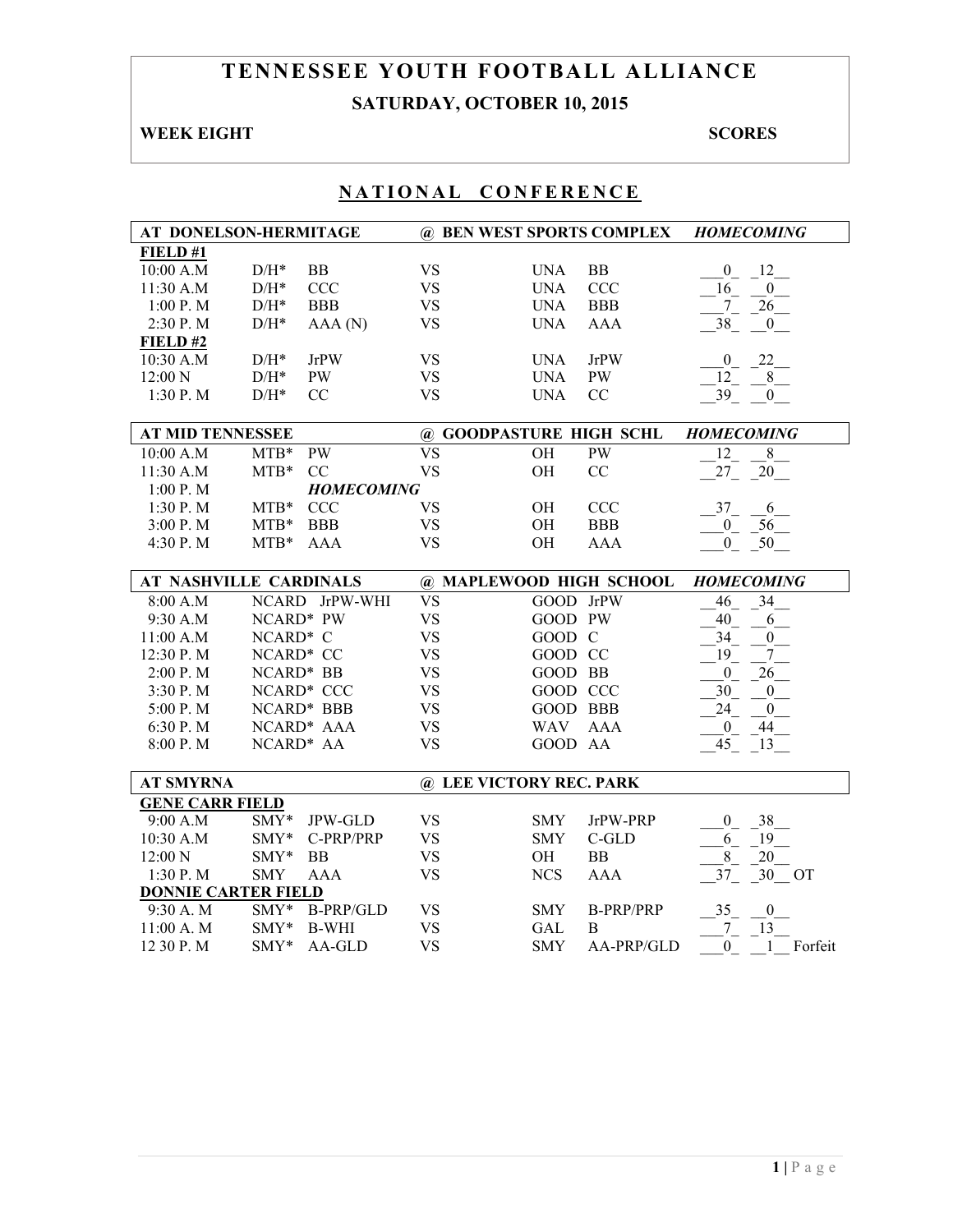# **TENNESSEE YOUTH FOOTBALL ALLIANCE SATURDAY, OCTOBER 10, 2015**

### **WEEK EIGHT SCORES**

# **AMERICAN CONFERENCE**

| <b>AT CLARKSVILLE</b><br><b>STOKES FIELD</b><br><b>HOMECOMING</b><br>(a)<br><b>VS</b><br>28<br>10:00 A.M<br>$CI-RK*PW$<br><b>PW</b><br><b>WAV</b><br>$_{0}$<br>18<br>11:30 A.M<br><b>VS</b><br><b>CCC</b><br>CLRK <sup>*</sup> CCC<br><b>WAV</b><br>6<br>1:00 P. M<br>CLRK <sup>*</sup> BBB<br>VS<br>20<br>13<br><b>BBB</b><br><b>WAV</b><br>CLRK <sup>*</sup> AAA<br>2:30P. M<br>VS<br>D/H<br>AAA(A)<br>16<br>$\mathbf{0}$<br><b>AT NASHVILLE EAGLES</b><br><b>NASHVILLE CHRISTIAN ACADEMY</b><br>(a)<br><b>MAIN FIELD</b><br>VS<br><b>BBB</b><br>19<br>10:00 A.M<br>NEAGL <sup>*</sup> BBB<br>GAL.<br>6<br>11:30 A.M<br>NEAGL* AAA<br>VS<br>19<br>GAL.<br>AAA<br>$\overline{0}$ |         |
|-----------------------------------------------------------------------------------------------------------------------------------------------------------------------------------------------------------------------------------------------------------------------------------------------------------------------------------------------------------------------------------------------------------------------------------------------------------------------------------------------------------------------------------------------------------------------------------------------------------------------------------------------------------------------------------|---------|
|                                                                                                                                                                                                                                                                                                                                                                                                                                                                                                                                                                                                                                                                                   |         |
|                                                                                                                                                                                                                                                                                                                                                                                                                                                                                                                                                                                                                                                                                   |         |
|                                                                                                                                                                                                                                                                                                                                                                                                                                                                                                                                                                                                                                                                                   |         |
|                                                                                                                                                                                                                                                                                                                                                                                                                                                                                                                                                                                                                                                                                   |         |
|                                                                                                                                                                                                                                                                                                                                                                                                                                                                                                                                                                                                                                                                                   |         |
|                                                                                                                                                                                                                                                                                                                                                                                                                                                                                                                                                                                                                                                                                   |         |
|                                                                                                                                                                                                                                                                                                                                                                                                                                                                                                                                                                                                                                                                                   |         |
|                                                                                                                                                                                                                                                                                                                                                                                                                                                                                                                                                                                                                                                                                   |         |
|                                                                                                                                                                                                                                                                                                                                                                                                                                                                                                                                                                                                                                                                                   |         |
|                                                                                                                                                                                                                                                                                                                                                                                                                                                                                                                                                                                                                                                                                   |         |
| <b>PRACTICE FIELD</b>                                                                                                                                                                                                                                                                                                                                                                                                                                                                                                                                                                                                                                                             |         |
| VS<br>8<br>9:30 A.M<br>NEAGL* PW<br><b>PW</b><br>34<br>GAL.                                                                                                                                                                                                                                                                                                                                                                                                                                                                                                                                                                                                                       |         |
| NEAGL* C<br>VS<br>C-PRP/GLD<br>27<br>11:00 A.M<br><b>SMY</b><br>6                                                                                                                                                                                                                                                                                                                                                                                                                                                                                                                                                                                                                 |         |
| NEAGL* CCC<br>VS<br>$12:30$ P. M<br>GAL<br><b>CCC</b><br>60<br>$\theta$                                                                                                                                                                                                                                                                                                                                                                                                                                                                                                                                                                                                           |         |
|                                                                                                                                                                                                                                                                                                                                                                                                                                                                                                                                                                                                                                                                                   |         |
| <b>AT TENNESSEE TARHILLS</b><br><b>ISAAC LITTON MIDDLE SCHOOL</b><br>(a)                                                                                                                                                                                                                                                                                                                                                                                                                                                                                                                                                                                                          |         |
| TTH*<br>VS<br>ES<br><b>PW</b><br>19<br>10:00 A.M<br><b>PW</b><br>6                                                                                                                                                                                                                                                                                                                                                                                                                                                                                                                                                                                                                |         |
| 32<br><b>VS</b><br>ES<br>11:30 A.M<br>TTH*<br><b>CCC</b><br><b>CCC</b><br>12                                                                                                                                                                                                                                                                                                                                                                                                                                                                                                                                                                                                      |         |
| 1:00 P. M<br>TTH*<br><b>BBB</b><br>VS<br>ES<br><b>BBB</b><br>$\mathbf{0}$<br>12                                                                                                                                                                                                                                                                                                                                                                                                                                                                                                                                                                                                   |         |
| VS<br>ES<br>2:30P. M<br>TTH*<br>AAA<br>AAA<br>$\theta$                                                                                                                                                                                                                                                                                                                                                                                                                                                                                                                                                                                                                            | Forfeit |

## **\* DENOTES DIVISION GAMES**

| <b>CLRK</b>  | Clarksville Greyhounds      | <b>NEAGL</b> | Nashville Eagles           |
|--------------|-----------------------------|--------------|----------------------------|
| D/H          | Donelson-Hermitage Warriors | <b>NCS</b>   | Nashville Community Sports |
| ES           | East Side Bobcats           | <b>OH</b>    | Old Hickory Bulldogs       |
| <b>GAL</b>   | Gallatin Green Wave         | <b>SMY</b>   | Smyrna Bulldogs            |
| <b>GOOD</b>  | Goodlettsville Trojans      | <b>TTH</b>   | Tennessee Tar Heels        |
| <b>LEB</b>   | Lebanon Blue Devils         | <b>UNA</b>   | Una Bears                  |
| <b>MTB</b>   | Middle Tenn. Bulldogs       | <b>WAV</b>   | Waverly-Belmont Bulldogs   |
| <b>NCARD</b> | Nashville Cardinals         |              |                            |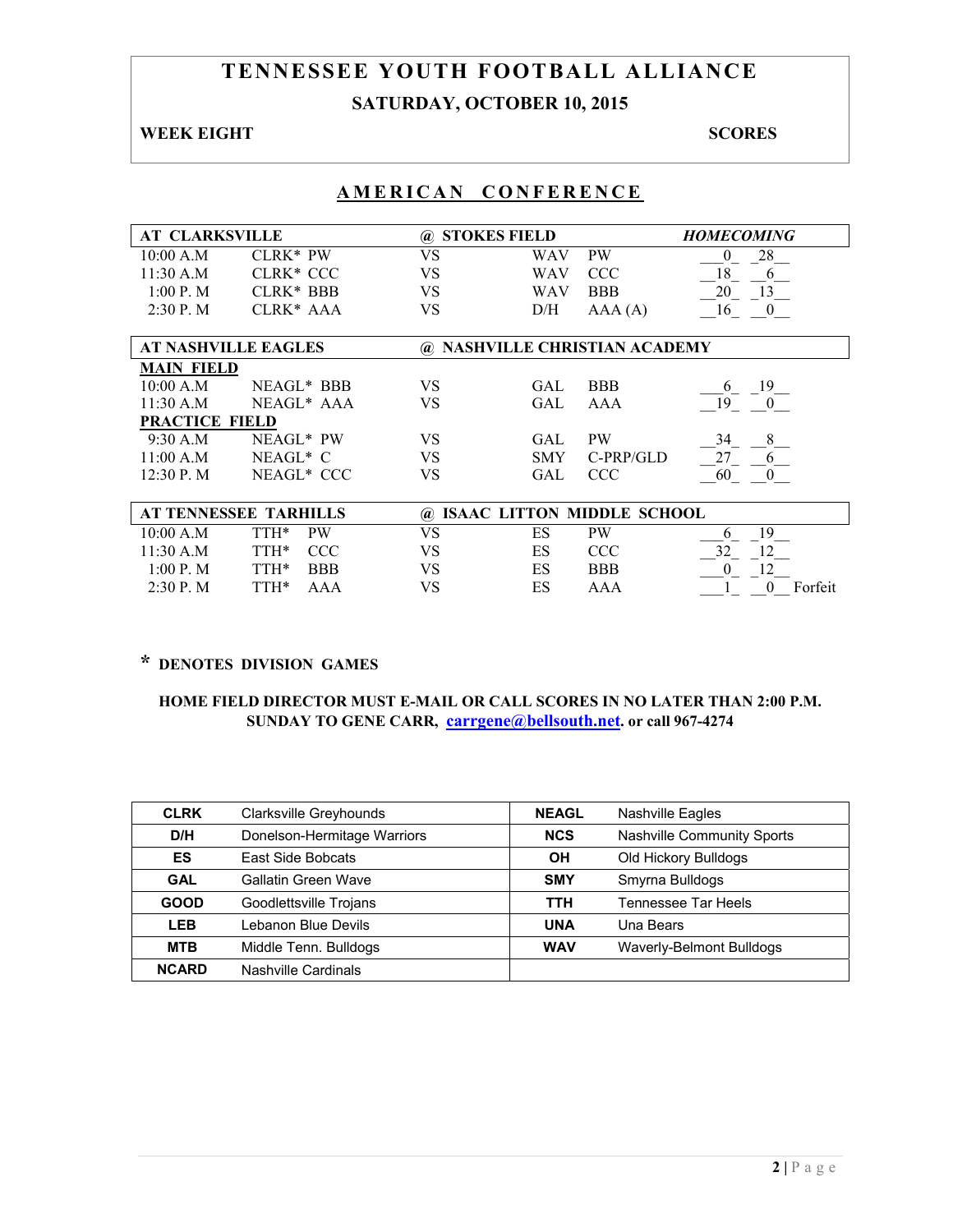# **TENNESSEE YOUTH FOOTBALL ALLIANCE SATURDAY, OCTOBER 17, 2015**

## **WEEK NINE SCORES**

| NATIONAL CONFERENCE      |                                           |                                 |            |                         |                                        |
|--------------------------|-------------------------------------------|---------------------------------|------------|-------------------------|----------------------------------------|
| <b>AT GOODLETTSVILLE</b> |                                           | @ MOSS WRIGHT PARK              |            |                         |                                        |
| FIELD #4                 |                                           |                                 |            |                         |                                        |
| 11:00 A.M                | GOOD* BBB                                 | <b>VS</b>                       | <b>SMY</b> | <b>BBB</b>              | 18<br>6                                |
| 12:30 P.M                | $GOOD*C$                                  | <b>VS</b>                       | <b>SMY</b> | C-PRP/PRP               | 7<br>$\mathbf{0}$                      |
| 2:00 P.M                 | GOOD* AA                                  | <b>VS</b>                       | <b>SMY</b> | AA-PRP/GLD              | 20<br>$\mathbf{0}$                     |
| 3:30 P.M                 | GOOD* CCC                                 | <b>VS</b>                       | <b>SMY</b> | <b>CCC</b>              | 44<br>$\overline{0}$                   |
| $FIED$ #3                |                                           |                                 |            |                         |                                        |
| 11:30 A.M                | GOOD* JrPW                                | <b>VS</b>                       | <b>SMY</b> | JrPW-PRP                | 28<br>6                                |
| $1:00$ P. M              | $GOOD*PW$                                 | <b>VS</b>                       | <b>SMY</b> | PW                      | 44<br>16                               |
| 2:30 P.M                 | GOOD* CC                                  | <b>VS</b>                       | <b>SMY</b> | CC                      | 36<br>$\mathbf{0}$                     |
| 4:00 P.M                 | GOOD* BB                                  | <b>VS</b>                       | <b>SMY</b> | <b>BB</b>               | 28<br>20                               |
|                          |                                           |                                 |            |                         |                                        |
|                          | <b>AT NASHVILLE CARDINALS</b>             | @ MAPLEWOOD HIGH SCHOOL         |            |                         |                                        |
| 10:30 A.M                | NCARD*<br>JrPW-GRY                        | <b>VS</b>                       | D/H        | <b>JrPW</b>             | 40<br>$\boldsymbol{0}$                 |
| 12:00 N                  | NCARD*<br><b>PW</b>                       | <b>VS</b>                       | <b>MTB</b> | PW                      | 37<br>6                                |
| 1:30 P.M                 | NCARD*<br><b>CC</b>                       | <b>VS</b>                       | <b>MTB</b> | CC                      | 12<br>6                                |
| 3:00 P.M                 | NCARD* C                                  | <b>VS</b>                       | <b>SMY</b> | C-GLD                   | 20<br>6                                |
| 4:30 P.M                 | NCARD* CCC                                | <b>VS</b>                       | <b>MTB</b> | <b>CCC</b>              | 32<br>$\boldsymbol{0}$                 |
| 6:00 P.M                 | NCARD*<br><b>BBB</b>                      | <b>VS</b>                       | <b>MTB</b> | <b>BBB</b>              | 40<br>$\mathbf{0}$                     |
| 7:30 P.M                 | NCARD* AAA                                | <b>VS</b>                       | <b>MTB</b> | <b>AAA</b>              | 12<br>32                               |
|                          |                                           |                                 |            |                         |                                        |
| <b>AT OLD HICKORY</b>    |                                           | @ DUPONT MIDDLE SCHOOL          |            |                         | <b>HOMECOMING</b>                      |
|                          |                                           |                                 |            |                         |                                        |
| 11:30 A.M.               | $OH*$<br>PW                               | <b>VS</b>                       | D/H        | <b>PW</b>               | 22<br>$\mathbf{0}$                     |
| 1:00 P. M                | $OH*$<br>CC                               | <b>VS</b>                       | D/H        | $\rm CC$                | 42<br>$\overline{0}$                   |
|                          | $D/H^*$                                   |                                 |            |                         |                                        |
| 2:30 P.M                 | AAA(A)                                    | <b>VS</b>                       | <b>NCS</b> | <b>AAA</b>              | 39<br>6                                |
| 4:00 P.M                 | $OH*$<br><b>CCC</b>                       | <b>VS</b>                       | D/H        | <b>CCC</b>              | 14<br>21                               |
| 5:30 P.M<br>7:00 P.M     | $OH*$<br><b>BB</b><br>$OH*$<br><b>BBB</b> | <b>VS</b><br><b>VS</b>          | D/H<br>D/H | <b>BB</b><br><b>BBB</b> | 42<br>$\boldsymbol{0}$<br>$\mathbf{0}$ |
|                          |                                           |                                 |            |                         | 38                                     |
| <b>AT SMYRNA</b>         |                                           | @ LEE VICTORY REC. PARK         |            |                         |                                        |
| <b>GENE CARR FIELD</b>   |                                           |                                 |            |                         |                                        |
| 9:00 A.M                 | $SMY*$<br><b>B-PRP/PRP</b>                | VS                              | <b>SMY</b> | <b>B-WHI</b>            | 12<br>13                               |
| 10:30 A.M                | SMY*<br>AA-GLD                            | <b>VS</b>                       | <b>SMY</b> | AA-PRP/PRP              | 12<br>42                               |
|                          |                                           | SUNDAY, OCTOBER 18, 2015        |            |                         |                                        |
|                          |                                           |                                 |            |                         |                                        |
|                          | <b>AT NASHVILLE CARDINALS</b>             | @MAPLEWOOD HIGH SCHOOL          |            |                         |                                        |
| 2:30 P.M                 | NCARD* JrPW-W                             | <b>VS</b>                       | <b>UNA</b> | <b>JrPW</b>             | 14 12                                  |
|                          |                                           |                                 |            |                         |                                        |
|                          |                                           | <b>MONDAY, OCTOBER 19, 2015</b> |            |                         |                                        |
| AT UNA                   |                                           | @ UNA RECREATIONAL PARK         |            |                         |                                        |
| FIELD#1                  |                                           |                                 |            |                         |                                        |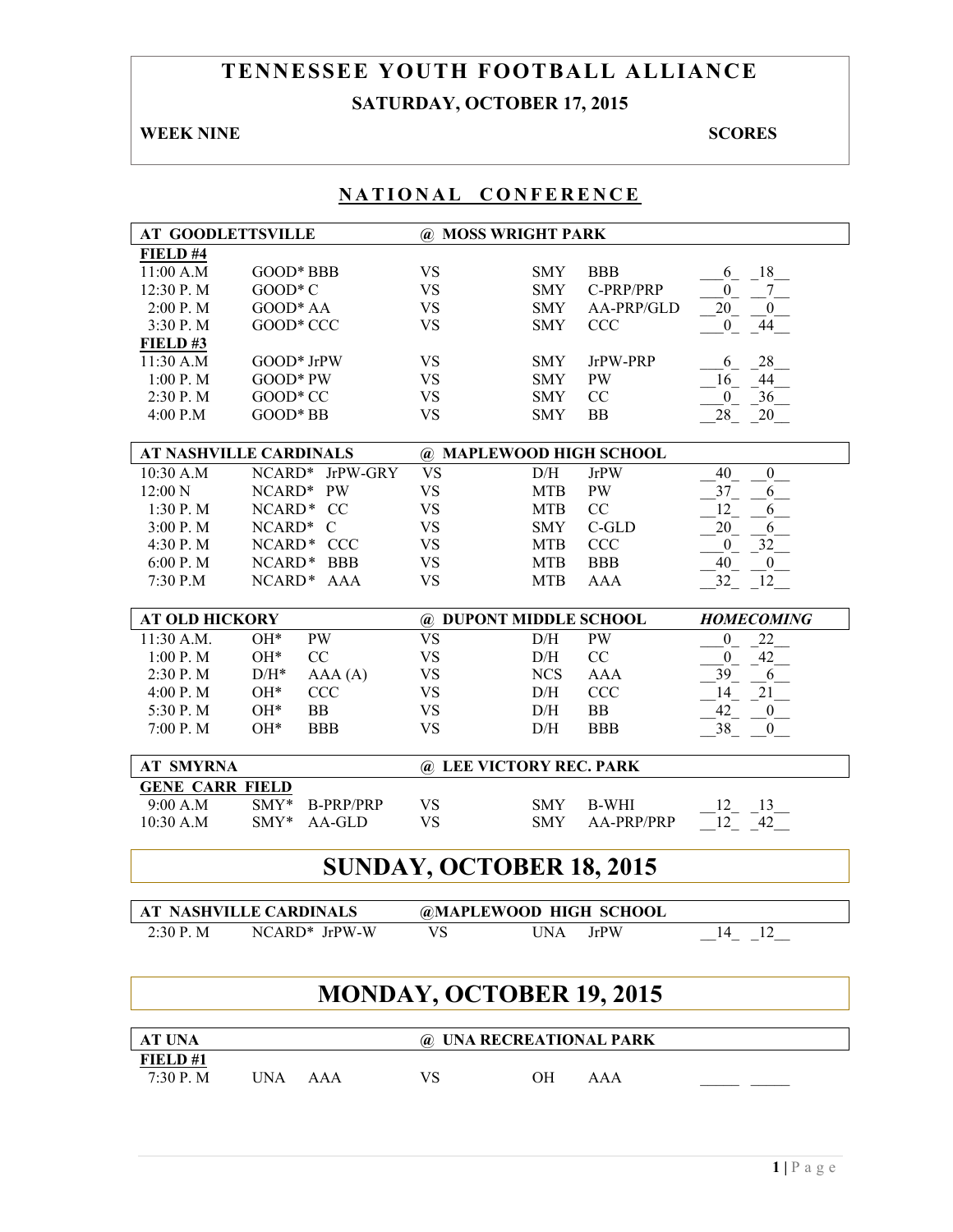# **TENNESSEE YOUTH FOOTBALL ALLIANCE SATURDAY, OCTOBER 17, 2015**

## **WEEK NINE SCORES**

## **AMERICAN CONFERENCE**

| <b>AT GALLATIN</b>        |                  |            | (a)                                     | TRIPLE CREEK PARK        |                               |                     |
|---------------------------|------------------|------------|-----------------------------------------|--------------------------|-------------------------------|---------------------|
| 10:00 A.M                 | $GAL^*$          | <b>PW</b>  | VS                                      | TTH                      | <b>PW</b>                     | 28<br>6             |
| 11:30 A.M                 | $GAL*$           | B          | VS                                      | <b>SMY</b>               | <b>B-GOLD</b>                 | 38<br>$\theta$      |
| 1:00 P. M                 | $GAL*$           | <b>CCC</b> | VS                                      | TTH                      | <b>CCC</b>                    | 13<br>14            |
| $2:30$ P. M               | $GAL*$           | <b>BBB</b> | VS                                      | TTH                      | <b>BBB</b>                    | Forfeit<br>$\theta$ |
| 4:00 P. M                 | $GAL^*$          | AAA        | VS                                      | TTH                      | AAA                           | 52<br>$\theta$      |
|                           |                  |            |                                         |                          |                               |                     |
| <b>AT LEBANON</b>         |                  |            | $\left(\boldsymbol{a}\right)$           |                          | WALTER J. BAIRD MIDDLE SCHOOL |                     |
| $12:00\text{ N}$          | $LEB*$           | <b>PW</b>  | VS                                      | <b>CLRK</b>              | <b>PW</b>                     | 36<br>7             |
| 1:30 P. M                 | $LEB*$           | B          | VS                                      | <b>SMY</b>               | B-PRP/GLD                     | 27<br>20            |
| 3:00 P. M                 | $LEB*$           | <b>CCC</b> | VS                                      | <b>CLRK</b>              | <b>CCC</b>                    | 33<br>12            |
| 4:30 P. M                 | $LEB*$           | AAA        | VS                                      | <b>CLRK</b>              | AAA                           | 44<br>0             |
| 6:00 P. M                 | $LEB*$           | <b>BBB</b> | VS                                      | <b>CLRK</b>              | <b>BBB</b>                    | 19<br>12            |
|                           |                  |            |                                         |                          |                               |                     |
| <b>AT WAVERLY BELMONT</b> |                  |            | $\left(\widehat{\boldsymbol{a}}\right)$ | TENN. SCHOOL OF THE ARTS |                               |                     |
| 10:00 A.M                 | WAV*             | PW         | VS                                      | <b>NCS</b>               | <b>PW</b>                     | 7<br>$\theta$       |
| 11:30 A.M                 | WAV* CCC         |            | VS                                      | <b>NCS</b>               | <b>CCC</b>                    | 21<br>0             |
| 1:00 P. M                 | WAV <sup>*</sup> | <b>BBB</b> | VS                                      | <b>NCS</b>               | <b>BBB</b>                    | 28<br>$\theta$      |
| $2:30$ P. M               | WAV*             | AAA        | VS                                      | D/H                      | AAA(N)                        | 13<br>$\Omega$      |

## **\* DENOTES DIVISION GAMES**

| <b>CLRK</b>  | Clarksville Greyhounds      | <b>NEAGL</b> | <b>Nashville Eagles</b>    |
|--------------|-----------------------------|--------------|----------------------------|
| D/H          | Donelson-Hermitage Warriors | <b>NCS</b>   | Nashville Community Sports |
| ES           | East Side Bobcats           | OН           | Old Hickory Bulldogs       |
| <b>GAL</b>   | Gallatin Green Wave         | <b>SMY</b>   | Smyrna Bulldogs            |
| <b>GOOD</b>  | Goodlettsville Trojans      | <b>TTH</b>   | <b>Tennessee Tar Heels</b> |
| <b>LEB</b>   | Lebanon Blue Devils         | <b>UNA</b>   | Una Bears                  |
| <b>MTB</b>   | Middle Tenn. Bulldogs       | <b>WAV</b>   | Waverly-Belmont Bulldogs   |
| <b>NCARD</b> | Nashville Cardinals         |              |                            |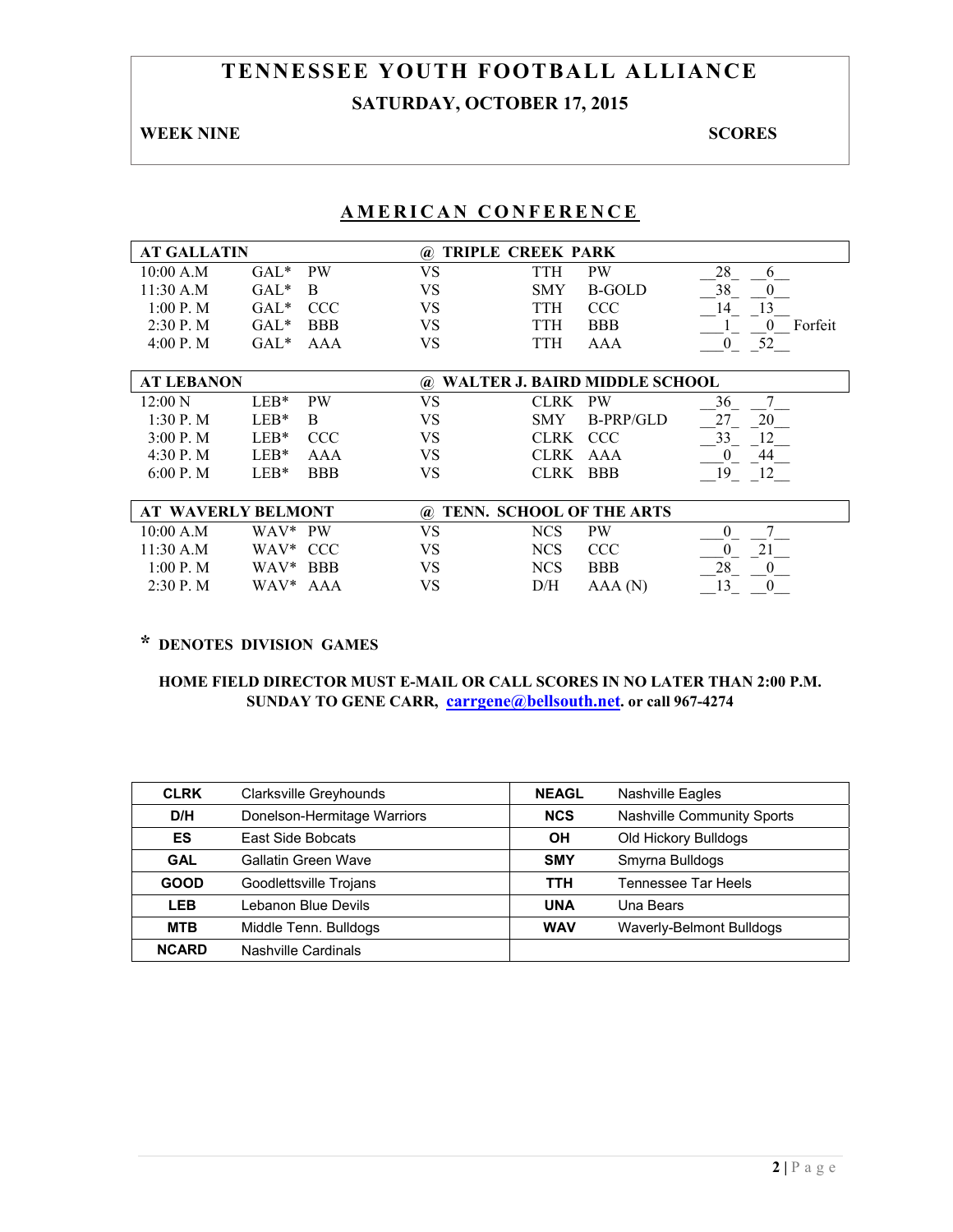# **SATURDAY, OCTOBER 24, 2015 FIRST ROUND PLAY-OFFS**

#### **WEEK TEN** SCORES

#### **ADMISSION FEE \$5.00 /PERSON revised: 10/23/2015**

| AT DONELSON/HERMITAGE     |              |                  |           | @ BEN WEST SPTS COMPLEX |                        |                            |
|---------------------------|--------------|------------------|-----------|-------------------------|------------------------|----------------------------|
| <b>MIKE MARTIN FIELD</b>  |              |                  |           |                         |                        |                            |
| 10:00 A.M                 | $\rm{D/H}$   | <b>JrPW</b>      | <b>VS</b> | GOOD JrPW               |                        | $-33$ $-25$                |
| 11:30 A.M                 | $\rm{D/H}$   | PW               | <b>VS</b> | GOOD PW                 |                        | $-34 - 8$                  |
| 1:00 P.M                  |              | $D/H(A)$ AAA     | <b>VS</b> | <b>LEB</b>              | <b>AAA</b>             | $-42$ $-0$                 |
| 2:30 P.M                  | D/H          | <b>CCC</b>       | <b>VS</b> | OН                      | <b>CCC</b>             | $-13 - 34$                 |
|                           |              |                  |           |                         |                        |                            |
| <b>AT GOODLETTSVILLE</b>  |              |                  |           | @ MOSS WRIGHT PARK      |                        |                            |
| FIELD #4                  |              |                  |           |                         |                        |                            |
| 10:00 A.M                 | GOOD CC      |                  | <b>VS</b> | OH                      | CC                     | $22 - 12$                  |
| 11:30 A.M                 | <b>MTB</b>   | CC               | <b>VS</b> | $\rm{D/H}$              | CC                     | $-0$ $-30$                 |
|                           |              |                  |           |                         |                        |                            |
| <b>AT NASHVILLE CARD</b>  |              |                  |           | @ MAPLEWOOD HIGH SCHOOL |                        |                            |
| 9:00 A.M                  |              | NCARD JrPW-WHI   | <b>VS</b> | <b>SMY</b>              | JrPW-GLD               | 24<br>$\overline{2}$       |
| 10:30 A.M                 | NCARD CC     |                  | <b>VS</b> | <b>UNA</b>              | CC                     | 26<br>$\overline{0}$       |
| 12:00 P.M                 |              | NCARD BBB        | <b>VS</b> | GOOD BBB                |                        | $-0$ $-6$                  |
| 1:30 P.M                  |              | NCARD AAA        | <b>VS</b> | D/H                     | AAA(N)                 | $-0$ $-42$ $-$             |
| 3:00 P.M                  |              | NCARD CCC        | <b>VS</b> | <b>UNA</b>              | <b>CCC</b>             | $31 - 0$                   |
| **4:30 P.M                | <b>NCARD</b> | AA               | <b>VS</b> | <b>SMY</b>              | $AA-G$                 | $-37 - 0$                  |
| **=Regular Season game    |              |                  |           |                         |                        |                            |
|                           |              |                  |           |                         |                        |                            |
| <b>AT SMYRNA</b>          |              |                  |           | @ LEE VICTORY REC. PARK |                        |                            |
| <b>GENE CARR FIELD</b>    |              |                  |           |                         |                        |                            |
| 9:00 A.M                  | <b>SMY</b>   | JrPW-PRP         | <b>VS</b> | <b>UNA</b>              | <b>JrPW</b>            | $-28$ <sub>-16</sub>       |
| 10:30 A.M                 | <b>SMY</b>   | PW               | <b>VS</b> | <b>MTB</b>              | $\mathbf{P}\mathbf{W}$ | $21 - 20$                  |
| 12:00 N                   | <b>SMY</b>   | <b>CCC</b>       | <b>VS</b> | GOOD CCC                |                        | $-36 - 0$                  |
| 1:30 P.M                  | <b>SMY</b>   | $C$ -GLD/GLD     | <b>VS</b> | SMY                     | C-PRP/PRP              | $-6 - 0$                   |
| 3:00 P.M                  | <b>SMY</b>   | AAA              | <b>VS</b> | <b>OH</b>               | AAA                    | $-14$ $-39$                |
| ** 4:30 P.M               | <b>SMY</b>   | AA-PRP/GLD       | <b>VS</b> | <b>SMY</b>              | AA-PRP/PRP             | $-18$ $-6$                 |
| **=Regular Season game    |              |                  |           |                         |                        |                            |
| <b>DONNIECARTER FIELD</b> |              |                  |           |                         |                        |                            |
| 9:30 A.M                  | <b>SMY</b>   | C-PRP/GLD        | <b>VS</b> | GOOD C                  |                        | $-19$ $-0$                 |
| 11:00 A.M                 | <b>SMY</b>   | <b>BB</b>        | <b>VS</b> | D/H                     | BB                     | $-48$ $-0$                 |
| 12:30 P.M                 | <b>SMY</b>   | <b>B-PRP/GLD</b> | <b>VS</b> | <b>SMY</b>              | <b>B-PRP/PRP</b>       | $-7 - 14$                  |
| 2:00 P.M                  | <b>SMY</b>   | <b>B-WHI/PRP</b> | <b>VS</b> | <b>SMY</b>              | <b>B-GLD/GLD</b>       | $-26$ $-0$ $-$             |
| 3:30 P.M                  | <b>SMY</b>   | <b>BBB</b>       | <b>VS</b> | D/H                     | <b>BBB</b>             | $24 - 6$                   |
|                           |              |                  |           |                         |                        |                            |
| AT UNA                    |              |                  |           | @ UNA RECREATIONAL PARK |                        |                            |
| FIELD#1                   |              |                  |           |                         |                        |                            |
| 12:00 N                   | <b>UNA</b>   | <b>BBB</b>       | <b>VS</b> | MTB                     | <b>BBB</b>             | $\_\_0$ Forfeit<br>$1_{-}$ |
| 1:30 P.M                  | <b>UNA</b>   | <b>PW</b>        | <b>VS</b> | OH                      | PW                     | $28 -$<br>$\overline{0}$   |
| 3:00 P.M                  | <b>UNA</b>   | <b>BB</b>        | <b>VS</b> | <b>NCARD BB</b>         |                        | $20 -$<br>0                |
| 4:30 P. M                 | <b>UNA</b>   | <b>AAA</b>       | <b>VS</b> | <b>MTB</b>              | AAA                    | 41<br>$\overline{0}$       |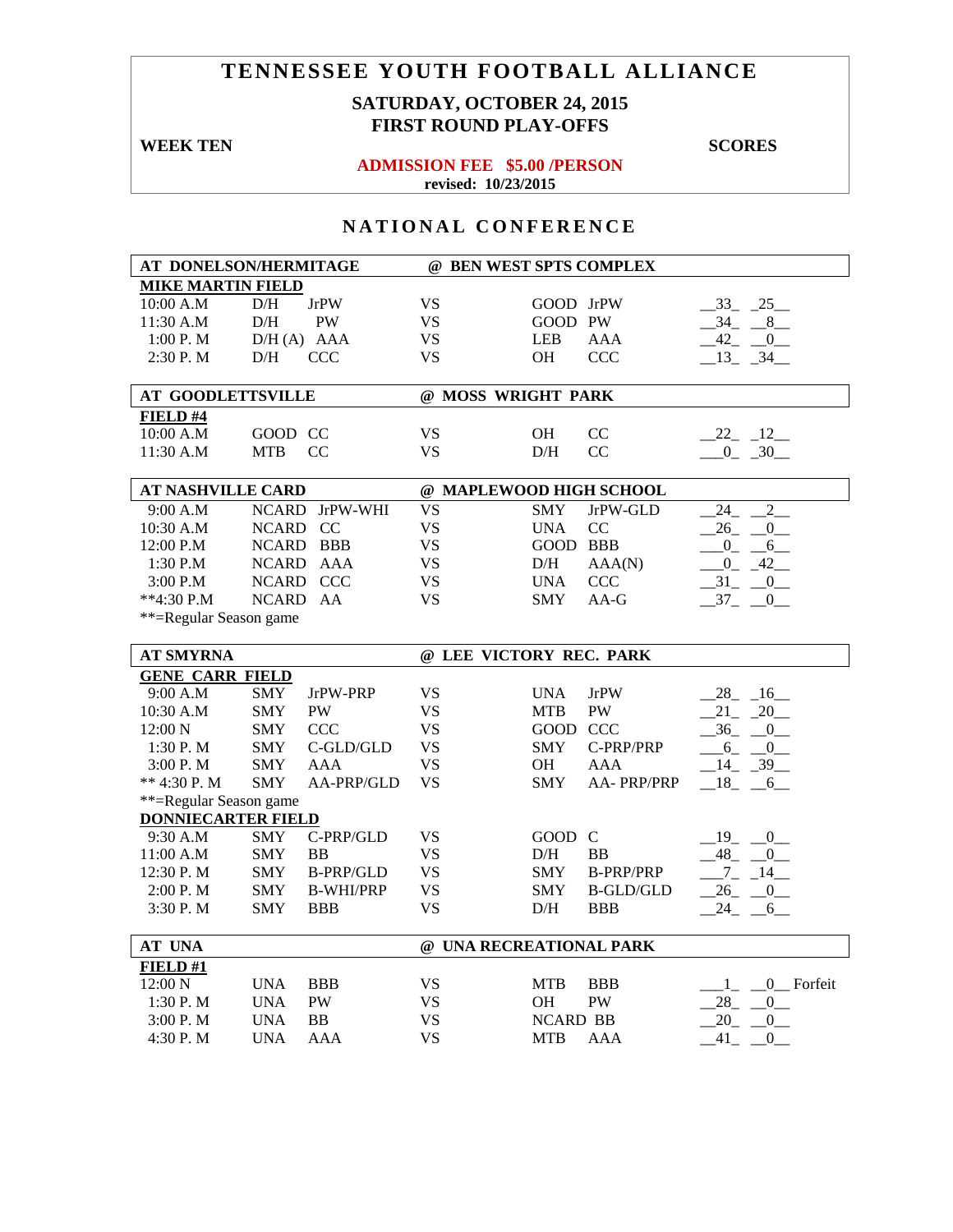## **SATURDAY, OCTOBER 24, 2015 FIRST ROUND PLAY-OFFS**

## **WEEK TEN** SCORES **ADMISSION FEE \$5.00 /PERSON**

# **revised: 10/23/2015**

#### **AMERICAN CONFERENCE**

| <b>AT GALLATIN</b> |                            | $\omega$  | <b>TRIPLE CREEK PARK</b>        |                                         |
|--------------------|----------------------------|-----------|---------------------------------|-----------------------------------------|
| FIELD#1            |                            |           |                                 |                                         |
| 9:00 A.M           | <b>PW</b><br>GAL           | <b>VS</b> | <b>PW</b><br><b>WAV</b>         | $-26$ $-36$                             |
| 10:30 A.M          | <b>GAL</b><br><b>CCC</b>   | <b>VS</b> | <b>CLRK</b><br><b>CCC</b>       | $21 - 22$                               |
| 12:00 N            | <b>GAL</b><br><b>BBB</b>   | VS        | ES<br><b>BBB</b>                | $-41$ $-19$                             |
|                    |                            |           |                                 |                                         |
| <b>AT LEBANON</b>  |                            | $\omega$  | WALTER J. BAIRD MIDDLE SCHOOL   |                                         |
| 3:00 P. M          | <b>PW</b><br><b>LEB</b>    | <b>VS</b> | <b>TTH</b><br><b>PW</b>         | 0 Forfeit                               |
| 4:30 P.M           | <b>LEB</b><br><b>CCC</b>   | <b>VS</b> | <b>ES</b><br><b>CCC</b>         | 38 0                                    |
| 6:00 P. M          | <b>LEB</b><br><b>BBB</b>   | <b>VS</b> | <b>TTH</b><br><b>BBB</b>        | 1 0 Forfeit                             |
|                    |                            |           |                                 |                                         |
|                    | <b>AT NASHVILLE EAGLES</b> |           | @ NASHVILLE CHRISTIAN ACCADEMY  |                                         |
| 10:00 A.M          | <b>NEAGL BBB</b>           | <b>VS</b> | <b>BBB</b><br>WAV               | 28<br>6                                 |
| 11:30 A.M          | <b>NEAGL PW</b>            | <b>VS</b> | <b>CLRK</b><br><b>PW</b>        | $-30$<br>$-15$                          |
| 1:00 P. M          | NEAGL CCC                  | VS.       | <b>WAV</b><br><b>CCC</b>        | 58<br>$\begin{array}{cc} 0 \end{array}$ |
| $2:30$ P. M        | NEAGL AAA                  | <b>VS</b> | <b>GAL</b><br><b>AAA</b>        | $-29$ $-6$                              |
|                    |                            |           |                                 |                                         |
| AT NCS COLBRAS     |                            | $\omega$  | <b>WHITES CREEK HIGH SCHOOL</b> |                                         |
| 11:00 A.M          | <b>NCS</b><br><b>PW</b>    | <b>VS</b> | ES<br><b>PW</b>                 | 18 6                                    |
| 12:30 P.M          | <b>NCS</b><br><b>CCC</b>   | <b>VS</b> | TTH<br><b>CCC</b>               | 28<br>6 <sup>6</sup>                    |
| 2:00 P. M          | <b>NCS</b><br><b>BBB</b>   | VS.       | <b>BBB</b><br><b>CLKS</b>       | 26<br>6                                 |
| 3:30 P.M           | <b>NCS</b><br>AAA          | <b>VS</b> | <b>TTH</b><br>AAA               | $-32 - 34$                              |

## **ADMISSION IS \$5.00 FOR 13 YR. OLDS AND OLDER. UP TO SIX CERTIFIED FOOTBALL COACHES AND TWO CHEERLEADER COACHES IN FREE AFTER PRESENTING CERTIFICTION CARD. GATE RECEIPTS ARE TO BE PASSED ON TO TYFA**

| <b>CLRK</b>  | Clarksville Greyhounds      | <b>NEAGL</b> | <b>Nashville Eagles</b>           |
|--------------|-----------------------------|--------------|-----------------------------------|
| D/H          | Donelson-Hermitage Warriors | <b>NCS</b>   | <b>Nashville Community Sports</b> |
| ES           | East Side Bobcats           | OН           | Old Hickory Bulldogs              |
| <b>GAL</b>   | Gallatin Green Wave         | <b>SMY</b>   | Smyrna Bulldogs                   |
| <b>GOOD</b>  | Goodlettsville Trojans      | <b>TTH</b>   | Tennessee Tar Heels               |
| <b>LEB</b>   | Lebanon Blue Devils         | <b>UNA</b>   | Una Bears                         |
| <b>MTB</b>   | Middle Tenn. Bulldogs       | <b>WAV</b>   | Waverly-Belmont Bulldogs          |
| <b>NCARD</b> | Nashville Cardinals         |              |                                   |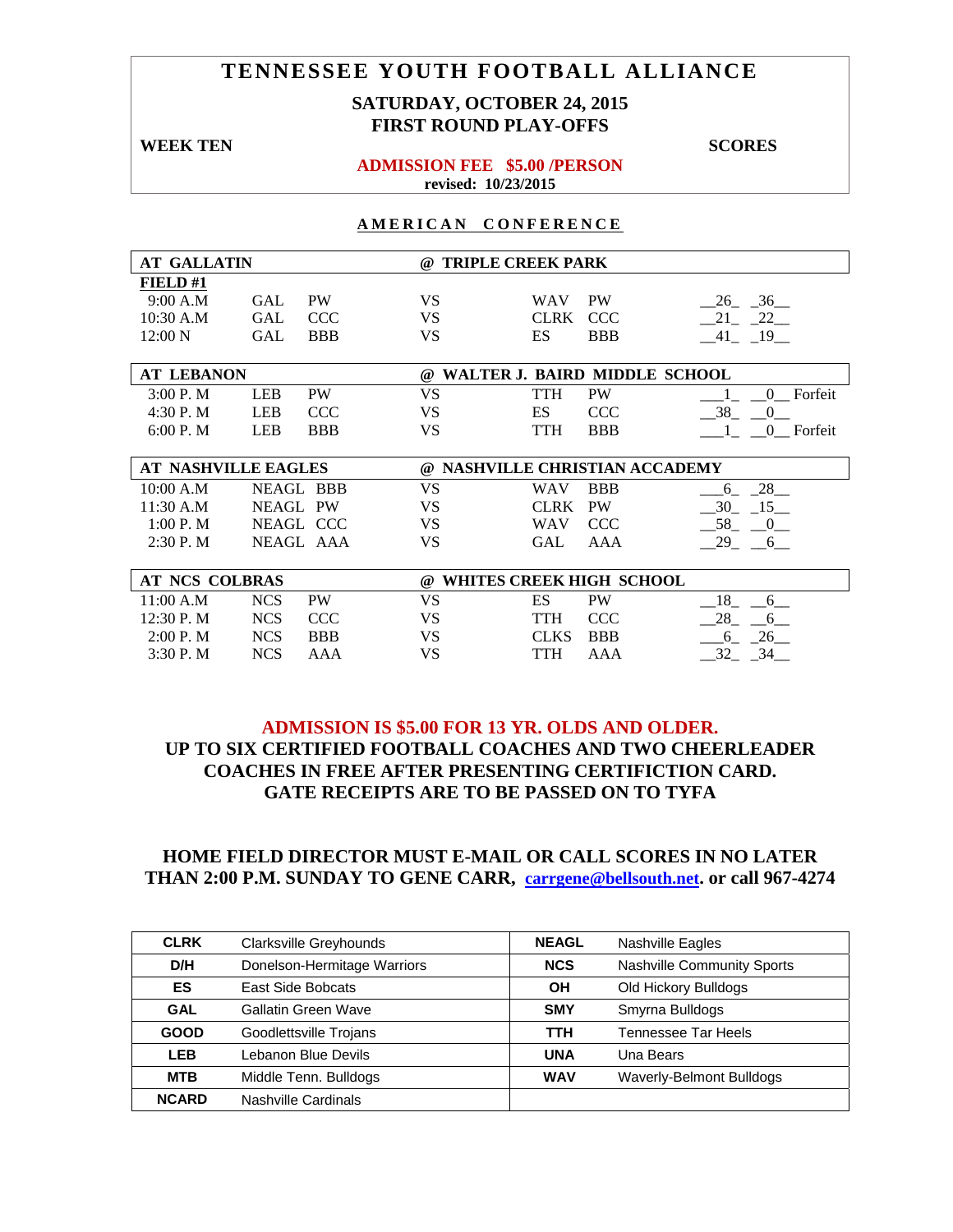## **SATURDAY, OCTOBER 31 2015 SECOND ROUND PLAY-OFFS**

**WEEK ELEVEN** SCORES

**ADMISSION FEE \$5.00 /PERSON** 

| AT DONELSON/HERMITAGE         |                          |           | @ BEN WEST SP. COMPLEX        |                |  |  |
|-------------------------------|--------------------------|-----------|-------------------------------|----------------|--|--|
| <b>MIKE MARTIN FIELD</b>      |                          |           |                               |                |  |  |
| 9:00 A.M                      | <b>PW</b><br>D/H         | <b>VS</b> | UNA PW                        | $-7 - 6$       |  |  |
| 10:30 A.M                     | D/H<br>AAA(A)            | <b>VS</b> | <b>NEAGL AAA</b>              | $-46$ $-12$    |  |  |
|                               |                          |           |                               |                |  |  |
| <b>AT GOODLETTSVILLE</b>      |                          |           | @ MOSS WRIGHT PARK            |                |  |  |
| FIELD #4                      |                          |           |                               |                |  |  |
| 10:00 A.M                     | GOOD BB                  | <b>VS</b> | <b>SMY</b><br><b>BB</b>       | $-26$ $-6$     |  |  |
|                               |                          |           |                               |                |  |  |
| <b>AT NASHVILLE CARDINALS</b> |                          |           | @ MAPLEWOOD HIGH SCHOOL       |                |  |  |
| 9:00 A.M                      | JrPW-WHI<br><b>NCARD</b> | <b>VS</b> | <b>SMY</b><br>JrPW-PRP        | 34<br>6        |  |  |
| $10:30$ A.M                   | JrPW-GRY<br><b>NCARD</b> | <b>VS</b> | D/H<br><b>JrPW</b>            | 44 0           |  |  |
| $12:00\text{ N}$              | NCARD PW                 | <b>VS</b> | PW<br><b>SMY</b>              | 34 7           |  |  |
| 1:30 P.M                      | NCARD C                  | <b>VS</b> | C-GLD/GLD<br><b>SMY</b>       | $-32$ $-$<br>6 |  |  |
| 3:00 P. M                     | NCARD CC                 | <b>VS</b> | GOOD CC                       | $25 - 6$       |  |  |
| 4:30P. M                      | CCC<br><b>MTB</b>        | <b>VS</b> | CCC<br><b>OH</b>              | 46 0           |  |  |
| 6:00 P. M                     | NCARD AA                 | <b>VS</b> | AA-PRP/PRP<br><b>SMY</b>      | 1 0 Forfeit    |  |  |
|                               |                          |           |                               |                |  |  |
| <b>AT OLD HICKORY</b>         |                          |           | @ DUPONT MIDDLE SCHOOL        |                |  |  |
| 1:00 P.M                      | <b>OH</b><br><b>BB</b>   | <b>VS</b> | <b>UNA</b><br><b>BB</b>       | 14 0           |  |  |
| 2:30P. M                      | OH<br><b>BBB</b>         | <b>VS</b> | GOOD BBB                      | 28 6           |  |  |
|                               |                          |           |                               |                |  |  |
| <b>AT SMYRNA</b>              |                          |           | @ LEE VICTORY RECREATION PARK |                |  |  |
| <b>GENE CARR FIELD</b>        |                          |           |                               |                |  |  |
| 9:00 A.M                      | AA-PRP/GLD<br>SMY        | <b>VS</b> | GOOD<br>AA                    | $-7 - 13$      |  |  |
| 10:30 A.M                     | CC<br><b>SMY</b>         | <b>VS</b> | D/H<br>CC                     | $-21$ $-0$     |  |  |
| 12:00 N                       | <b>CCC</b><br><b>SMY</b> | <b>VS</b> | NCARD CCC                     | 14 7 OTx2      |  |  |
|                               |                          |           |                               |                |  |  |
| <b>AT UNA</b>                 |                          |           | @ UNA RECREATIONAL PARK       |                |  |  |
| FIELD #1                      |                          |           |                               |                |  |  |
| $12:00 \text{ N.}$            | <b>UNA</b><br><b>BBB</b> | <b>VS</b> | <b>SMY</b><br><b>BBB</b>      | 79             |  |  |
| 1:30P. M                      | <b>AAA</b><br><b>UNA</b> | <b>VS</b> | D/H<br>AAA(N)                 | $-0$ $-32$     |  |  |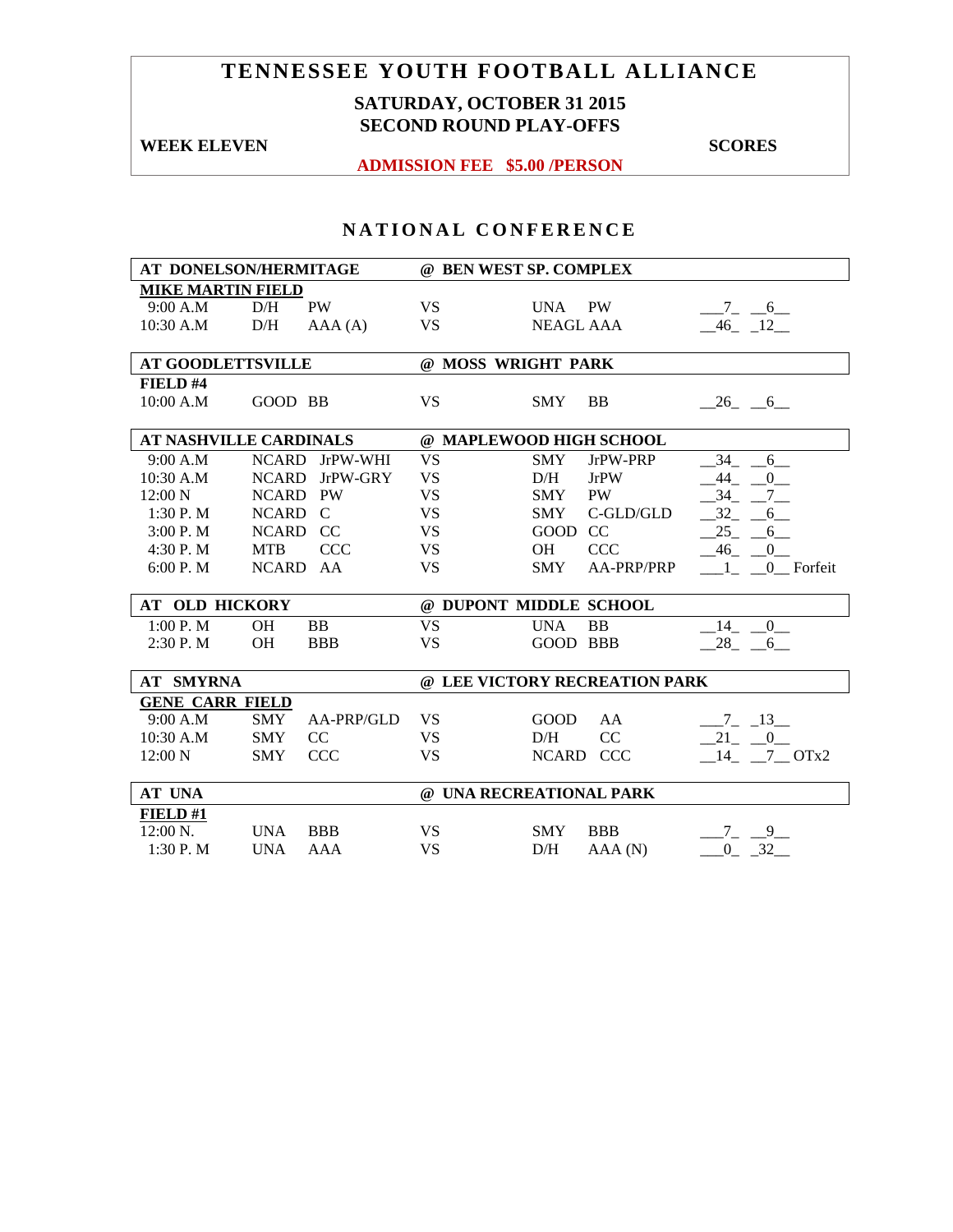## **SATURDAY, OCTOBER 31 2015 SECOND ROUND PLAY-OFFS**

**WEEK ELEVEN** SCORES

**ADMISSION FEE \$5.00 /PERSON** 

## **AMERICAN CONFERENCE**

| <b>AT WAVERLY BELMONT</b>  |                          | $^{\omega}$                                   | <b>GLENCLIFF HIGH SCHOOL 160 Antioch Pk, N'ville</b>    |  |  |
|----------------------------|--------------------------|-----------------------------------------------|---------------------------------------------------------|--|--|
| 10:00 A.M                  | <b>WAV</b><br>AAA        | VS                                            | <b>OH</b><br>AAA<br>48 0                                |  |  |
|                            |                          |                                               |                                                         |  |  |
| <b>AT GALLATIN</b>         |                          | $\omega$                                      | <b>TRIPLE CREEK PARK</b>                                |  |  |
| <b>FIELD#1</b>             |                          |                                               |                                                         |  |  |
| 9:30 A.M                   | <b>GAL</b><br>B          | <b>VS</b>                                     | <b>B-PRP/PRP</b><br><b>SMY</b><br>$-33$ $-0$            |  |  |
| 11:00 A.M                  | <b>GAL</b><br><b>BBB</b> | VS                                            | $-28$ <sub>-</sub> $-6$<br><b>CLRK</b><br><b>BBB</b>    |  |  |
|                            |                          |                                               |                                                         |  |  |
| <b>AT LEBANON</b>          |                          | $\omega$                                      | WALTER J. BAIRD MIDDLE SCHOOL                           |  |  |
| 1:30P. M                   | <b>LEB</b><br><b>PW</b>  | VS.                                           | <b>PW</b><br>WAV<br>20<br>$\Omega$                      |  |  |
| 3:00P. M                   | <b>LEB</b><br>B          | VS                                            | 14<br><b>B-WHI/PRP</b><br>$7\overline{ }$<br><b>SMY</b> |  |  |
| 4:30 P.M                   | <b>LEB</b><br><b>CCC</b> | VS.                                           | 20<br><b>NCS</b><br><b>CCC</b><br>$-0$                  |  |  |
| 6:00 P. M                  | <b>LEB</b><br><b>BBB</b> | VS                                            | $-13$ $-0$<br><b>BBB</b><br><b>WAV</b>                  |  |  |
|                            |                          |                                               |                                                         |  |  |
| <b>AT NASHVILLE EAGLES</b> |                          | <b>NASHVILLE CHRISTIAN SCHOOL</b><br>$\omega$ |                                                         |  |  |
| 10:00 A.M                  | NEAGL PW                 | <b>VS</b>                                     | <b>NCS</b><br>$26 - 20$<br><b>PW</b>                    |  |  |
| 11:30 A.M                  | NEAGL C                  | VS.                                           | $27 - 12$<br>C-PRP/GLD<br>SMY                           |  |  |
| 1:00 P. M                  | NEAGL CCC                | VS                                            | <b>CLRK</b><br><b>CCC</b><br>46 0                       |  |  |
|                            |                          |                                               |                                                         |  |  |
| <b>AT CLARKSVILLE</b>      |                          | $\omega$                                      | <b>STOKES FIELD</b>                                     |  |  |
| $10:00$ A.M                | <b>CLRK</b><br>AAA       | VS                                            | <b>NCS</b><br>12<br>AAA<br>14                           |  |  |

## **ADMISSION IS \$5.00 FOR 13 YR. OLDS AND OLDER. UP TO SIX CERTIFIED FOOTBALL COACHES AND TWO CHEERLEADER COACHES IN FREE AFTER PRESENTING CERTIFICTION CARD. GATE RECEIPTS ARE TO BE PASSED ON TO TYFA**

| <b>CLRK</b>  | <b>Clarksville Greyhounds</b> | <b>NEAGL</b> | <b>Nashville Eagles</b>    |
|--------------|-------------------------------|--------------|----------------------------|
| D/H          | Donelson-Hermitage Warriors   | <b>NCS</b>   | Nashville Community Sports |
| <b>ES</b>    | East Side Bobcats             | OН           | Old Hickory Bulldogs       |
| <b>GAL</b>   | Gallatin Green Wave           | <b>SMY</b>   | Smyrna Bulldogs            |
| <b>GOOD</b>  | Goodlettsville Trojans        | <b>TTH</b>   | Tennessee Tar Heels        |
| <b>LEB</b>   | Lebanon Blue Devils           | <b>UNA</b>   | Una Bears                  |
| <b>MTB</b>   | Middle Tenn. Bulldogs         | <b>WAV</b>   | Waverly-Belmont Bulldogs   |
| <b>NCARD</b> | Nashville Cardinals           |              |                            |